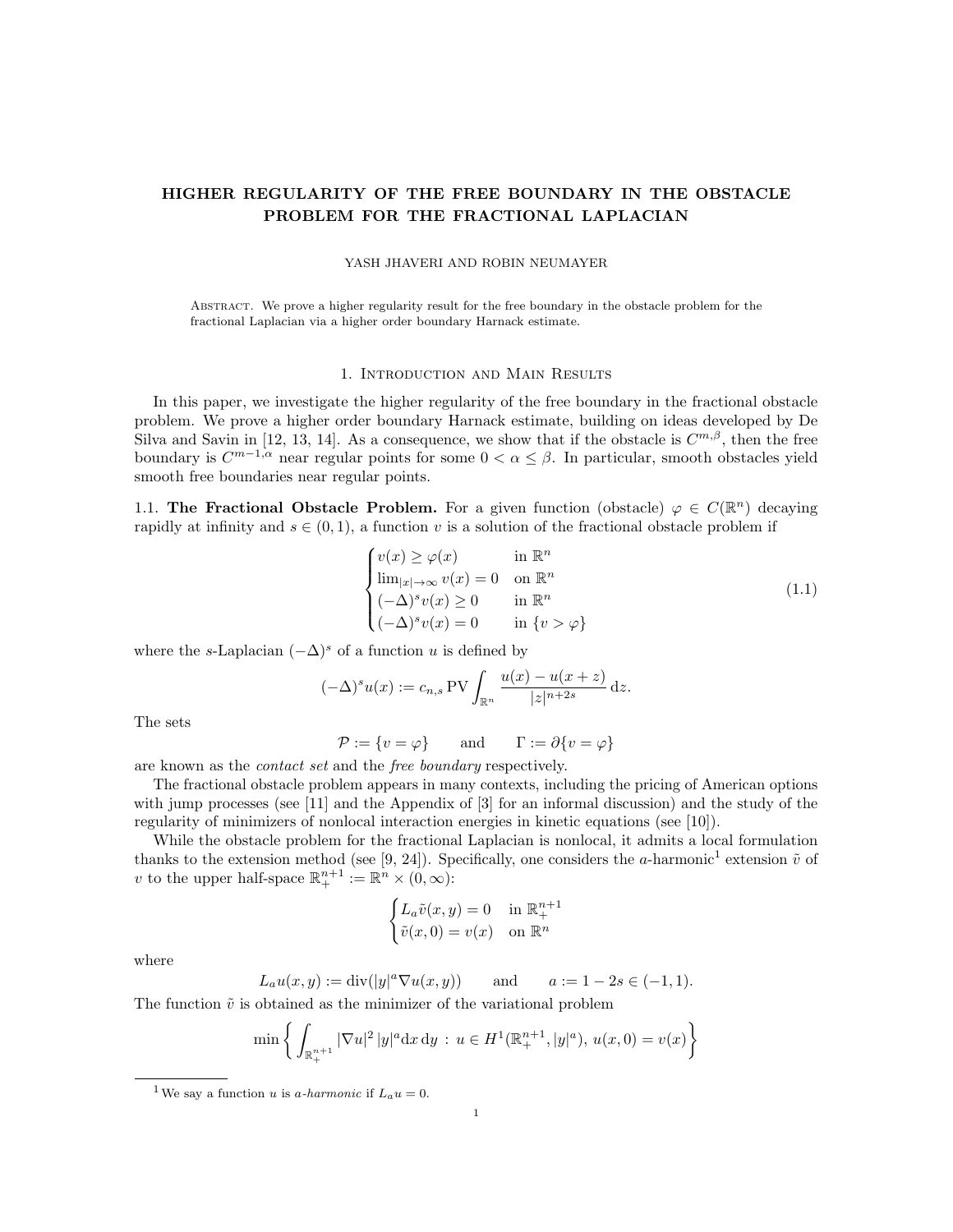and satisfies

$$
-\lim_{y \to 0} |y|^a \tilde{v}(x, y) = (-\Delta)^s v(x) \qquad \forall x \in \mathbb{R}^n.
$$

After an even reflection across the hyperplane  $\{y = 0\}$ , (1.1) is equivalent to the following local problem. For a given  $a \in (-1,1)$  and a function  $\varphi \in C(\mathbb{R}^n)$  decaying rapidly at infinity, a function  $\tilde{v}$  is a solution of the localized fractional obstacle problem if it is even in  $y$  and satisfies

$$
\begin{cases}\n\tilde{v}(x,0) \ge \varphi(x) & \text{on } \mathbb{R}^n \\
\lim_{|(x,y)| \to \infty} \tilde{v}(x,y) = 0 & \text{on } \mathbb{R}^{n+1} \\
L_a \tilde{v}(x,y) \le 0 & \text{in } \mathbb{R}^{n+1} \\
L_a \tilde{v}(x,y) = 0 & \text{in } \mathbb{R}^{n+1} \setminus \{\tilde{v}(x,0) = \varphi(x)\}.\n\end{cases}
$$
\n(1.2)

When  $a = 0$ , i.e.,  $s = 1/2$ , the operator  $L_a$  is the Laplacian, and (1.2) is the well-known Signorini (thin obstacle) problem, which can be stated not only in all of  $\mathbb{R}^{n+1}$ , but in suitable bounded domains of  $\mathbb{R}^{n+1}$ . For example, a typical formulation of the Signorini problem is in  $B_1 \subset \mathbb{R}^{n+1}$ .

$$
\begin{cases}\n\tilde{v}(x,0) \ge \varphi(x) & \text{on } B_1 \cap \{y = 0\} \\
\tilde{v}(x,y) = g(x,y) & \text{on } \partial B_1 \\
\Delta \tilde{v}(x,y) \le 0 & \text{in } B_1 \\
\Delta \tilde{v}(x,y) = 0 & \text{in } B_1 \setminus \{\tilde{v}(x,0) = \varphi(x)\}.\n\end{cases}
$$
\n(1.3)

Primary questions in obstacle problems are the regularity of the solution and the structure and regularity of the free boundary. The local formulation of the fractional obstacle problem, (1.2), allows the use of local PDE techniques to study the regularity of the solution and the free boundary. Under mild conditions on the obstacle<sup>2</sup>, Caffarelli, Salsa, and Silvestre show, in [8], that the solution of (1.1) is optimally  $C^{1,s}$  using the almost-optimal regularity of the solution shown via potential theoretic techniques in [28]. Furthermore, studying limits of appropriate rescalings of the solution (blowups) at points on the free boundary, they show the blowup at  $x_0 \in \Gamma$  must either have (a) homogeneity  $1 + s$ or (b) homogeneity at least 2. The points at which the blowup is  $(1 + s)$ -homogeneous are known as *regular points* of Γ. In [8], they show that the regular points form a relatively open subset of Γ and that  $\Gamma$  is  $C^{1,\sigma}$  near these regular points for some  $0 < \sigma < 1$ . For the case  $s = 1/2$ , analogous results were first shown in [1, 2]. The structure of the free boundary away from regular points is investigated, for example, in [3] and [18].

## 1.2. Main Result and Current Literature. Our main result is the following:

**Theorem 1.1.** Let  $\varphi \in C^{m,\beta}(\mathbb{R}^n)$  with  $m \geq 4$  and  $\beta \in (0,1)$  or  $m = 3$  and  $\beta = 1$ . Suppose  $x_0$  is a regular point of the free boundary  $\Gamma = \Gamma(v)$  of the solution v to (1.1). Then,  $\Gamma \in C^{m-1,\alpha}$  in a neighborhood of  $x_0$  for some  $\alpha \in (0,1)$  depending on s, n, m, and  $\beta$ . In particular, if  $\varphi \in C^{\infty}(\mathbb{R}^n)$ , then  $\Gamma \in C^{\infty}$  near regular points.

Starting from the  $C^{1,\sigma}$  regularity obtained in [8], the Hölder exponent  $\alpha$  obtained in Theorem 1.1 is the minimum of  $\beta$  and  $\sigma$ . In order to prove Theorem 1.1, we establish a higher order boundary Harnack estimate for the operator  $L_a$ . We prove this estimate in slit domains, that is, domains in  $\mathbb{R}^{n+1}$  from which an *n*-dimensional slit  $\mathcal{P} \subset \{x_{n+1} = 0\}$  is removed. Recall that the classical boundary Harnack principle states that the quotient of two positive harmonic functions that vanish continuously on a portion of the boundary of a Lipschitz domain is Hölder continuous up to the boundary (see [7, 17]). In [13], De Silva and Savin remarkably extend this idea to the higher order boundary Harnack principle, proving that the quotient of two positive harmonic functions that vanish continuously on a portion of the boundary of a  $C^{k,\alpha}$  domain is  $C^{k,\alpha}$ . Motivated by applications to the Signorini problem, in [14], they prove such a higher order boundary Harnack principle on slit domains. To do so, they assume  $\Gamma := \partial_{\mathbb{R}^n} \mathcal{P}$  is locally the graph of a function of the first  $n-1$  variables, and they consider a coordinate system  $(x, r)$  on  $\mathbb{R}^{n+1}$  where  $x \in \mathbb{R}^n$  and r is the distance to  $\Gamma$ . They also define a

<sup>&</sup>lt;sup>2</sup>In [8], the obstacle is assumed to be  $C^{2,1}$ , though in [6], this is relaxed, and  $\varphi$  is only assumed to be  $C^{1,s+\varepsilon}$ .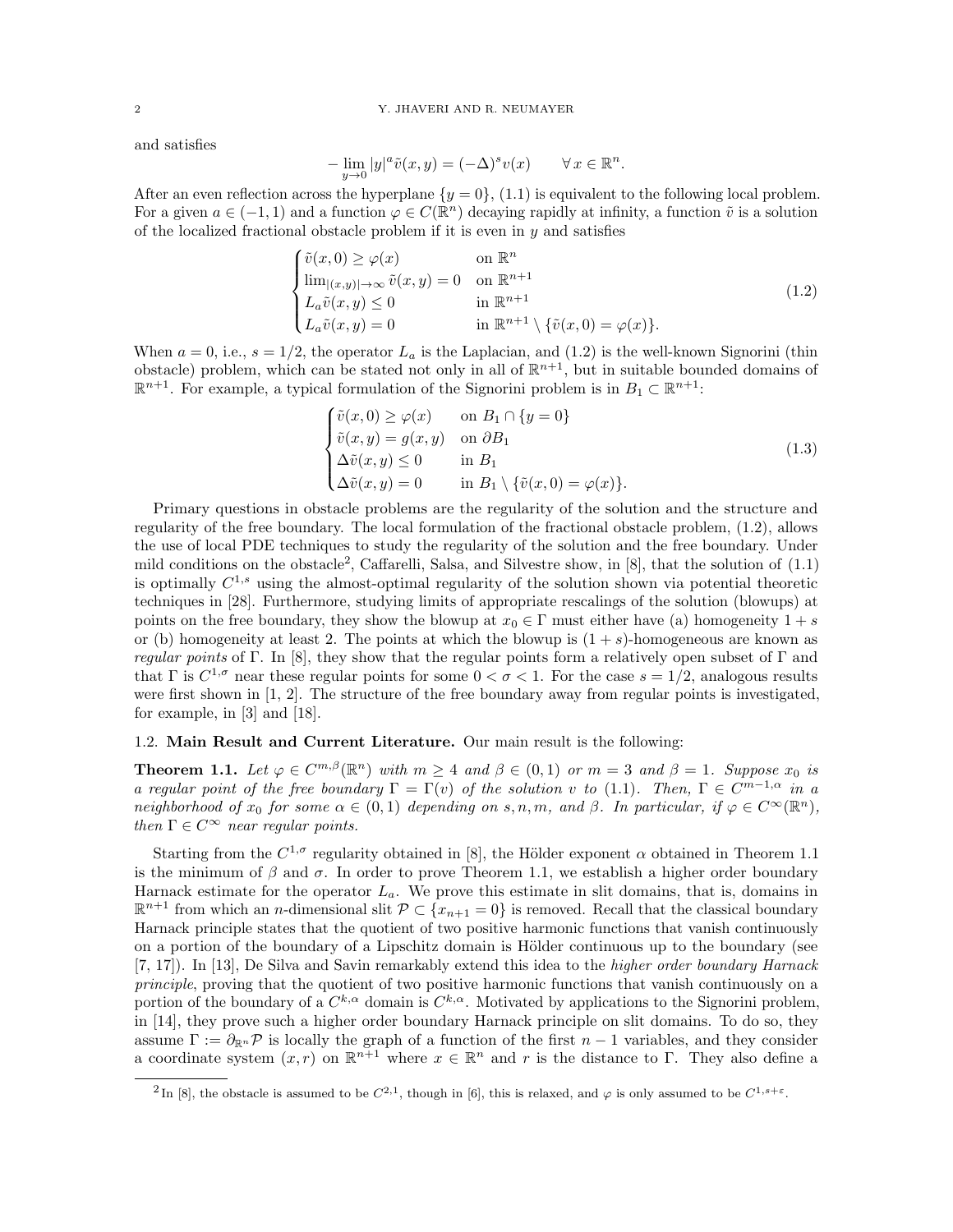corresponding notion of Hölder regularity  $C_{x,r}^{k,\alpha}$  (see Section 2) that restricts to the standard notion of  $C^{k,\alpha}$  on  $\Gamma$  when  $\Gamma \in C^{k,\alpha}$ .

**Theorem 1.2** (De Silva and Savin, [14]). Let u and  $U > 0$  be harmonic functions in  $B_1 \setminus \mathcal{P} \subset \mathbb{R}^{n+1}$ that are even in  $x_{n+1}$  and vanish continuously on the slit  $P$ . Suppose  $0 \in \Gamma := \partial_{\mathbb{R}^n} \mathcal{P}$  with  $\Gamma \in C^{k,\alpha}$ for  $k \geq 1$  and  $\|\Gamma\|_{C^{k,\alpha}} \leq 1$ . If  $\|u\|_{L^{\infty}(B_1)} \leq 1$  and  $U(\nu(0)/2) = 1$ , where  $\nu$  is the outer unit normal to P, then

$$
\left\| \frac{u}{U} \right\|_{C^{k,a}_{x,r}(\Gamma \cap B_{1/2})} \leq C
$$

for some  $C = C(n, k, \alpha) > 0$ .

Here,  $\|\Gamma\|_{C^{k,\alpha}}$  is defined as in (2.1). Theorem 1.2 is used to prove that the free boundary is smooth near regular points for (1.3) with  $\varphi \equiv 0$  in the same way that the boundary Harnack principle is used to improve the regularity of the free boundary near regular points from Lipschitz to  $C^{1,\alpha}$  in, for example, the classical obstacle problem. Indeed, if  $\Gamma$  is locally the graph of a  $C^{k,\alpha}$  function  $\gamma$  of the first  $n-1$  variables, then Theorem 1.2 implies that  $\partial_i \tilde{v}/\partial_n \tilde{v}$  is  $C^{k,\alpha}$  on  $\Gamma$  where  $\tilde{v}$  is the solution to the Signorini problem. On the other hand, Γ is also the zero level set of  $\tilde{v}$ , and so  $\partial_i \gamma$ , for each  $i = 1, \ldots, n-1$ , is given by  $\partial_i \tilde{v}/\partial_n \tilde{v}$  on  $\Gamma$ . Hence,  $\gamma \in C^{k+1,\alpha}$ . Starting with  $k = 1$  and proceeding iteratively, one proves that the free boundary is smooth near regular points.

The proof of the higher order boundary Harnack estimate in this paper is motivated by the global strategy developed by De Silva and Savin to prove Theorem 1.2. However, some delicate arguments are needed to adapt these ideas to our setting, which we briefly describe here. The proof involves a perturbative argument, the core regularity result being one in which  $\Gamma$  is flat (Proposition 3.3). When  $a = 0$ , the flat case follows from capitalizing on the structural symmetry of the Laplacian; boundary regularity is inherited from interior regularity for a reflection of the solution. Instead, to handle the case  $a \neq 0$ , we prove the necessary regularity of our solutions by hand. First, a reduction argument allows us to focus on the two-dimensional case. Here, the specific degeneracy of the operator  $L_a$ , for each  $a \neq 0$ , forces a specific degeneracy in solutions that vanish on the negative x-axis to the equation  $L_a u = 0$ . We observe this first in global homogeneous solutions. Then, we prove that our solutions have a well-defined power series-like decomposition in terms of these homogeneous solutions, which in turn yields the regularity result. (See Section 6.)

Another new difficulty we encounter comes from considering nonzero obstacles in (1.1). As discussed above, Theorem 1.2 implies  $C^{\infty}$  regularity of the free boundary near regular points in the Signorini problem with zero obstacle, that is, taking  $\varphi \equiv 0$  in (1.3). Yet, taking  $\varphi \equiv 0$  in the nonlocal problem (1.1) is rather uninteresting: the solution is identically zero. While the results of [14] do extend to  $(1.1)$  when  $s = 1/2$  so long as an extension of  $\varphi$  can be subtracted off without producing a right-hand  $side<sup>3</sup>$ , such an extension is not generally possible. The new feature of the higher order boundary Harnack estimates here, necessary for treating general obstacles, is that we allow both  $L_a u$  and  $L_a U$ to be nonzero when considering the quotient  $u/U$ . Still, handling general obstacles in (1.1) is quite involved. Even after constructing a suitable extension of the obstacle from  $\mathbb{R}^n$  to  $\mathbb{R}^{n+1}$ , one finds a large gap between having and applying these propositions, another consequence of having to work with a degenerate elliptic operator. (See Section 7.)

Proposition 3.2 and Proposition 5.4 are the higher order boundary Harnack estimates in the generality needed to prove Theorem 1.1. The simplest case of these estimates, however, takes the following form.

**Theorem 1.3** (Higher Order Boundary Harnack Estimate). Let u and  $U > 0$  be a-harmonic functions in  $B_1 \setminus \mathcal{P} \subset \mathbb{R}^{n+1}$  that are even in  $x_{n+1}$  and vanish continuously on the slit  $\mathcal{P}$ . Suppose  $0 \in \Gamma := \partial_{\mathbb{R}^n} \mathcal{P}$ with  $\Gamma \in C^{k,\alpha}$  for  $k \geq 1$  and  $\|\Gamma\|_{C^{k,\alpha}} \leq 1$ . If  $\|u\|_{L^{\infty}(B_1)} \leq 1$  and  $U(\nu(0)/2) = 1$ , where  $\nu$  is the outer

<sup>&</sup>lt;sup>3</sup> For instance, this can be done if  $\Delta^m \varphi = 0$  for some  $m \in \mathbb{N}$ .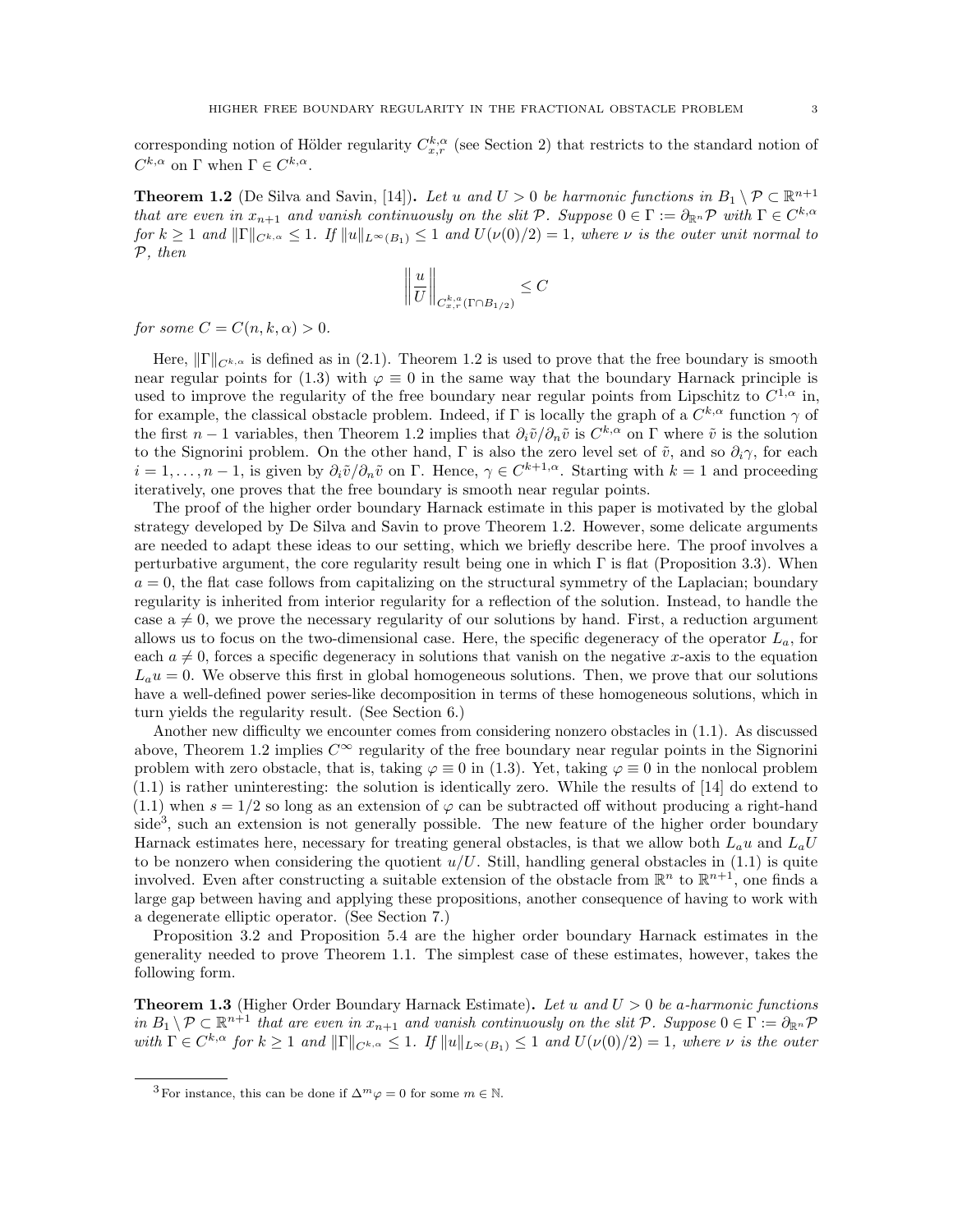unit normal to  $P$ , then

$$
\left\| \frac{u}{U} \right\|_{C^{k,a}_{x,r}(\Gamma \cap B_{1/2})} \leq C
$$

for some  $C = C(a, n, k, \alpha) > 0$ .

The original approach to proving higher regularity in obstacle problems, pioneered in [20], was to use the hodograph-Legendre transform. These techniques have been extended to prove higher regularity in the Signorini problem with zero obstacle in [21] and in thin obstacle problems with variable coefficients and inhomogeneities in [22]. On the other hand, at the same time as [21], De Silva and Savin used the higher order boundary Harnack principle to show higher free boundary regularity in the Signorini problem with zero obstacle in [14], as we discussed above. They also used these techniques to give a new proof of higher regularity of the free boundary in the classical obstacle problem (see [13]). The higher order boundary Harnack approach has been adapted to the parabolic setting, proving higher regularity of the free boundary for the parabolic obstacle problem in [4] and for the parabolic Signorini problem with zero obstacle in [5]. We mention that an advantage of the hodograph-Legendre transform approach is that it allows one to prove analyticity of the free boundary near regular points when the obstacle is analytic.

Upon completion of this work, we learned that Koch, Rüland, and Shi in  $[23]$  – independently and at the same time – have proven an analogous result to our Theorem 1.1. In contrast to the methods used herein, they employ the partial hodograph-Legendre transform techniques mentioned above.

1.3. Organization. In Section 2, we introduce some notation and present some useful properties of the operator  $L_a$ . In Section 3, we state and prove a pointwise higher order boundary Harnack estimate. Section 4 is dedicated to proving a pointwise Schauder estimate, while Section 5 extends the results of the previous two sections to a lower regularity setting. In Section 6, we prove a regularity result for aharmonic functions vanishing continuously on a hyperplane. Finally, we prove Theorem 1.1 in Section 7.

Acknowledgments. We wish to thank Alessio Figalli for suggesting this problem. Part of this work was done while the authors were guests of the École Normale Supériore de Lyon in the fall of 2015; the hospitality of ENS Lyon is gratefully acknowledged. RN is supported by the NSF Graduate Research Fellowship under Grant DGE-1110007.

### 2. Preliminaries

# 2.1. Notation and Terminology. Let  $X \in \mathbb{R}^{n+1}$  be given by

$$
X = (x', x_n, y) = (x', z) = (x, y)
$$

where  $x' \in \mathbb{R}^{n-1}$ ,  $x_n \in \mathbb{R}$  is the nth component of X, and  $y \in \mathbb{R}$  is the  $(n+1)$ st component of X. In this way,  $x = (x', x_n) \in \mathbb{R}^n$  and  $z = (x_n, y) \in \mathbb{R}^2$ . Furthermore, define

$$
B_{\lambda} := \{ |X| < \lambda \}, \qquad B_{\lambda}^* := \{ |x| < \lambda \}, \qquad \text{and} \qquad B_{\lambda}' := \{ |x'| < \lambda \}.
$$

Let  $\Gamma$  be a codimension two surface in  $\mathbb{R}^{n+1}$  of class  $C^{k+2,\alpha}$  with  $k \geq -1$ . Then, up to translation, rotation, and dilation, Γ is locally given by

$$
\Gamma = \{(x', \gamma(x'), 0) : x' \in B'_1\}
$$

where  $\gamma: B'_1 \to \mathbb{R}$  is such that

$$
\gamma(0) = 0,
$$
  $\nabla_{x'}\gamma(0) = 0,$  and  $\|\gamma\|_{C^{k+2,\alpha}(B'_1)} \le 1.$ 

We let

$$
\|\Gamma\|_{C^{k,\alpha}} := \|\gamma\|_{C^{k,\alpha}(B_1')}.
$$
\n(2.1)

Define the *n*-dimensional  $slit \mathcal{P}$  by

$$
\mathcal{P} := \{x_n \le \gamma(x'), \ y = 0\},\
$$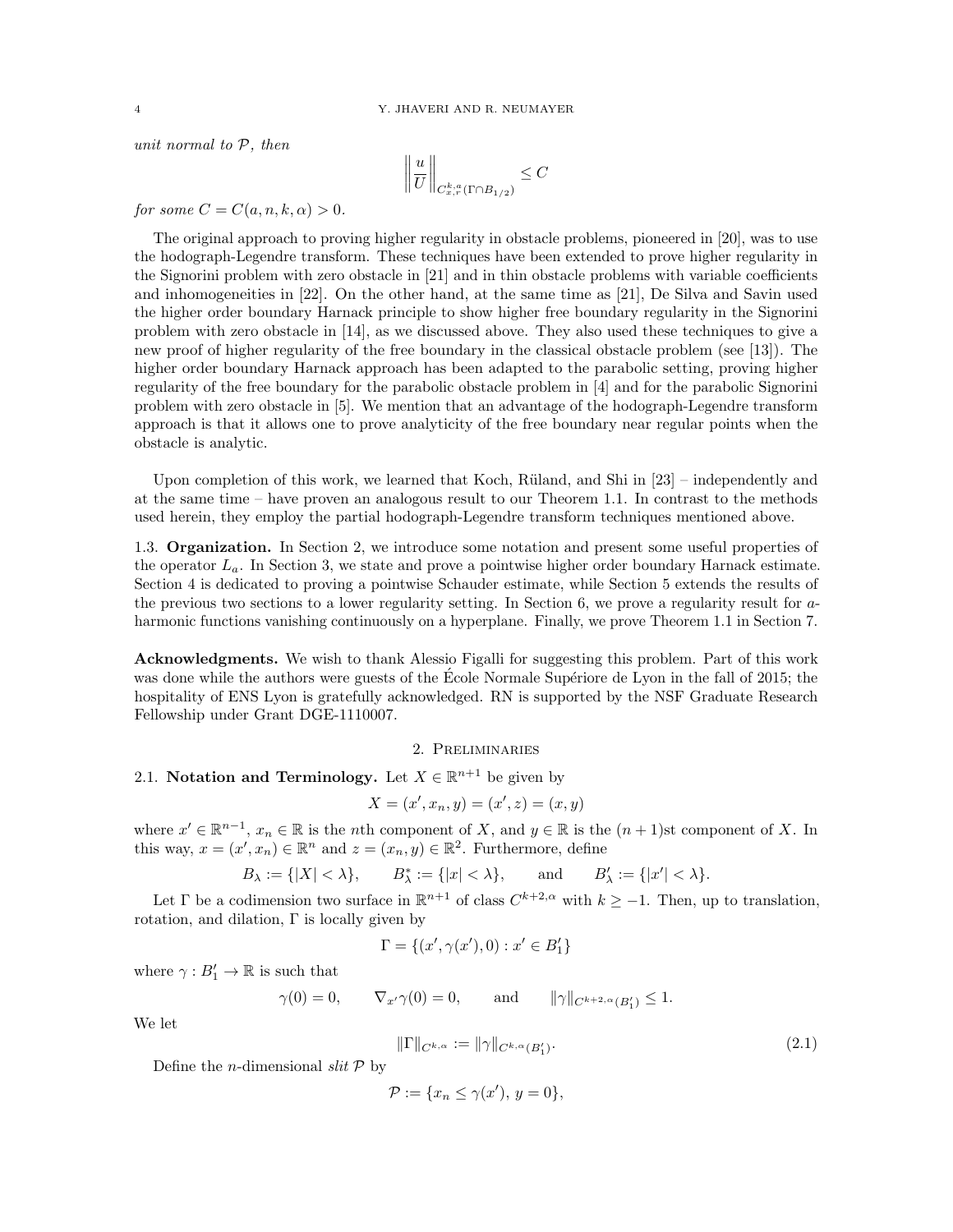and notice that  $\partial_{\mathbb{R}^n} \mathcal{P} = \Gamma$ .

Let  $d = d(x)$  denote the signed distance in  $\mathbb{R}^n$  from x to  $\Gamma$  with  $d > 0$  in the e<sub>n</sub>-direction, and let  $r = r(X)$  be the distance to  $\Gamma$  in  $\mathbb{R}^{n+1}$ .

$$
r := (y^2 + d^2)^{1/2}.
$$

Then,

$$
\nabla_x r = \frac{d}{r}\nu, \qquad \nabla_x d = \nu, \qquad \text{and} \qquad -\Delta_x d = \kappa
$$

where  $\kappa = \kappa(x)$  denotes the mean curvature and  $\nu = \nu(x)$  represents the unit normal in  $\mathbb{R}^n$  of the parallel surface to  $\Gamma$  passing through x. Moreover, set

$$
U_a := \left(\frac{r+d}{2}\right)^s. \tag{2.2}
$$

Observe that one can express  $U_a$  as

$$
U_a = \frac{|y|^{2s}}{2^s (r - d)^s},\tag{2.3}
$$

and when  $\Gamma$  is flat, that is,  $\gamma \equiv 0$ ,  $U_a$  is equal to

$$
\bar{U}_a := \left(\frac{|z| + d}{2}\right)^s. \tag{2.4}
$$

.

As shown in [8],  $\bar{U}_a$  is (up to multiplication by a constant) the only positive a-harmonic function vanishing on  $\{x_n \leq 0, y = 0\}$ . Thus, if  $\tilde{v}$  is a global homogeneous solution of (1.2) with  $\varphi \equiv 0$ , then, up to a rotation,  $\bar{U}_a = \partial_\nu \tilde{v}$ , where  $\nu$  is the unit normal in  $\mathbb{R}^n$  to the free boundary  $\Gamma$ . When  $\Gamma$  is not flat, the function  $U_a$  is not a-harmonic. However, it approximates a-harmonic functions in the sense of the Schauder estimates of Proposition 4.1.

We work in the coordinate system determined by x and r. For a polynomial

$$
P = P(x, r) = p_{\mu m} x^{\mu} r^{m},
$$

we let

$$
||P||:=\max\{|p_{\mu m}|\}.
$$

Here,  $\mu$  is a multi-index,  $|\mu| = \mu_1 + \cdots + \mu_n$ ,  $\mu_i \geq 0$ , and  $x^{\mu} = x_1^{\mu_1} \cdots x_n^{\mu_n}$ . It is useful to think that the coefficients  $p_{\mu m}$  are defined for all indices  $(\mu, m)$  by extending by zero. Frequently, we use the convention of summation over repeated indices.

A function  $f: B_1 \to \mathbb{R}$  is pointwise  $C_{x,r}^{k,\alpha}$  at  $X_0 \in \Gamma$  if there exists a (tangent) polynomial  $P(x,r)$  of degree k such that

$$
f(X) = P(x,r) + O(|X - X_0|^{k+\alpha}).
$$

We will write  $f \in C^{k,\alpha}_{x,r}(X_0)$ , and  $||f||_{C^{k,\alpha}_{x,r}(X_0)}$  will denote the smallest constant  $M > 0$  for which

$$
||P|| \le M
$$
 and  $|f(X) - P(x,r)| \le M|X - X_0|^{k+\alpha}$ 

We will call objects universal if they depend only on any or all of  $a, n, k$ , or  $\alpha$ . Throughout, unless otherwise stated, C and c will denote positive universal constants that may change from line to line.

2.2. Basic Regularity Results for  $L_a$ . Let us collect some regularity results for weak solutions  $u \in H^1(B_\lambda, |y|^a)$  of the equation  $L_a u = |y|^a f$ , beginning with interior regularity. Throughout the section, we assume that  $0 < \lambda \leq 1$ .

As the weight  $|y|^a$  is an  $A_2$ -Muckenhoupt weight, we obtain the following local boundedness property for subsolutions  $L_a$  from [16].

**Proposition 2.1** (Local Boundedness). Let  $u \in H^1(B_\lambda, |y|^a)$  be such that  $L_a u \ge |y|^a f$  in  $B_\lambda$  with  $f \in L^{\infty}(B_{\lambda})$ . Then,

$$
\sup_{B_{\lambda/2}} u \le C \left( \frac{1}{\lambda^{n+1+a}} \int_{B_{\lambda}} |u|^2 |y|^a \, dX \right)^{1/2} + C\lambda^2 \|f\|_{L^{\infty}(B_{\lambda})}. \tag{2.5}
$$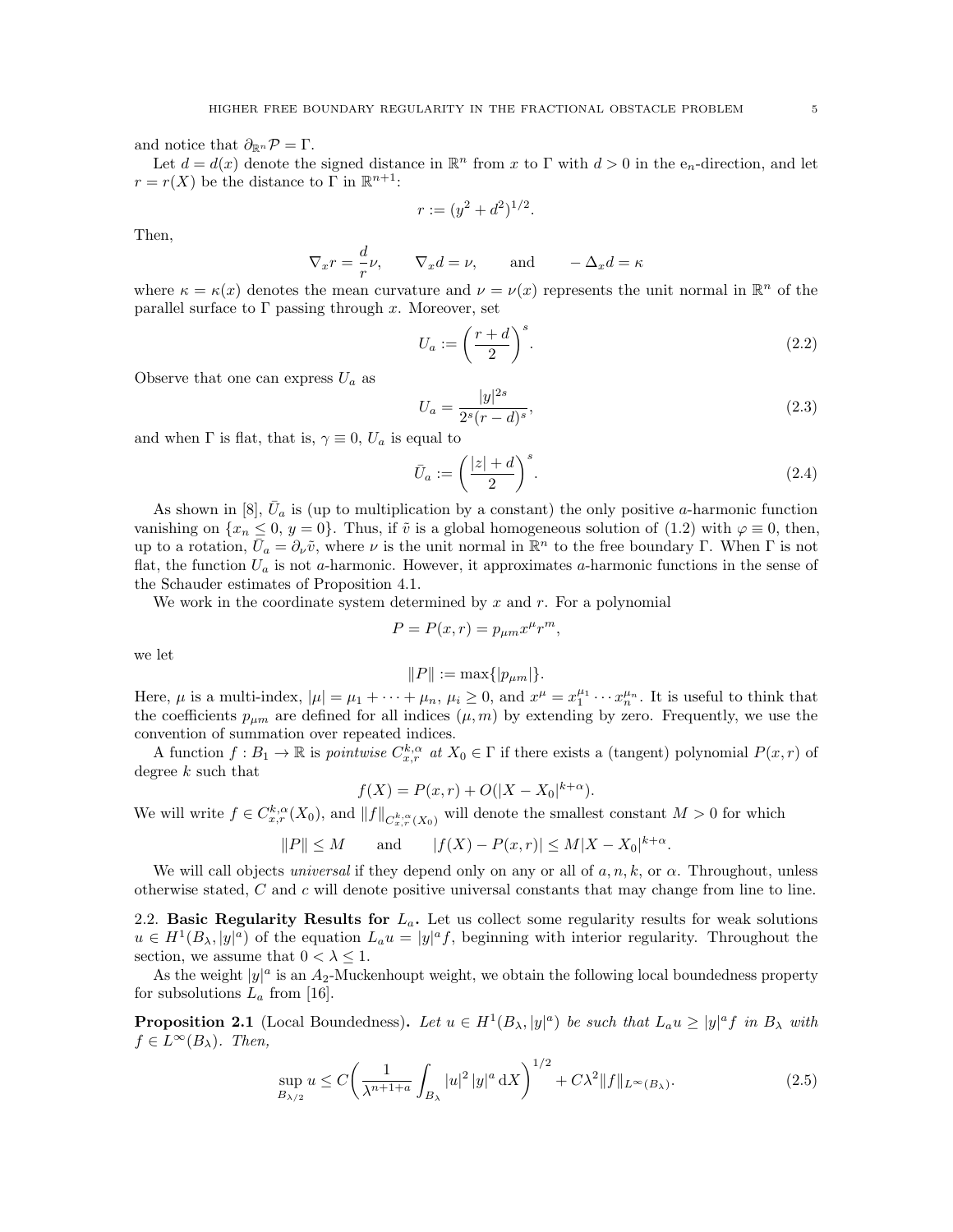*Proof.* The inequality follows from [16, Theorem 2.3.1] applied to  $u = c(\lambda^2 - |X|^2)$  and  $u + c|X|^2$ ; see [3, Lemma 3.4] for details.<sup>4</sup>

The operator  $L_a$  also enjoys a Harnack inequality [16, Lemma 2.3.5] and a boundary Harnack inequality [15, p. 585]. By a standard argument (see, for instance, [19, Theorem 8.22]), the Harnack inequality implies that solutions of  $L_a u = |y|^a f$  for bounded f are Hölder continuous.

**Proposition 2.2** (Hölder Continuity). Let  $u \in H^1(B_\lambda, |y|^a)$  be such that  $L_a u = |y|^a f$  in  $B_\lambda$  with  $f \in L^{\infty}(B_{\lambda})$ . Then,

$$
||u||_{C^{0,\alpha}(B_{\lambda/2})} \leq C\lambda^{-\alpha} ||u||_{L^{\infty}(B_{\lambda})} + C\lambda^{2-\alpha} ||f||_{L^{\infty}(B_{\lambda})}
$$

for some  $\alpha \in (0,1)$ .

If u is such that  $L_a u = 0$ , then  $L_a(\partial_i u) = 0$  for  $i = 1, \ldots, n$ . Moreover, as pointed out in [9], the function  $|y|^a \partial_y u$  satisfies  $L_{-a}(|y|^a \partial_y u) = 0$ . If instead  $L_a u = |y|^a f$  for f bounded, then one can show that

$$
L_a(\partial_i u) = |y|^a \partial_i f \qquad \forall i = 1, \dots, n \qquad \text{and} \qquad L_{-a}(|y|^a \partial_j u) = \partial_y f.
$$

Here, the partial derivatives of  $f$  are understood in the distributional sense. And so, we have the following regularity result for  $\nabla_x u$  and  $|y|^a \partial_y u$ .

**Proposition 2.3** (Interior Regularity of  $\nabla_x u$  and  $|y|^a \partial_y u$ ). Let  $u \in H^1(B_\lambda, |y|^a)$  be such that  $L_a u =$  $|y|^a f$  in  $B_\lambda$  with  $f \in L^\infty(B_\lambda)$ . Then,

$$
\|\nabla_x u\|_{L^\infty(B_{\lambda/4})} \le C\lambda^{-1} \|u\|_{L^\infty(B_\lambda)} + C \|f\|_{L^\infty(B_\lambda)}.
$$

Furthermore, if  $g := |y|^a \partial_y f \in L^\infty(B_\lambda)$ , then

$$
\| |y|^a \partial_y u \|_{L^\infty(B_{\lambda/4})} \le C\lambda^{a-1} \| u \|_{L^\infty(B_\lambda)} + C\lambda^a \| f \|_{L^\infty(B_\lambda)} + C\lambda^2 \| g \|_{L^\infty(B_\lambda)}.
$$

In fact,  $\partial_i u$  and  $|y|^a \partial_y u$  are Hölder continuous, but boundedness is all we need.

*Proof.* By [16, Theorems 2.3.1 and 2.3.14],  $\nabla_x u$  has the following local boundedness property:

$$
\sup_{B_{\lambda/4}} |\nabla_x u| \le C \bigg( \frac{1}{\lambda^{n+1+a}} \int_{B_{\lambda/2}} |\nabla_x u|^2 \, |y|^a \, \mathrm{d}X \bigg)^{1/2} + C\lambda^{\delta} \|f\|_{L^{\infty}(B_{\lambda}/2)}
$$

for some  $\delta > 0$ . Using the energy inequality

$$
\int_{B_{\lambda/2}} |\nabla u|^2 |y|^a \, \mathrm{d}X \le C \int_{B_{\lambda}} |f|^2 |y|^a \, \mathrm{d}X + \frac{C}{\lambda^2} \int_{B_{\lambda}} |u|^2 |y|^a \, \mathrm{d}X \tag{2.6}
$$

for u and recalling  $\lambda \leq 1$ , the first estimate follows.

Let  $w := |y|^a \partial_y u$  and note that  $L_{-a}w = |y|^{-a}g$ . Since  $g \in L^{\infty}(B_{\lambda}),$  (2.5) implies that

$$
||w||_{L^{\infty}(B_{\lambda/4})} \leq C \left( \frac{1}{\lambda^{n+1-a}} \int_{B_{\lambda/2}} |w|^2 |y|^{-a} dX \right)^{1/2} + C\lambda^2 ||g||_{L^{\infty}(B_{\lambda/2})}
$$
  

$$
\leq C \left( \frac{1}{\lambda^{n+1-a}} \int_{B_{\lambda/2}} |\nabla u|^2 |y|^a dX \right)^{1/2} + C\lambda^2 ||g||_{L^{\infty}(B_{\lambda/2})}.
$$

Applying  $(2.6)$  once more concludes the proof.

The following boundary regularity result is a consequence of Proposition 2.3 applied to odd reflections. More specifically, let  $B^+_{\lambda} := B_{\lambda} \cap \{y > 0\}$  and  $u \in H^1(B^+_{\lambda}, y^a)$  be such that

$$
\begin{cases} L_a u = y^a f & \text{in } B_\lambda^+ \\ u = 0 & \text{on } \{y = 0\}, \end{cases}
$$
 (2.7)

<sup>&</sup>lt;sup>4</sup>We caution the reader that the authors in [3] define  $L_a$  with the opposite sign convention, that is, they consider  $L_a u(x, y) := -\operatorname{div}(|y|^a \nabla u(x, y)).$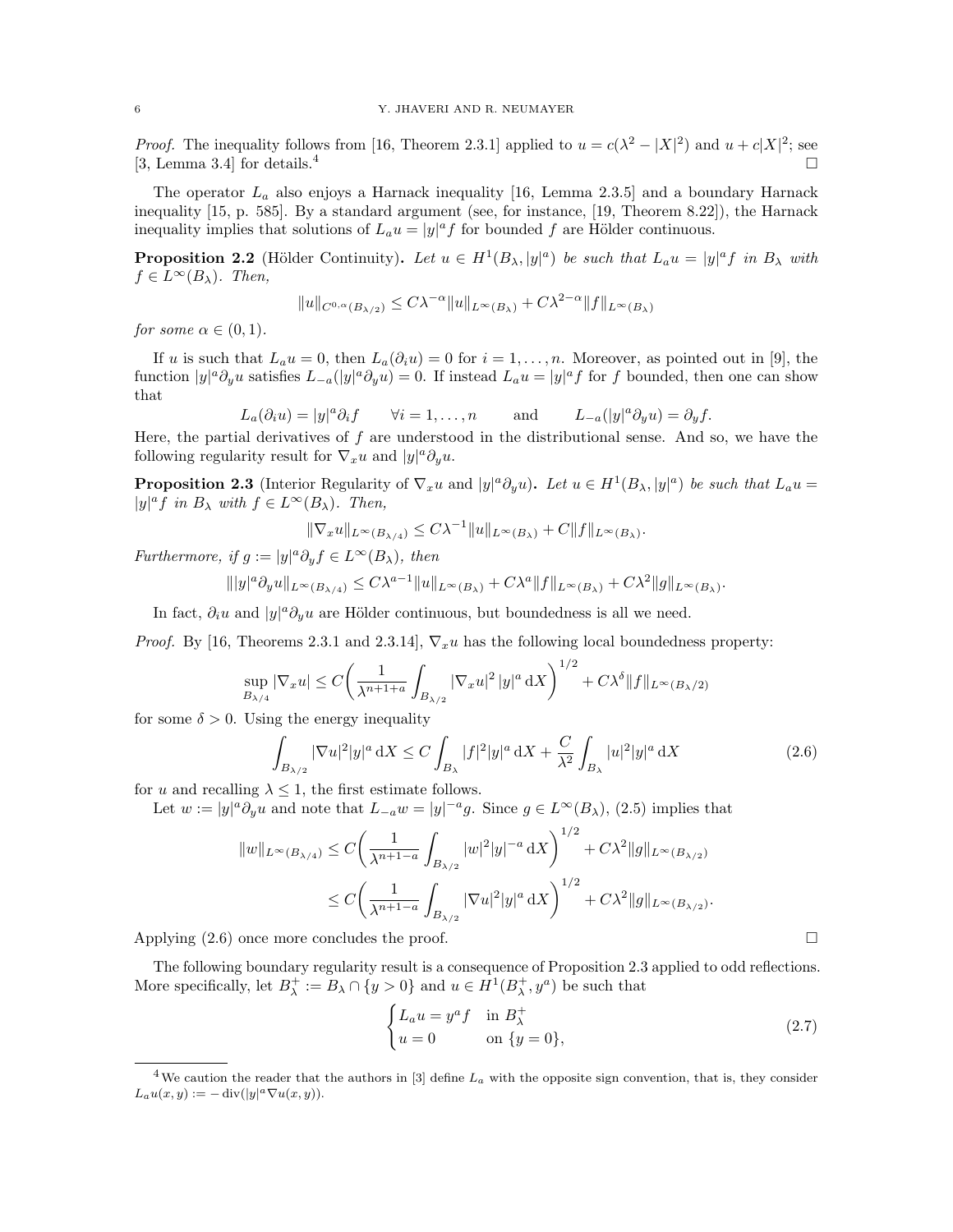and let  $\bar{u}$  and  $\bar{f}$  be the odd extensions across  $\{y = 0\}$  of u and f respectively. Then, notice that  $L_a\bar{u} = |y|^a \bar{f}$  in  $B_\lambda$ . Applying Proposition 2.3 to  $\bar{u}$  yields the following.

**Corollary 2.4** (Boundary Regularity for  $\nabla_x u$  and  $y^a \partial_y u$ ). Suppose  $u \in H^1(B_\lambda^+, y^a)$  satisfies (2.7) where  $f \in C(\overline{B}_{\lambda}^{+})$  $\lambda$ ). Then,

$$
\|\nabla_x u\|_{L^\infty(B_{\lambda/4}^+)} \leq C\lambda^{-1} \|u\|_{L^\infty(B_\lambda^+)} + C\|f\|_{L^\infty(B_\lambda^+)}.
$$

Furthermore, if f vanishes on  $\{y=0\}$  and  $y^a \partial_y f \in L^\infty(B_\lambda^+)$ , then letting  $g := y^a \partial_y f$ ,

$$
||y^a \partial_y u||_{L^{\infty}(B^+_{\lambda/4})} \leq C\lambda^{a-1} ||u||_{L^{\infty}(B^+_{\lambda})} + C\lambda^{a} ||f||_{L^{\infty}(B^+_{\lambda})} + C\lambda^2 ||g||_{L^{\infty}(B^+_{\lambda})}.
$$

If f does not vanish on  $\{y = 0\}$  yet depends only on x, then we have the following.

Corollary 2.5 (Boundary Regularity of  $y^a \partial_y u$ ). Suppose  $u \in H^1(B_\lambda^+, y^a)$  satisfies (2.7) where  $f = f(x)$  and  $f \in L^{\infty}(B_{\lambda}^{+})$ . Then,

$$
\|y^a \partial_y u\|_{L^\infty(B_{\lambda/4}^+)} \leq C \lambda^{a-1} \|u\|_{L^\infty(B_{\lambda}^+)} + C \lambda^a \|f\|_{L^\infty(B_{\lambda}^+)}
$$

.

*Proof.* Letting  $w := |y|^a \partial_y \bar{u}$ , where again  $\bar{u}$  is the odd extension of u across  $\{y = 0\}$ , we have

$$
L_{-a}w = 2f\mathcal{H}^n \llcorner \{y = 0\}.
$$

Let  $M := \|f\|_{L^{\infty}(B_{\lambda}^{+})}$  and consider the barriers

$$
v_{\pm} := w \pm \frac{M}{1+a} |y|^{a+1},
$$

which satisfy

$$
L_{-a}v_{\pm} = (2f \pm 2M)\mathcal{H}^{n} \llcorner \{y = 0\}.
$$

Therefore,  $L_{-a}v_+ \geq 0$  and  $L_{-a}v_- \leq 0$ . Applying Proposition 2.1 and arguing as in the proof of Proposition 2.3, we see that

$$
\sup_{B_{\lambda/4}} v_+ \le C\lambda^{a-1} \|u\|_{L^\infty(B_\lambda)} + C\lambda^a \|f\|_{L^\infty(B_\lambda)}.
$$

The same bound holds for  $\sup_{B_{\lambda/4}} -v_-\$ . As  $v_-\leq w\leq v_+$ , this concludes the proof.

As a consequence of Corollaries 2.4 and 2.5, we have the following growth estimate on  $|\nabla_x u|$  when  $f = f(x)$  is Lipschitz.

**Corollary 2.6** (Boundary Growth of  $\partial_i u$ ). Suppose  $u \in H^1(B_\lambda^+, y^a)$  satisfies (2.7) where  $f = f(x)$ and  $f \in C^{0,1}(\overline{B}_{\lambda}^{+})$  $\overline{\lambda}$ ). Then, for any  $i \in 1, \ldots, n$ ,

$$
|\partial_i u(X)| \leq C y^{2s} \quad \text{in } B_{\lambda/4}^+.
$$

Here, the constant  $C > 0$  depends on  $a, n, \lambda$ ,  $||u||_{L^{\infty}(B^+_{\lambda})}$ , and  $||f||_{C^{0,1}(\overline{B}^+_{\lambda})}$ .

*Proof.* For any  $i = 1, ..., n$ , we have that  $L_a(\partial_i u) = y^a h$  where  $h := \partial_i f$ . Since  $f \in C^{0,1}(\overline{B}^+_{\lambda})$  $\frac{1}{\lambda}$ , it follows that  $h \in L^{\infty}(B_{\lambda}^{+})$ . Applying Corollary 2.5 to  $\partial_{i}u$  implies that

$$
|\partial_y(\partial_i u(X))| \leq C y^{-a},
$$

where, using Proposition 2.3, we see that C depends on  $a, n, \lambda$ ,  $||u||_{L^{\infty}(B^+_{\lambda})}$ ,  $||f||_{C^{0,1}(\overline{B}^+_{\lambda})}$ . Since  $\partial_i u(x, 0) = 0$ , we determine that

$$
|\partial_i u(X)| \le C \bigg| \int_0^y t^{2s-1} \, \mathrm{d}t \bigg| = C y^{2s}.
$$

We have the same growth estimate for  $|\nabla_x u|$  when f is less regular and unconstrained to depend only on x so long as it vanishes on  $\{y=0\}$ .

 $\Box$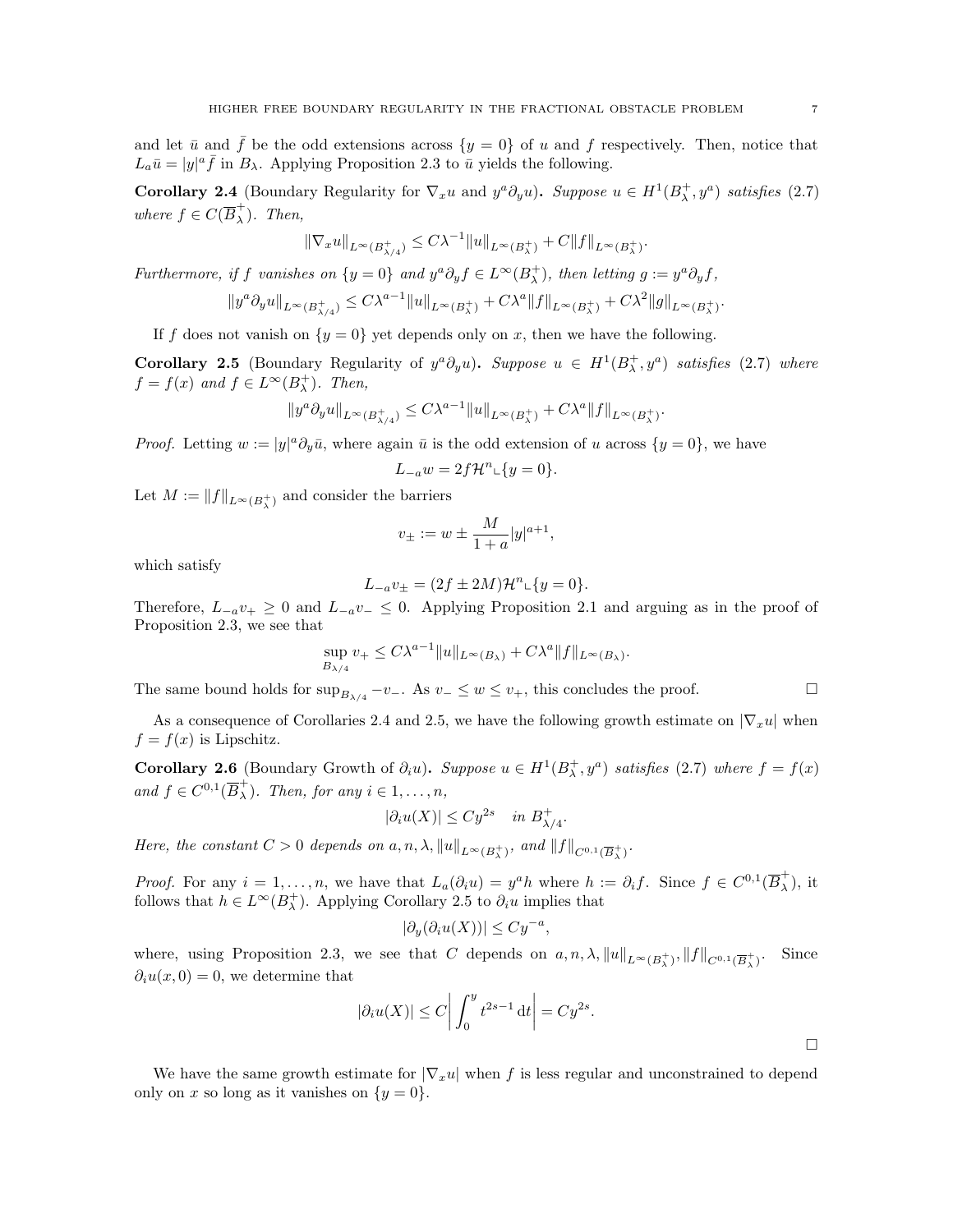**Corollary 2.7** (Boundary Growth of  $\partial_i u$ ). Suppose  $u \in H^1(B_\lambda^+, y^a)$  satisfies (2.7) where  $f \in C(\overline{B}_\lambda^+)$  $\frac{1}{\lambda}$ ) and f vanishes on  $\{y = 0\}$ . If  $g := y^a \partial_y f \in L^\infty(B_\lambda^+)$ , then for any  $i \in 1, ..., n$ ,

$$
|\partial_i u(X)| \leq C y^{2s} \quad \text{in } B^+_{\lambda/4}
$$

Here, the constant  $C > 0$  depends on  $a, n, \lambda$ ,  $||u||_{L^{\infty}(B^+_{\lambda})}$ ,  $||f||_{L^{\infty}(B^+_{\lambda})}$ , and  $||g||_{L^{\infty}(B^+_{\lambda})}$ .

Proof. Let  $\bar{w} := |y|^a \partial_y \bar{u}$  and note that  $L_{-a} \bar{w} = |y|^{-a} \bar{g}$  in  $B_\lambda$  where  $\bar{g} := |y|^a \partial_y \bar{f} \in L^\infty(B_\lambda)$ . From Proposition 2.3, we find that

$$
\|\partial_i \bar{w}\|_{L^{\infty}(B_{\lambda/4}^+)} \leq C\lambda^{-1} \|\bar{w}\|_{L^{\infty}(B_{\lambda}^+)} + C \|\bar{g}\|_{L^{\infty}(B_{\lambda}^+)} \qquad \forall i \in 1,\ldots,n.
$$

In other words,

$$
|\partial_y(\partial_i u(X))| \leq C y^{-a},
$$

where we see from Proposition 2.3 that C depends on  $a, n, \lambda$ ,  $||u||_{L^{\infty}(B^+_{\lambda})}$ ,  $||f||_{L^{\infty}(B^+_{\lambda})}$ , and  $||g||_{L^{\infty}(B^+_{\lambda})}$ . Arguing as in the proof of Corollary 2.6 completes the proof.

# 3. A HIGHER ORDER BOUNDARY HARNACK ESTIMATE:  $\Gamma \in C^{k+2,\alpha}$  for  $k \geq 0$

In this section, we prove a pointwise higher order boundary Harnack estimate when  $\Gamma$  is at least  $C^{2,\alpha}$ . This estimate, Proposition 3.2, and its  $C^{1,\alpha}$  counterpart, Proposition 5.4, will play key roles in proving higher regularity of the free boundary in (1.1), as sketched in the introduction. We refer the reader to Section 7 for the details of how exactly this is accomplished.

Let  $U \in C(B_1)$  be even in y and normalized so that  $U(e_n/2) = 1$ . Suppose further that  $U \equiv 0$  on  $\mathcal{P}$ and  $U > 0$  on  $B_1 \setminus \mathcal{P}$ , and assume U satisfies

$$
L_a U = |y|^a \left( \frac{U_a}{r} T(x, r) + G(X) \right) \quad \text{in } B_1 \setminus \mathcal{P}
$$
\n
$$
(3.1)
$$

.

where  $T(x, r)$  is a polynomial of degree  $k + 1$  and

$$
||T|| \le 1
$$
 and  $|G(X)| \le r^{s-1}|X|^{k+1+\alpha}$ .

In Proposition 4.1, we show that if  $\Gamma \in C^{k+2,\alpha}$  with  $\|\Gamma\|_{C^{k+2,\alpha}} \leq 1$  and U is as above, then U takes the form

$$
U = U_a(P_0 + O(|X|^{k+1+\alpha}))
$$
\n(3.2)

for some polynomial  $P_0(x, r)$  of degree  $k + 1$  with  $||P_0|| \leq C$  and  $U_a$  as defined in (2.2). Formally, if we differentiate (3.2), we find that

$$
\nabla_x U = \frac{U_a}{r} \left( sP_0 \nu + r \nabla_x P_0 + (\partial_r P_0) d\nu + O(|X|^{k+1+\alpha}) \right)
$$
\n(3.3)

and

$$
\nabla U \cdot \nabla r = \frac{U_a}{r} \Big( sP_0 + (\partial_r P_0)r + \nabla_x P_0 \cdot (d\nu) + O(|X|^{k+1+\alpha}) \Big). \tag{3.4}
$$

Rigorously justifying these expansions in our application to the fractional obstacle problem will require a delicate argument, which we present in Proposition 7.1. That said, in Proposition 3.2, we simply make the assumption that (3.3) and (3.4) hold.

**Remark 3.1.** When  $T \equiv G \equiv 0$ , (3.3) and (3.4) follow by arguing as in Section 5 of [12] and the Appendix of [14], using the regularity results in Section 2.

**Proposition 3.2.** Let  $\Gamma \in C^{k+2,\alpha}$  with  $\|\Gamma\|_{C^{k+2,\alpha}} \leq 1$ . Let  $U, T, G$ , and  $P_0$  be as in (3.1), (3.3), and (3.4). Suppose that  $u \in C(B_1)$  is even in y with  $||u||_{L^{\infty}(B_1)} \leq 1$ , vanishes on P, and satisfies

$$
L_a u = |y|^a \left( \frac{U_a}{r} R(x, r) + F(X) \right) \quad \text{in } B_1 \setminus \mathcal{P}
$$

where  $R(x, r)$  is a polynomial of degree  $k + 1$  with  $||R|| \leq 1$  and

$$
|F(X)| \le r^{s-1}|X|^{k+1+\alpha}.
$$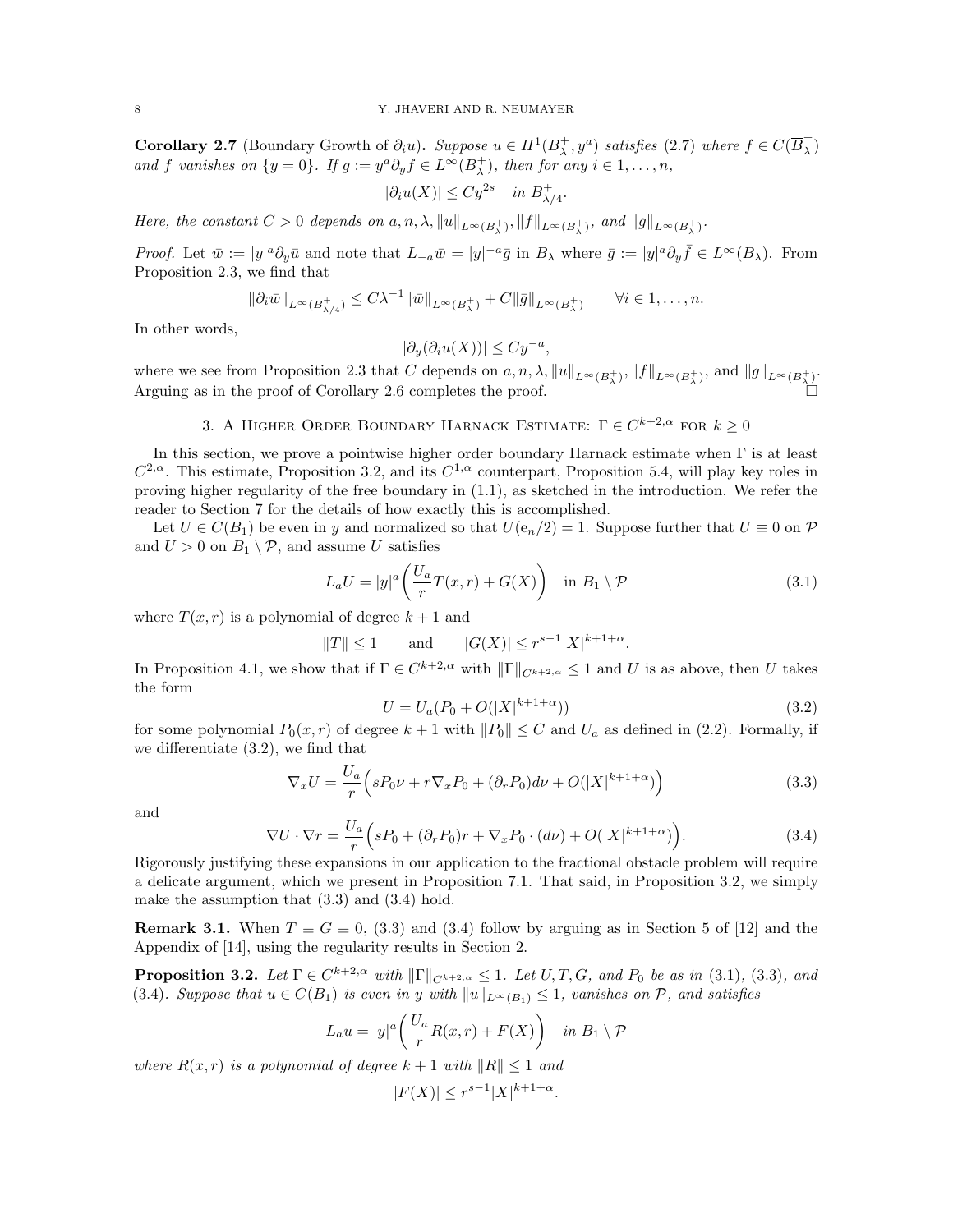Then, there exists a polynomial  $P(x, r)$  of degree  $k + 2$  with  $||P|| \leq C$  such that

$$
\left|\frac{u}{U} - P\right| \le C|X|^{k+2+\alpha}
$$

for some constant  $C = C(a, n, k, \alpha) > 0$ .

Proposition 3.2 is proved via a perturbation argument that relies on following result, where we consider the specific case that  $T, G, R, F \equiv 0$  and  $\Gamma$  is flat.

**Proposition 3.3.** Suppose  $u \in C(B_1)$  is even in y with  $||u||_{L^{\infty}(B_1)} \leq 1$  and satisfies

$$
\begin{cases} L_a u = 0 & \text{in } B_1 \setminus \{x_n \le 0, y = 0\} \\ u = 0 & \text{on } \{x_n \le 0, y = 0\}. \end{cases}
$$
 (3.5)

Then, for any  $k \geq 0$ , there exists a polynomial  $\bar{P}(x,r)$  of degree k with  $\|\bar{P}\| \leq C$  such that  $\bar{U}_a\bar{P}$  is a-harmonic in  $B_1 \setminus \{x_n \leq 0, y = 0\}$  and

$$
|u - \bar{U}_a \bar{P}| \le C \bar{U}_a |X|^{k+1}
$$
\n
$$
(3.6)
$$

for some constant  $C = C(a, n, k) > 0$ .

Recall that  $\bar{U}_a$ , defined in (2.4), is  $U_a$  when  $\Gamma$  is flat. We postpone the proof of Proposition 3.3 until Section 6. In order to proceed with proof of Proposition 3.2, we need to adapt the notion of approximating polynomials for  $u/U$ , introduced in [14], to our setting. Observe that

$$
L_a(Ux^{\mu}r^m) = x^{\mu}r^mL_aU + UL_a(x^{\mu}r^m) + 2|y|^a\nabla(x^{\mu}r^m)\cdot\nabla U
$$
  
=  $|y|^a(I + II + III)$  (3.7)

where, letting  $\bar{\imath}$  denote the *n*-tuple with a one in the *i*th position and zeros everywhere else,

$$
I = \frac{U_a}{r} x^{\mu} r^m T(x, r) + x^{\mu} r^m G(X),
$$
  
\n
$$
II = \frac{U}{r} (m(a + m - d\kappa) x^{\mu} r^{m-1} + \mu_i (\mu_i - 1) r^{m+1} x^{\mu - 2\bar{\imath}} + 2dmr^{m-1} \nabla (x^{\mu}) \cdot \nu),
$$
  
\n
$$
III = 2(r^m \nabla_x U \cdot \nabla (x^m) + m x^{\mu} r^{m-1} \nabla U \cdot \nabla r).
$$

Up to a dilation, we can assume that

$$
\|\Gamma\|_{C^{k+2,\alpha}} \le \varepsilon, \qquad \|T\|, \|R\| \le \varepsilon, \qquad \text{and} \qquad |G(X)|, |F(X)| \le \varepsilon r^{s-1}|X|^{k+1+\alpha} \tag{3.8}
$$

for any  $\varepsilon > 0$ . For  $\varepsilon > 0$  sufficiently and universally small, the constant term of  $P_0$  in (3.2) is nonzero (see Remark 3.6 below). So, up to multiplication by a constant, (3.2) takes the form

$$
U = U_a(1 + \varepsilon Q_0 + \varepsilon O(|X|^{k+1+\alpha})),\tag{3.9}
$$

where  $Q_0(x, r)$  is a degree  $k + 1$  polynomial with zero constant term and  $||Q_0|| \leq 1$ .

Taylor expansions of  $\nu$ ,  $\kappa$ , and d yield

$$
\nu_i = \delta_{in} + \dots + \varepsilon O(|X|^{k+1+\alpha}), \quad \kappa = \kappa(0) + \dots + \varepsilon O(|X|^{k+\alpha}), \quad \text{and} \quad d = x_n + \dots + \varepsilon O(|X|^{k+2+\alpha}).
$$
  
Hence, using (3.3) and (3.4) to expand III, we find that I II, and III become

Hence, using (3.3) and (3.4) to expand III, we find that I,II, and III become

$$
I = \frac{U_a}{r} s_{\sigma l}^{\mu m} x^{\sigma} r^l + \varepsilon O(r^{s-1} |X|^{k+1+\alpha}),
$$
  
\n
$$
II = \frac{U}{r} \Big( m(a+m+2\mu_n) x^{\mu} r^{m-1} + \mu_i (\mu_i - 1) r^{m+1} x^{\mu-2\bar{\imath}} + a_{\sigma l}^{\mu m} x^{\sigma} r^l + \varepsilon O(|X|^{k+1+\alpha}) \Big), \qquad (3.10)
$$
  
\n
$$
III = \frac{U_a}{r} \Big( 2sr^m \mu_n x^{\mu-\bar{n}} + 2sm x^{\mu} r^{m-1} + b_{\sigma l}^{\mu m} x^{\sigma} r^l + \varepsilon O(|X|^{k+1+\alpha}) \Big).
$$

Here,  $s_{\sigma l}^{\mu m}$ ,  $a_{\sigma l}^{\mu m}$ , and  $b_{\sigma l}^{\mu m}$  are coefficients of monomials of degree at least  $|\mu| + m$  and at most  $k + 1$ ; that is,

$$
s_{\sigma l}^{\mu m}, a_{\sigma l}^{\mu m}, b_{\sigma l}^{\mu m} \neq 0 \qquad \text{only if} \qquad |\mu| + m \le |\sigma| + l \le k + 1.
$$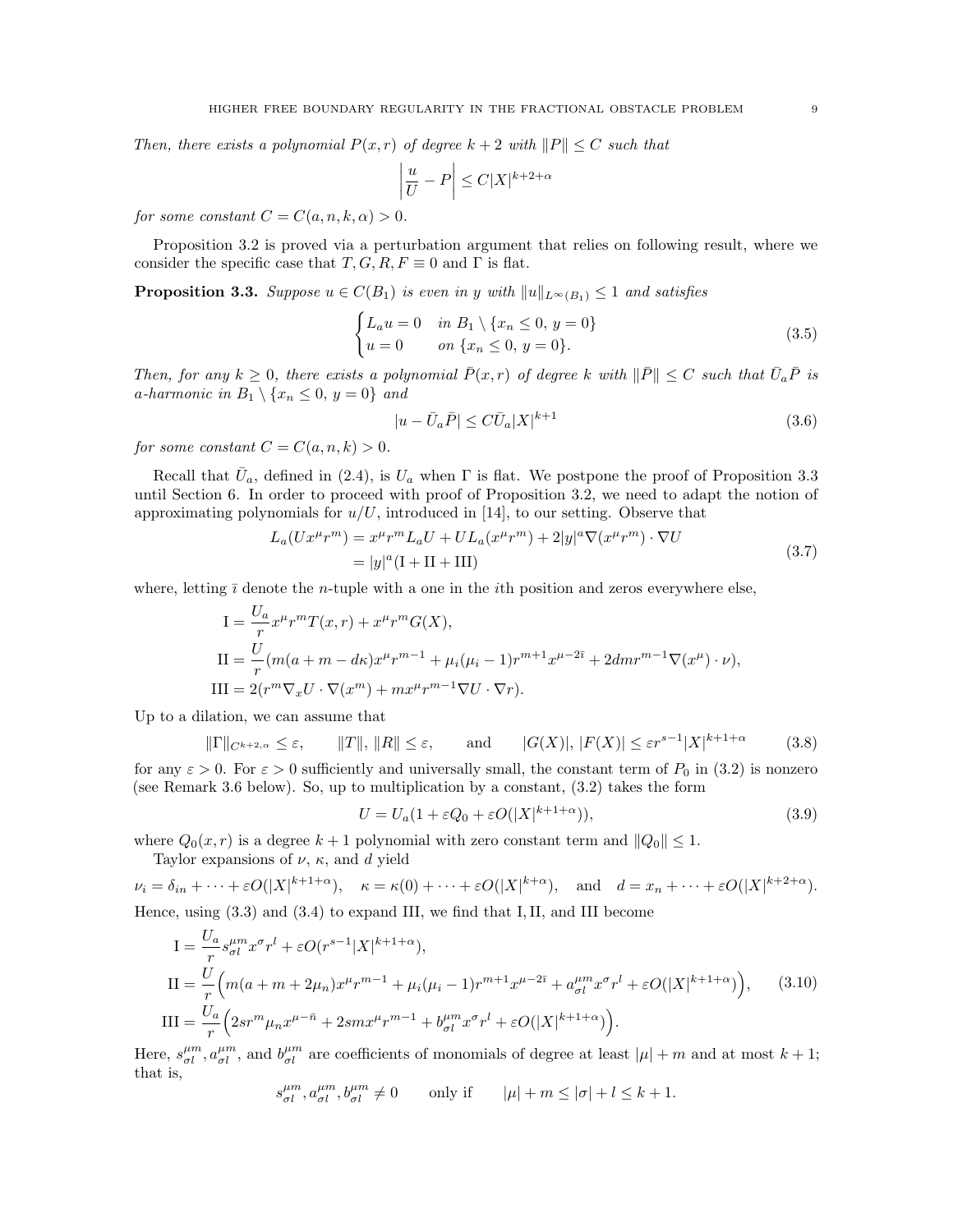Furthermore, since the monomials  $a_{\sigma l}^{\mu m} x^{\sigma} r^l$  and  $b_{\sigma l}^{\mu m} x^{\sigma} r^l$  come from the Taylor expansions of  $\nu, \kappa$ , and d (which vanish when  $\Gamma$  is flat), recalling (3.8), we have that

$$
|s^{\mu m}_{\sigma l}|, |a^{\mu m}_{\sigma l}|, |b^{\mu m}_{\sigma l}| \leq C \varepsilon.
$$

Therefore, from  $(3.7)$ ,  $(3.9)$ , and  $(3.10)$ , we determine that

$$
L_a(Ux^{\mu}r^m) = |y|^a \left( \frac{U_a}{r} \left( mx^{\mu}r^{m-1}(1+m+2\mu_n) + 2s\mu_n r^m x^{\mu-\bar{n}} + \mu_i(\mu_i-1)r^{m+1}x^{\mu-2\bar{\imath}} + c_{\sigma l}^{\mu m}x^{\sigma}r^l \right) \right) + \varepsilon O(r^{s-1}|X|^{k+1+\alpha})
$$

where

 $c_{\sigma l}^{\mu m} \neq 0$  only if  $|\mu| + m \leq |\sigma| + l \leq k + 1$  and  $|c|$  $\vert_{\sigma l}^{\mu m}\vert \leq C \varepsilon.$ Thus, given a polynomial  $P(x, r) = p_{\mu m} x^{\mu} r^m$  of degree  $k + 2$ ,

$$
L_a(UP) = |y|^a \left( \frac{U_a}{r} A_{\sigma l} x^{\sigma} r^l + h(X) \right)
$$

where  $|\sigma| + l \leq k + 1$ ,

$$
|h(X)| \leq C\varepsilon ||P||r^{s-1}|X|^{k+1+\alpha},\tag{3.11}
$$

and

$$
A_{\sigma l} = (l+1)(l+2+2\sigma_n)p_{\sigma,l+1} + 2s(\sigma_n+1)p_{\sigma+\bar{n},l} + (\sigma_i+1)(\sigma_i+2)p_{\sigma+2\bar{\imath},l-1} + c_{\sigma l}^{\mu m}p_{\mu m}. \tag{3.12}
$$

From (3.12), we see that  $p_{\sigma,l+1}$  can be expressed in terms of  $A_{\sigma l}$ , a linear combination of  $p_{\mu m}$  for  $\mu + m \leq |\sigma| + l$ , and a linear combination of  $p_{\mu m}$  for  $\mu + m \leq |\sigma| + l$  and  $m \leq l$ . Consequently, the coefficients  $p_{\mu m}$  are uniquely determined by the linear system (3.12) given  $A_{\sigma l}$  and  $p_{\mu 0}$ .

**Definition 3.4.** Let u and U be as in Proposition 3.2. A polynomial  $P(x, r)$  of degree  $k + 2$  is approximating for  $u/U$  if the coefficients  $A_{\sigma l}$  coincide with the coefficients of R.

Before we prove Proposition 3.2, let us make two remarks and state a lemma.

**Remark 3.5.** While  $U_a$  is not a-harmonic in  $B_1 \setminus \mathcal{P}$ , it is comparable in  $B_1$  to a function  $V_a$  that is a-harmonic in  $B_1 \backslash \mathcal{P}$ . Indeed, using the upper and lower barriers  $V_{\pm} := (1 \pm r/2)U_a$ , one can construct such a function  $V_a$  by Perron's method.

**Remark 3.6.** Up to an initial dilation, taking  $||\Gamma||_{C^{k+2,\alpha}} \leq \varepsilon$  for a universally small  $\varepsilon > 0$ , the constant term of  $P_0$  in (3.2) is nonzero. If U and  $U_a$  were a-harmonic in  $B_1 \setminus \mathcal{P}$ , this would follow directly from the boundary Harnack estimate applied to  $U_a/U$  without a dilation. By Remark 3.5,  $U_a$  is comparable to the a-harmonic function  $V_a$ . For  $\varepsilon > 0$  sufficiently small (universally so), we will find that U is also comparable to an  $a$ -harmonic function  $W$ ; hence, we can effectively apply the boundary Harnack estimate to  $U_a/U$  passing through the quotient  $V_a/W$  to conclude. More specifically, after dilating, let us normalize so that  $U(e_n/2) = 1$ . First, let W satisfy

$$
\begin{cases} L_a W = 0 & \text{in } B_1 \setminus \mathcal{P} \\ W = U & \text{on } \partial B_1 \cup \mathcal{P}. \end{cases}
$$

The strong maximum principle ensures that W is positive in  $B_1 \setminus \mathcal{P}$ . Applying the boundary Harnack estimate to  $W$  and  $V_a$ , Remark 3.5 implies that

$$
cU_a \le \frac{W}{W(\mathbf{e}_n/2)} \le CU_a.
$$

Second, let  $V := U - W$ , and observe that

$$
\begin{cases} |L_a V| \le C\varepsilon |y|^a r^{s-1} & \text{in } B_1 \setminus \mathcal{P} \\ V = 0 & \text{on } \partial B_1 \cup \mathcal{P}. \end{cases}
$$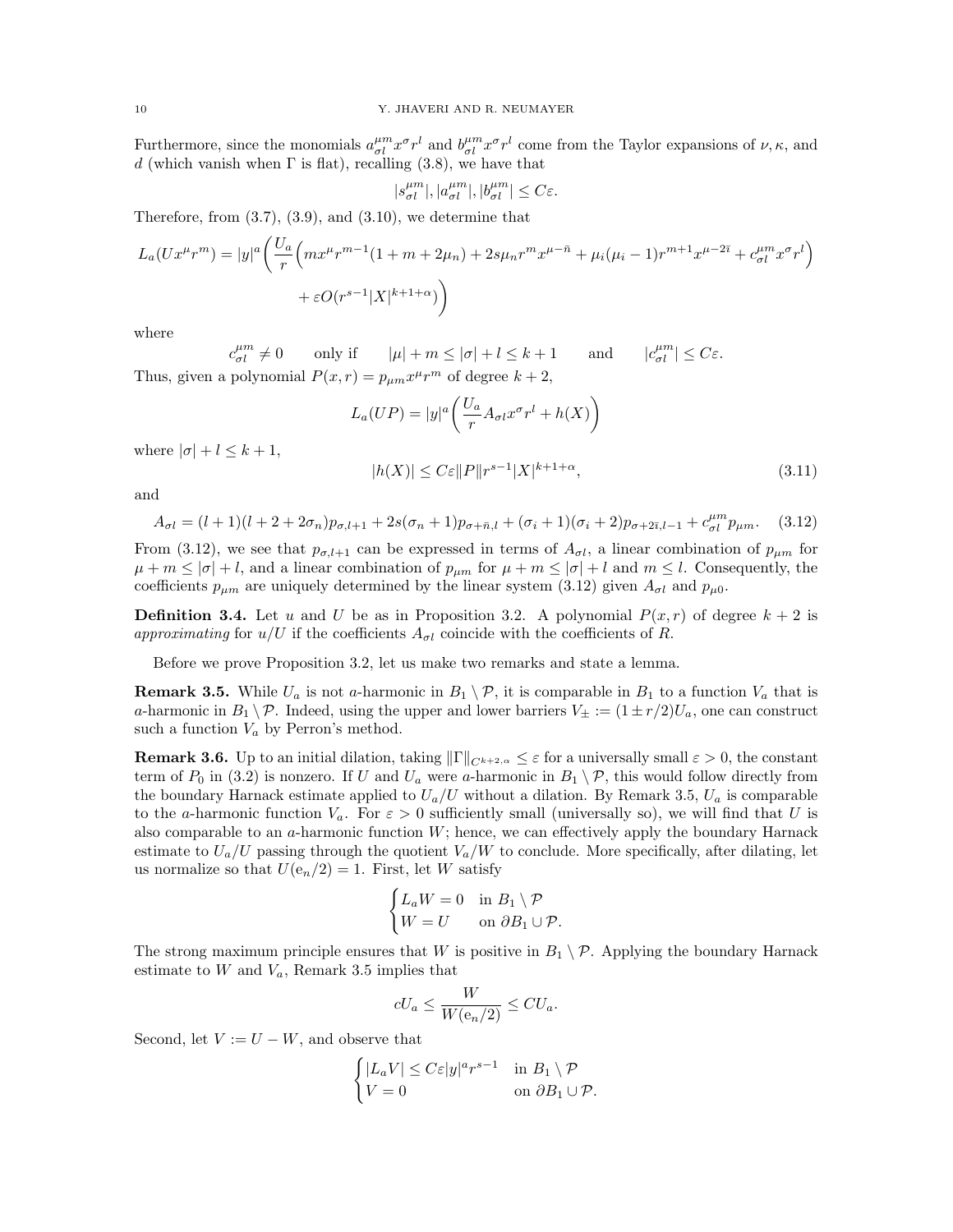Lemma 3.7 then shows that

$$
|V| \leq C \varepsilon U_a.
$$

So,  $1 - C\varepsilon \leq W(e_n/2) \leq 1 + C\varepsilon$  and for  $\varepsilon > 0$  small,

$$
cU_a \le U \le CU_a.
$$

Now, if the constant term of  $P_0$  were zero, then (3.2) would yield  $cU_a \leq U \leq CU_a|X|$ , which is impossible.

In addition to its use in Remark 3.6 above, the following lemma will be used at several other points. The proof follows by considering the upper and lower barriers  $v_{\pm} := \pm C (U_a - U_a^{1/s})$ .

**Lemma 3.7.** Let  $v \in C(B_1)$  satisfy

$$
\begin{cases} |L_a v| \le |y|^a r^{s-1} & \text{in } B_1 \setminus \mathcal{P} \\ v = 0 & \text{on } \partial B_1 \cup \mathcal{P}. \end{cases}
$$

Then,

$$
|v| \leq C U_a
$$

for some constant  $C = C(a) > 0$ .

We are now in a position to prove Proposition 3.2.

*Proof of Proposition 3.2.* First, let  $\varepsilon > 0$  in (3.8) be sufficiently small so that Remark 3.6 holds. Then, solving a system of linear equations as discussed above, we obtain an initial approximating polynomial  $Q^{0}(x, r)$  of degree  $k + 2$  for  $u/U$ . Up to multiplying u by a small constant and further decreasing  $\varepsilon > 0$ (recall that  $||Q^0|| \leq C\varepsilon$ ), we can assume that

$$
||Q^0|| \le 1
$$
,  $||u - UQ^0||_{L^{\infty}(B_1)} \le 1$ , and  $|L_a[u - UQ^0](X)| \le |y|^a \varepsilon r^{s-1}|X|^{k+1+\alpha}$ .

Step 1: There exists  $0 < \rho < 1$ , depending on a, n, k, and  $\alpha$ , such that, up to further decreasing  $\varepsilon > 0$ , the following holds. If there exists a polynomial Q of degree  $k + 2$  that is approximating for  $u/U$  with  $||Q|| \leq 1$  and

$$
||u - UQ||_{L^{\infty}(B_{\lambda})} \leq \lambda^{k+2+\alpha+s},
$$

then there exists a polynomial Q' of degree  $k + 2$  that is approximating for  $u/U$  with

$$
||u - UQ'||_{L^{\infty}(B_{\rho\lambda})} \leq (\rho\lambda)^{k+2+\alpha+s}
$$

and

$$
||Q'-Q||_{L^{\infty}(B_{\lambda})} \leq C\lambda^{k+2+\alpha}.
$$

for some constant  $C = C(a, n, k, \alpha) > 0$ .

For any  $\lambda > 0$ , define the rescalings

$$
\mathcal{P}_{\lambda} := \frac{1}{\lambda} \mathcal{P}, \qquad r_{\lambda}(X) := \frac{r(\lambda X)}{\lambda}, \qquad U_{a,\lambda}(X) := \frac{U_a(\lambda X)}{\lambda^s}, \qquad U_{\lambda}(X) := \frac{U(\lambda X)}{\lambda^s}, \tag{3.13}
$$

and

$$
\tilde{u}(X) := \frac{[u - UQ](\lambda X)}{\lambda^{k+2+\alpha+s}}.
$$

Thus,  $\|\tilde{u}\|_{L^{\infty}(B_1)} \leq 1$ , and by (3.11), we have that

$$
|L_a \tilde{u}(X)| \le C\varepsilon |y|^a r_\lambda^{s-1} |X|^{k+1+\alpha}.
$$
\n(3.14)

Let  $w$  be the unique solution to

$$
\begin{cases}\nL_a w = 0 & \text{in } B_1 \setminus \mathcal{P}_\lambda \\
w = 0 & \text{on } \mathcal{P}_\lambda \\
w = \tilde{u} & \text{on } \partial B_1.\n\end{cases}
$$
\n(3.15)

Notice that w is even in y by the symmetry of the domain and boundary data and  $||w||_{L^{\infty}(B_1)} \leq 1$ by the maximum principle. Since  $P_{\lambda}$  has uniformly positive  $L_a$ -capacity independently of  $\varepsilon$  and  $\lambda$ , w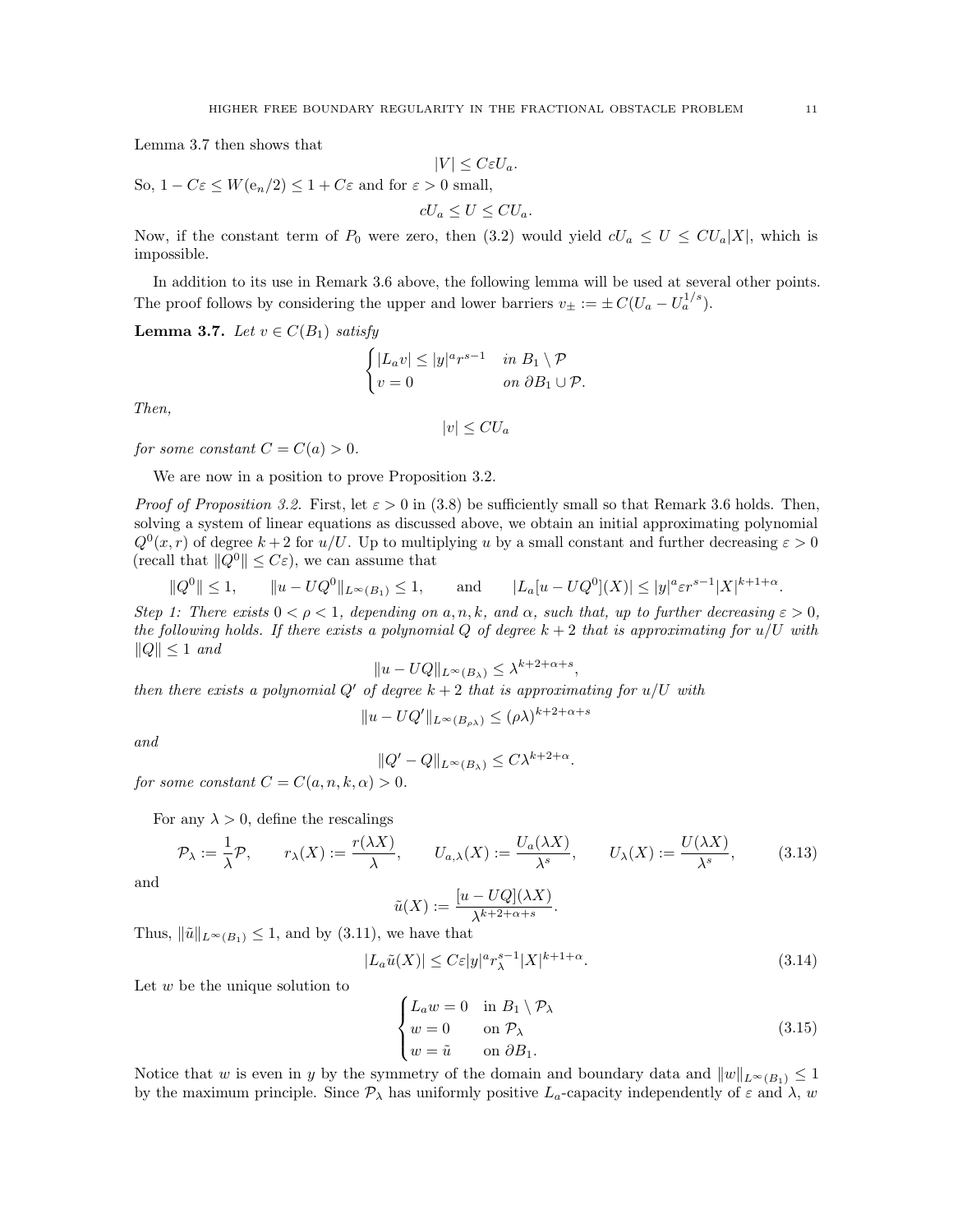is uniformly Hölder continuous in compact subsets of  $B_1$ . So, letting  $\bar{w}$  be the solution of (3.15) in  $B_1 \setminus \{x_n \leq 0, y = 0\}$ , by compactness, w is uniformly close to  $\bar{w}$  if  $\varepsilon$  is sufficiently small (universally so). Indeed, recall that  $\Gamma \to \{x_n = 0, y = 0\}$  in  $C^{k+2,\alpha}$  as  $\varepsilon \to 0$ . Furthermore, thanks to (3.9), we have that  $U_{\lambda} \to \bar{U}_a$  uniformly as  $\varepsilon \to 0$ .

Proposition 3.3 ensures that there exists a polynomial

$$
\bar{P}(X) := \bar{p}_{\mu m} x^{\mu} |z|^m
$$

of degree  $k + 2$  such that  $\|\bar{P}\| \leq C$ ,  $\bar{U}_a \bar{P}$  is a-harmonic in the set  $B_1 \setminus \{x_n \leq 0, y = 0\}$ , and

$$
\|\bar{w} - \bar{U}_a \bar{P}\|_{L^{\infty}(B_{\rho})} \le C\rho^{k+3+s}.
$$

Notice that the *a*-harmonicity of  $\bar{U}_a \bar{P}$  implies that

$$
(l+1)(l+2+2\sigma_n)\bar{p}_{\sigma,l+1} + 2s(\sigma_n+1)\bar{p}_{\sigma+\bar{n},l} + (\sigma_i+1)(\sigma_i+2)\bar{p}_{\sigma+2\bar{\imath},l-1} = 0 \qquad \forall (\sigma,l). \tag{3.16}
$$

Therefore, choosing  $\rho$  and then  $\varepsilon$  sufficiently small depending on  $a, n, k$ , and  $\alpha$ , we find that

$$
\|w - U_{\lambda}\tilde{P}\|_{L^{\infty}(B_{\rho})} \le \|w - \bar{w}\|_{L^{\infty}(B_{1/2})} + \|U_{\lambda}\tilde{P} - \bar{U}_{a}\bar{P}\|_{L^{\infty}(B_{1/2})} + \|\bar{w} - \bar{U}_{a}\bar{P}\|_{L^{\infty}(B_{\rho})}
$$
  

$$
\le \frac{1}{4}\rho^{k+2+\alpha+s}
$$
\n(3.17)

where  $\tilde{P}(X) := \bar{p}_{\mu m} x^{\mu} r_{\lambda}^{m}$  has the same coefficients as  $\bar{P}$ . Now, set  $v := \tilde{u} - w$ . From (3.14), we find that

$$
\begin{cases} |L_a v| \le \varepsilon |y|^a r_\lambda^{s-1} & \text{in } B_1 \setminus \mathcal{P}_\lambda \\ v = 0 & \text{on } \partial B_1 \cup \mathcal{P}_\lambda. \end{cases}
$$

From Lemma 3.7 and (3.9), we deduce that

$$
|v| \leq C\varepsilon U_{a,\lambda} \leq C\varepsilon U_{\lambda}.\tag{3.18}
$$

Then, combining (3.18) and (3.17) and further decreasing  $\varepsilon$  depending on  $\rho, a, n, k$ , and  $\alpha$ , we find that

$$
\|\tilde{u} - U_{\lambda}\tilde{P}\|_{L^{\infty}(B_{\rho})} \le \|v\|_{L^{\infty}(B_{\rho})} + \|w - U_{\lambda}\tilde{P}\|_{L^{\infty}(B_{\rho})} \le \frac{1}{2}\rho^{k+2+\alpha+s}.
$$

Rescaling implies that

$$
||u - U\tilde{Q}||_{L^{\infty}(B_{\rho\lambda})} \le \frac{1}{2}(\rho\lambda)^{k+2+\alpha+s}
$$

with  $\tilde{Q}(X) := Q(X) + \lambda^{k+2+\alpha} \tilde{P}(X/\lambda)$ .

To conclude, we must alter  $\tilde{Q}$  to make it an approximating polynomial for  $u/U$  by replacing  $\tilde{P}(X/\lambda)$ with another polynomial  $P'(X/\lambda)$ . As Q is already an approximating polynomial for  $u/U$ , we need the coefficients  $p'_{\mu m}$  of  $P'$  to satisfy the system

$$
(l+1)(l+2+2\sigma_n)p'_{\sigma,l+1} + 2s(\sigma_n+1)p'_{\sigma+\bar{n},l} + (\sigma_i+1)(\sigma_i+2)p'_{\sigma+2\bar{n},l-1} + \tilde{c}_{\sigma l}^{\mu m}p'_{\mu m} = 0 \qquad \forall (\sigma,l) \tag{3.19}
$$
where

where

$$
\tilde{c}_{\sigma l}^{\mu m}:=\lambda^{|\sigma|+l+1-|\mu|-m}c_{\sigma l}^{\mu m}.
$$

Notice that  $|\tilde{c}^{\mu m}_{\sigma l}| \leq |c^{\mu m}_{\sigma l}| \leq C\varepsilon$ . Furthermore, subtracting (3.19) from (3.16), we see that  $P' - \tilde{P}$ solves the system (3.19) with right-hand side

$$
A_{\sigma l} = \tilde{c}_{\sigma l}^{\mu m} \bar{p}_{\mu m}.
$$

Hence,  $|A_{\sigma l}| \leq C\varepsilon$ , and choosing  $p'_{\mu 0} = \bar{p}_{\mu 0}$ , we uniquely determine P' and find that

$$
||P' - \tilde{P}|| \leq C\varepsilon.
$$

Setting  $Q'(X) := Q(X) + \lambda^{k+2+\alpha} P'(X/\lambda)$  concludes Step 1.

Step 2: Iteration and Upgrade.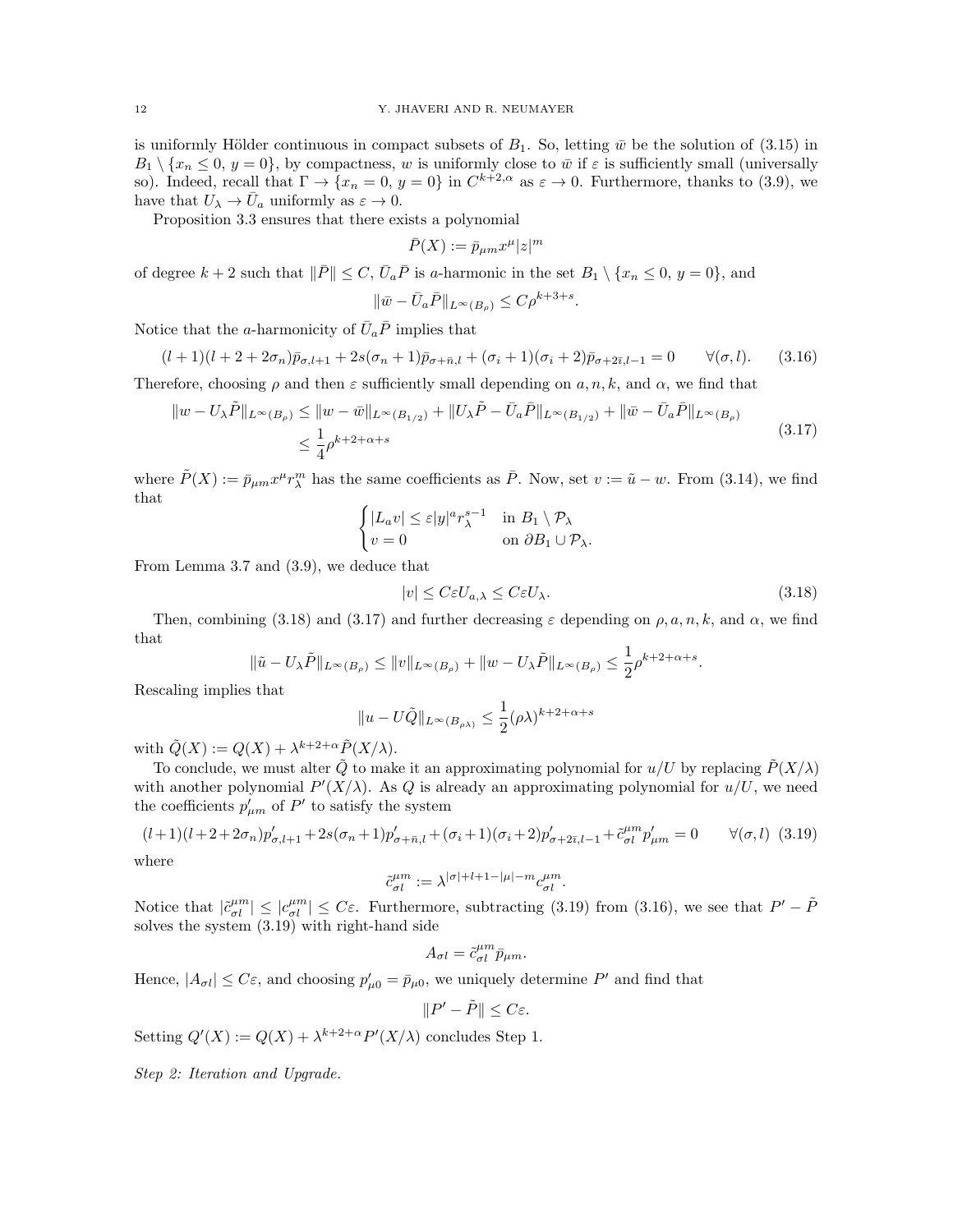Iterating Step 1, letting  $\lambda = \rho^j$  for  $j = 0, 1, 2, \ldots$ , we find a limiting approximating polynomial F such that  $||P|| \leq C$  and

$$
||u - UP||_{L^{\infty}(B_{\rho^j})} \leq C\rho^{j(k+2+\alpha+s)} \qquad \forall j \in \mathbb{N}.
$$

To upgrade this inequality to

$$
|u - UP| \leq CU|X|^{k+2+\alpha},\tag{3.20}
$$

we argue as in Step 1 in  $B_1 \setminus \mathcal{P}_\lambda$ . Setting

$$
\tilde{u}(X) := \frac{[u - UP](\lambda X)}{\lambda^{k+2+\alpha+s}},
$$

we have that

$$
|\tilde{u}| \le |w| + |v| \le CU_{a,\lambda} \le CU_{\lambda} \quad \text{in } B_{1/2}.
$$

Indeed, that v and w are controlled by  $U_{a,\lambda}$  comes from Lemma 3.7 and an application of the boundary Harnack estimate (cf. Remark 3.5), while the last inequality comes from (3.9). Thus, after rescaling, we deduce that (3.20) holds since  $0 < \lambda \leq 1$  was arbitrary.

Keeping Remark 3.1 in mind, if  $U$  is a-harmonic, then  $(3.3)$  and  $(3.4)$  hold. So, a consequence of Proposition 3.2 and Proposition 5.4, its  $C^{1,\alpha}$  analogue, is the following full generalization of [14, Theorem 2.3].

**Theorem 3.8.** Suppose  $0 \in \Gamma := \partial_{\mathbb{R}^n} \mathcal{P}$  with  $\Gamma \in C^{k,\alpha}$  for  $k \geq 1$  and  $\|\Gamma\|_{C^{k,\alpha}} \leq 1$ . If u and U are even in  $x_{n+1}$ ,  $||u||_{L^{\infty}(B_1)} \leq 1$ ,

$$
\begin{cases} L_a u = |y|^a \frac{U_a}{r} f & \text{in } B_1 \setminus \mathcal{P} \\ u = 0 & \text{on } \mathcal{P} \end{cases}
$$

for

$$
f \in C_{x,r}^{k-1,\alpha}(\Gamma \cap B_1)
$$
 with  $||f||_{C_{x,r}^{k-1,\alpha}(\Gamma \cap B_1)} \leq 1$ ,

and  $U > 0$  is a-harmonic in  $B_1 \setminus \mathcal{P}$  with  $U(\nu(0)/2) = 1$ , where  $\nu$  is the outer unit normal to  $\mathcal{P}$ , then

$$
\left\|\frac{u}{U}\right\|_{C^{k,a}_{x,r}(\Gamma\cap B_{1/2})}\leq C
$$

for some  $C = C(a, n, k, \alpha) > 0$ .

4. SCHAUDER ESTIMATES:  $\Gamma \in C^{k+2,\alpha}$  for  $k \geq 0$ 

In Proposition 3.2, we were crucially able to approximate U in terms of  $U_a P_0$ , where  $P_0 = P_0(x, r)$ is a polynomial of degree  $k + 1$ . This approximation,  $(3.2)$ , is a consequence of the Schauder estimates of Proposition 4.1 below. These Schauder estimates roughly say if  $u$  satisfies

$$
L_a u = |y|^a \frac{U_a}{r} f \quad \text{in } B_1 \setminus \mathcal{P} \qquad \text{and} \qquad u = 0 \quad \text{on } \mathcal{P},
$$

then u gains regularity in terms of the regularity of f and Γ. More precisely, we find that  $u/U_a \in$  $C_{x,r}^{k+1,\alpha}(0)$  if  $f \in C_{x,r}^{k,\alpha}(0)$  and  $\Gamma \in C^{k+2,\alpha}$ .

**Proposition 4.1.** Let  $\Gamma \in C^{k+2,\alpha}$  with  $\|\Gamma\|_{C^{k+2,\alpha}} \leq 1$ . Suppose  $u \in C(B_1)$  is even in y with  $||u||_{L^∞(B_1)} ≤ 1$ , vanishes on  $P$ , and satisfies

$$
L_a u(X) = |y|^a \left( \frac{U_a}{r} R(x, r) + F(X) \right) \quad \text{in } B_1 \setminus \mathcal{P}
$$

where  $R(x, r)$  is a polynomial of degree k with  $||R|| \le 1$  and

$$
|F(X)| \le r^{s-1}|X|^{k+\alpha}.
$$

Then, there exists a polynomial  $P_0(x, r)$  of degree  $k + 1$  with  $||P_0|| \leq C$  such that

$$
|u - U_a P_0| \leq C U_a |X|^{k+1+\alpha}
$$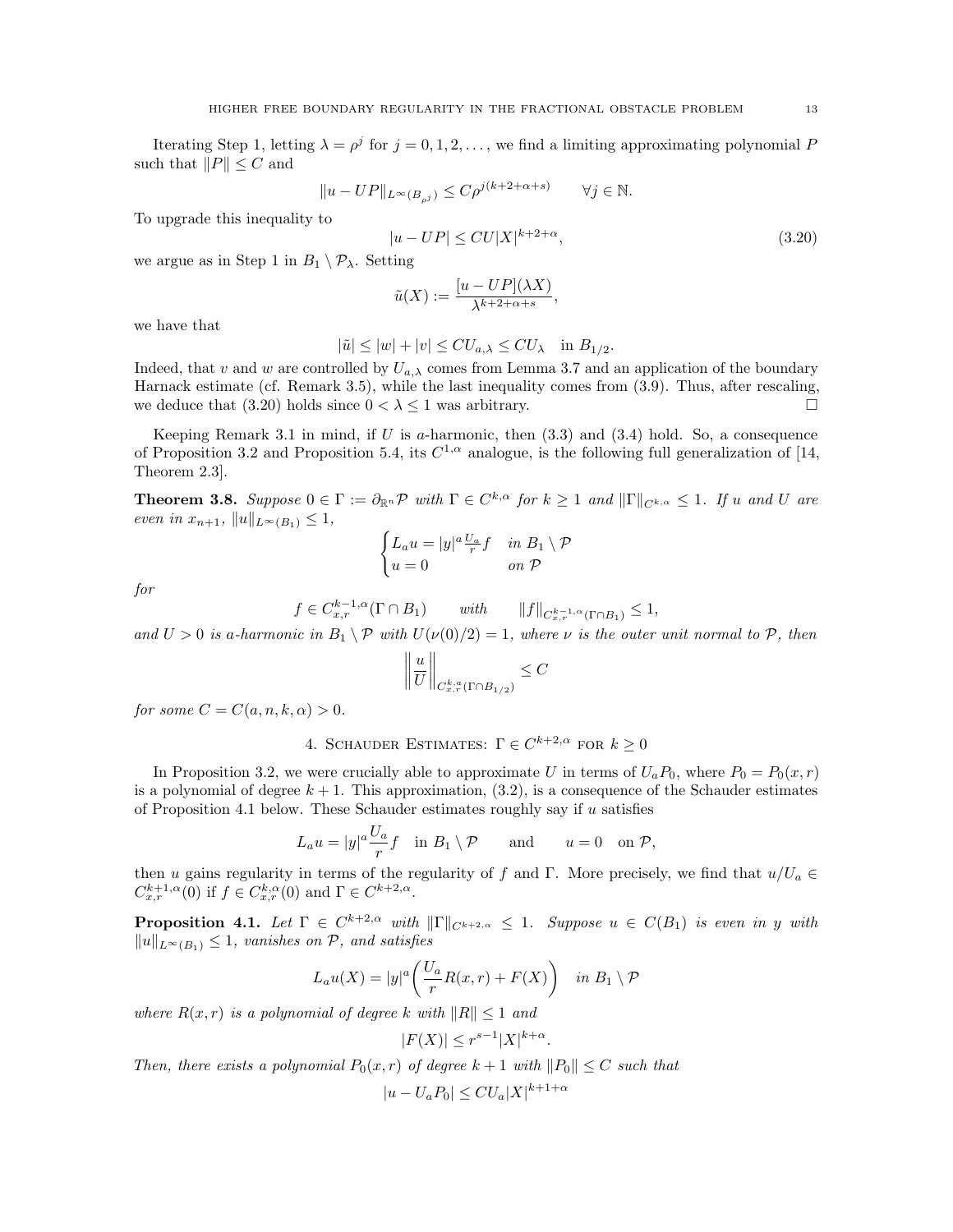and

$$
|L_a(u - U_a P_0)| \le C|y|^a r^{s-1} |X|^{k+\alpha} \quad \text{in } B_1 \setminus \mathcal{P}
$$

for some constant  $C = C(a, n, k, \alpha) > 0$ .

To prove Proposition 4.1, we must first extend the appropriate notion of approximating polynomial to this setting. We compute that

$$
L_a(U_ax^\mu r^m) = |y|^a \frac{U_a}{r} \Big( -(dm+sr)\kappa x^\mu r^{m-1} + m(m+1)x^\mu r^{m-1} + 2r^{m-1}(dm+sr)\nu \cdot \nabla_x x^\mu + \mu_i(\mu_i-1)x^{\mu-2\bar{\imath}}r^{m+1} \Big).
$$

Each of the functions  $\nu_i$ ,  $\kappa$ , and d can be written as the sum of a degree k polynomial in x and a  $C^{k,\alpha}$ function in x whose derivatives vanish up to order k. The lowest degree terms in the Taylor expansion at zero of  $\nu_i$ ,  $\kappa$ , and d are  $\delta_{in}$ ,  $\kappa(0)$ , and  $x_n$  respectively. Hence, grouping terms by degree up to order k and the remainder, we see that

$$
L_a(U_ax^\mu r^m) = |y|^a \frac{U_a}{r} \Big( m(m+1+2\mu_n)x^\mu r^{m-1} + 2s\mu_n x^{\mu-\bar{n}}r^m + \mu_i(\mu_i-1)x^{\mu-2\bar{i}}r^{m+1} + c_{\sigma l}^{\mu m}x^\sigma r^l + h^{\mu m}(x,r) \Big).
$$

Here,  $c_{\sigma l}^{\mu m} \neq 0$  only if  $|\mu| + m \leq |\sigma| + l \leq k$ . Also,

$$
h^{\mu m}(x,r) := r^m h_m^{\mu}(x) + m r^{m-1} h_{m-1}^{\mu}(x),
$$

and  $h_m^{\mu}, h_{m-1}^{\mu} \in C^{k,\alpha}(B_1^*)$  have vanishing derivatives up to order  $k-m$  and  $k-(m-1)$  at zero respectively. The coefficients  $c_{\sigma l}^{\mu m}$  are all linear combinations of the Taylor coefficients at the origin of  $\kappa, d\kappa, \nu_i$ , and  $d\nu_i$ , which vanish if  $\Gamma$  is flat. After a dilation making  $\|\Gamma\|_{C^{k+2,\alpha}} \leq \varepsilon$ , we may assume that

> $|c_{\sigma l}^{\mu m}| \leq \varepsilon, \qquad \|h_m^{\mu}\|_{C^{k,\alpha}(B_1^*)} \leq \varepsilon, \qquad \text{and} \qquad \|h$  $_{m-1}^{\mu}$ ||<sub>C</sub>k, $\alpha$ <sub>(B<sup>\*</sup></sup>)</sub>  $\leq \varepsilon$ .

Therefore, if  $P(x,r) = p_{\mu m} x^{\mu} r^m$  is a polynomial of degree  $k + 1$ , then

$$
L_a(U_a P) = |y|^a \frac{U_a}{r} \Big( A_{\sigma l} x^{\sigma} r^l + h(x, r) \Big)
$$

where  $|\sigma| + l \leq k$ ,

$$
A_{\sigma l} = (l+1)(l+2+2\sigma_n)p_{\sigma,l+1} + 2s(\sigma_n+1)p_{\sigma+\bar{n},l} + (\sigma_i+1)(\sigma_i+2)p_{\sigma+2\bar{\imath},l-1} + c_{\sigma l}^{\mu m}p_{\mu m}, \quad (4.1)
$$

and

$$
h(x,r) := \sum_{m=0}^{k} r^m h_m(x)
$$

for  $h_m \in C^{k,\alpha}(B_1^*)$  with vanishing derivatives up to order  $k-m$  at zero. Assuming that  $\|\Gamma\|_{C^{k+2,\alpha}} \leq \varepsilon$ , we have

 $|h(X)| \leq \varepsilon ||P|| |X|^{k+\alpha}.$ 

Considering (4.1), we see that  $p_{\sigma,l+1}$  can be expressed in terms of  $A_{\sigma l}$ , a linear combination of  $p_{\mu m}$  for  $\mu + m \leq |\sigma| + l$ , and a linear combination of  $p_{\mu m}$  for  $\mu + m \leq |\sigma| + l$  and  $m \leq l$ . Thus, the coefficients  $p_{\mu m}$  are uniquely determined by the linear system (4.1) given  $A_{\sigma l}$  and  $p_{\mu 0}$ .

**Definition 4.2.** Let u be as in Proposition 4.1. We call a polynomial  $P(x, r)$  of degree  $k + 1$ approximating for  $u/U_a$  if the coefficients  $A_{\sigma l}$  coincide with the coefficients of R.

Remark 4.3. Observe that

$$
L_a U_a = -|y|^a \frac{U_a}{r} s\kappa(x) \quad \text{and} \quad L_a U = |y|^a \left( \frac{U_a}{r} T(x, r) + G(X) \right).
$$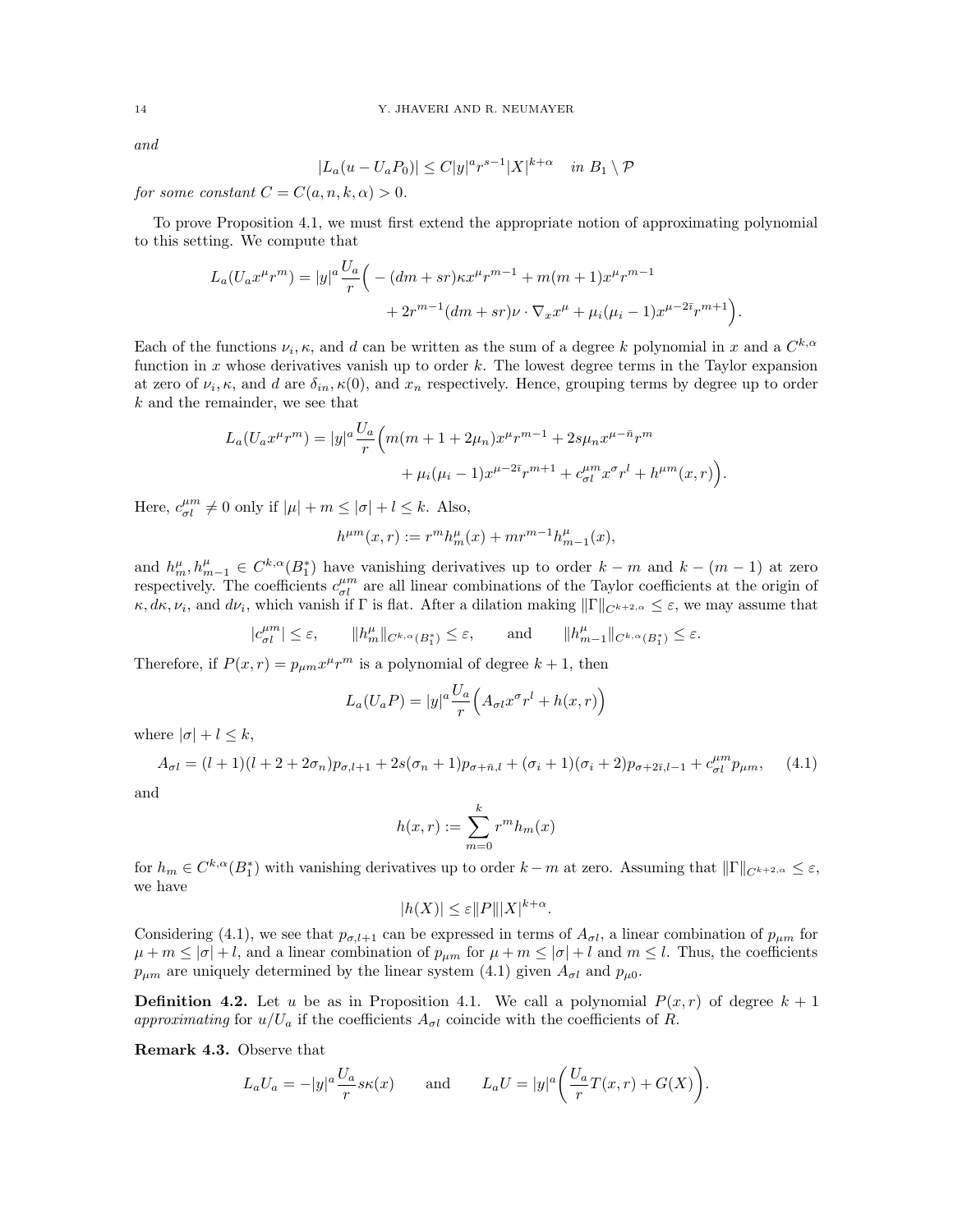Since  $\Gamma \in C^{k+2,\alpha}$ , the mean curvature  $\kappa = \kappa(x)$  does not possess enough regularity to yield the same order error as G after being expanded. Indeed, letting  $g := \kappa - T$  where T is the kth order Taylor polynomial of  $\kappa$  at the origin, we see that

$$
\frac{U_a}{r}|g(X)| \le r^{s-1}|X|^{k+\alpha} \qquad \text{while} \qquad |G(X)| \le r^{s-1}|X|^{k+1+\alpha}.
$$

This discrepancy lies at the heart of the difference in approximating  $u/U_a$  and  $u/U$ .

With the correct notion of approximating polynomial in hand, the proof of Proposition 4.1 is now identical to that of Proposition 3.2 upon replacing U with  $U_a$ ; it is therefore omitted.

5. THE LOW REGULARITY CASE:  $\Gamma \in C^{1,\alpha}$ 

The goal of this section is to prove Proposition 5.4, which extends the higher order boundary Harnack estimate of Proposition 3.2 to the case when  $\Gamma$  is only of class  $C^{1,\alpha}$ . In this case, the functions  $r$  and  $U_a$  introduced in Section 2.1 do not possess enough regularity to directly extend the proof of Proposition 4.1 or the notion of approximating polynomial for  $u/U$  in Definition 3.4. Following [14], this is rectified by working with regularizations of r and  $U_a$ , denoted by  $r_*$  and  $U_{a,*}$  respectively. The following lemma contains estimates which will allow us to replace r and  $U_a$  by their regularizations when needed. The construction and the proofs of these estimates can be found in the Appendix.

**Lemma 5.1.** Let  $\|\Gamma\|_{C^{1,\alpha}} \leq 1$ . There exist smooth functions  $r_*$  and  $U_{a,*}$  such that

$$
\left|\frac{r_*}{r} - 1\right| \leq C_* r^{\alpha}, \qquad \left|\frac{U_{a,*}}{U_a} - 1\right| \leq C_* r^{\alpha},
$$
  

$$
|\nabla r_* - \nabla r| \leq C_* r^{\alpha}, \qquad |\partial_y r_* - \partial_y r| \leq C_* |y|^a U_a r^{s-1+\alpha}, \qquad \left|\frac{|\nabla U_{a,*}|}{|\nabla U_a|} - 1\right| \leq C_* r^{\alpha},
$$
  

$$
\left|L_a r_* - \frac{2(1-s)|y|^a}{r}\right| \leq C_* |y|^a r^{\alpha-1}, \qquad and \qquad |L_a U_{a,*}| \leq C_* |y|^a r^{s-2+\alpha}
$$

where  $C_* = C_*(a, n, \alpha) > 0$ . If  $\|\Gamma\|_{C^{1,\alpha}} \leq \varepsilon$ , then each inequality holds with the right-hand side multiplied by  $\varepsilon$ .

The following pointwise Schauder estimate plays the role of Proposition 4.1 in the case when  $\Gamma$  is  $C^{1,\alpha}.$ 

**Proposition 5.2.** Let  $\Gamma \in C^{1,\alpha}$  with  $\|\Gamma\|_{C^{1,\alpha}} \leq 1$ . Suppose  $u \in C(B_1)$  is even in y with  $\|u\|_{L^{\infty}(B_1)} \leq 1$ , vanishes on P, and satisfies

$$
|L_a u| \le |y|^a r^{s-2+\alpha} \quad \text{in } B_1 \setminus \mathcal{P}. \tag{5.1}
$$

Then, there exists a constant p' with  $|p'| \leq C$  such that

$$
|u - p'U_a| \leq C U_a |X|^\alpha
$$

for some constant  $C = C(a, n, \alpha) > 0$ .

Note that even though Proposition 5.2 is stated just at the origin, it holds uniformly at all points  $\Gamma \cap B_{1/2}$  since the assumption on the right-hand side in (5.1) does not distinguish the origin. The proof of Proposition 5.2 is quite similar to that of Propositions 3.2 and 4.1, but we include it to demonstrate how  $U_{a,*}$  is used. In the proof, we will make use of the following lemma, whose proof via a barrier argument is given in the Appendix.

**Lemma 5.3.** Assume  $\|\Gamma\|_{C^{1,\alpha}} \leq \varepsilon$  with  $\alpha \in (0, 1-s)$ , and suppose u satisfies

$$
\begin{cases} |L_a u| \le |y|^a r^{\alpha - 2 + s} & \text{in } B_1 \setminus \mathcal{P} \\ u = 0 & \text{on } \partial B_1 \cup \mathcal{P}. \end{cases}
$$

If  $\varepsilon > 0$  is sufficiently small, depending on a, n, and  $\alpha$ , then

$$
|u| \leq C U_a
$$

for some  $C = C(a, n, \alpha) > 0$ .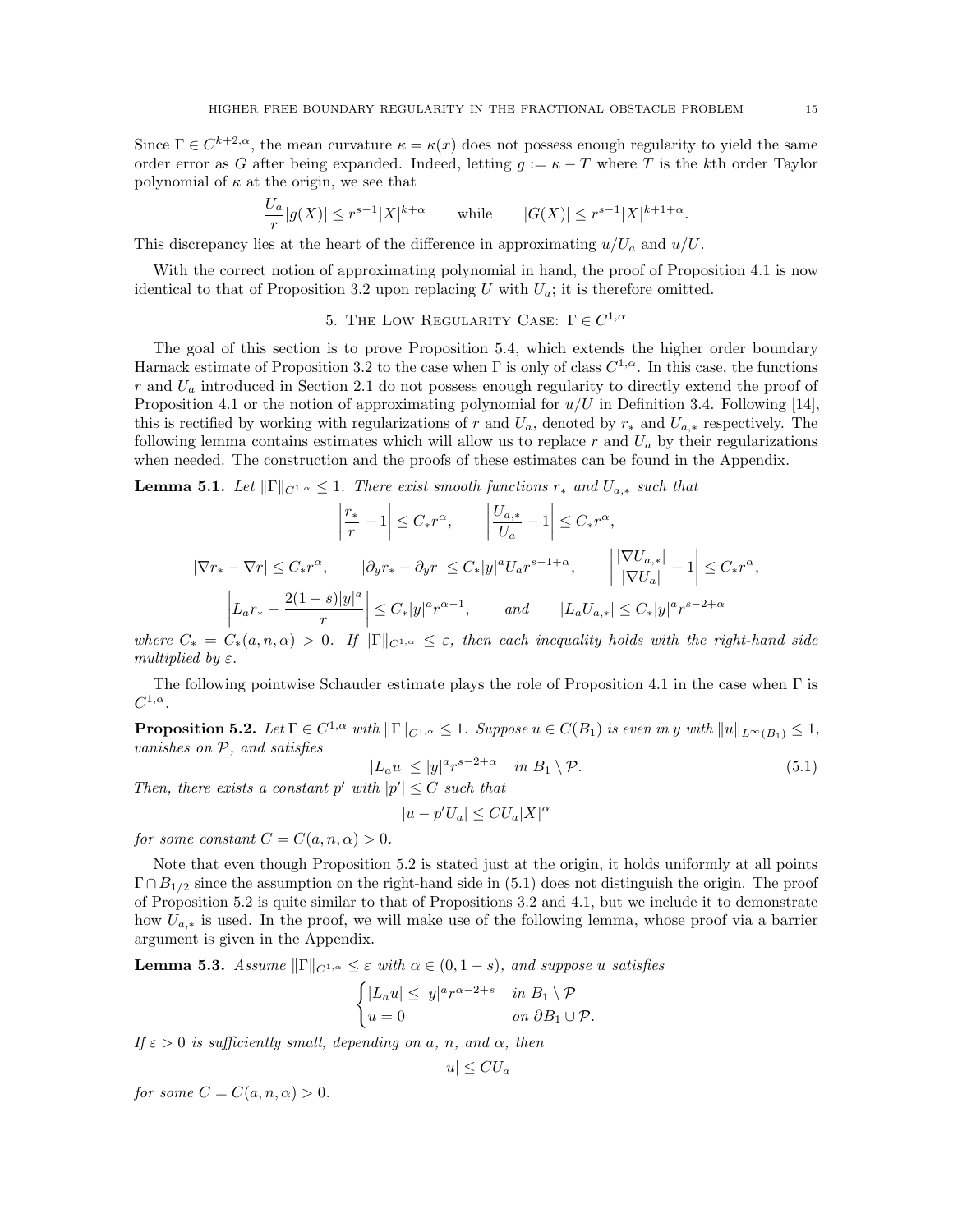Proof of Proposition 5.2. Up to a dilation, we may assume that

$$
\|\Gamma\|_{C^{1,\alpha}} \le \varepsilon \qquad \text{and} \qquad |L_a u| \le \varepsilon |y|^a r^{s-2+\alpha}
$$

for any  $\varepsilon > 0$ , in particular, for  $\varepsilon$  small enough to apply Lemma 5.3.

Step 1: There exists  $0 < \rho < 1$ , depending on a, n, and  $\alpha$ , such that, up to further decreasing  $\varepsilon > 0$ , the following holds. If there exists a constant q such that  $|q| \leq 1$  and

$$
||u - qU_a||_{L^{\infty}(B_{\lambda})} \leq \lambda^{\alpha + s},
$$

then there exists a constant q' with  $|q'| \leq C$  such that

$$
||u - Uq'||_{L^{\infty}(B_{\rho\lambda})} \leq (\rho\lambda)^{\alpha+s}
$$

and

$$
|q'-q|\leq C\lambda^\alpha
$$

for some constant  $C = C(a, n, \alpha) > 0$ .

Define  $\mathcal{P}_{\lambda}, r_{\lambda}$ , and  $U_{a,\lambda}$  as in (3.13), and consider the rescaling

$$
\tilde{u}(X) := \frac{[u - qU_{a,*}](\lambda X)}{2C_*\lambda^{\alpha+s}}.
$$

Note that  $\|\tilde{u}\|_{L^{\infty}(B_1)} \leq 1$  by Lemma 5.1. Let w be the unique solution of

$$
\begin{cases} L_a w = 0 & \text{in } B_1 \setminus \mathcal{P} \\ w = 0 & \text{on } \mathcal{P} \\ w = \tilde{u} & \text{on } \partial B_1. \end{cases}
$$

Observe that w is even in y and  $||w||_{L^{\infty}(B_1)} \leq 1$ . By compactness,  $w \to \bar{w}$  locally uniformly as  $\varepsilon \to 0$ where  $\bar{w}$  vanishes on  $\{x_n \leq 0, y = 0\}$  and is such that  $L_a \bar{w} = 0$  in  $B_1 \setminus \{x_n \leq 0, y = 0\}$ . Proposition 3.3 ensures the existence of a constant  $\bar{p}$  with  $|\bar{p}| \leq C$  such that, choosing  $\rho$  and then  $\varepsilon$  sufficiently small, depending on  $a, n$ , and  $\alpha$ ,

$$
||w-\bar p U_{a,\lambda}||_{L^\infty(B_\rho)} \leq ||w-\bar p \bar U_a||_{L^\infty(B_\rho)}+||\bar p (\bar U_a-U_{a,\lambda})||_{L^\infty(B_\rho)} \leq \frac{1}{8C_*} \rho^{\alpha+s}.
$$

Since  $v := \tilde{u} - w$  satisfies

$$
\begin{cases} |L_a v| \le \varepsilon |y|^a r_\lambda^{s-2+\alpha} & \text{in } B_1 \\ v = 0 & \text{on } \partial B_1 \cup \mathcal{P}_\lambda, \end{cases}
$$

Lemma 5.3 shows that  $|v| \leq C\varepsilon U_{a,\lambda}$ . Then, up to further decreasing  $\varepsilon$ , we deduce that

$$
\|\tilde{u} - \bar{p}U_{a,\lambda}\|_{L^{\infty}(B_{\rho})} \le \frac{1}{4C_*} \rho^{\alpha+s}
$$

.

In terms of  $u$ , this implies that

$$
||u - qU_{a,*} - 2C_*\lambda^{a+s}\bar{p}U_a||_{L^\infty(B_{\rho\lambda})} \le \frac{1}{2}(\rho\lambda)^{\alpha+s}.
$$

Consequently, by Lemma 5.1, further decreasing  $\varepsilon$  if necessary, we find that

$$
||u - q'U_a||_{L^{\infty}(B_{\rho\lambda})} \leq (\rho\lambda)^{\alpha+s}
$$
 and  $|q' - q| \leq C\lambda^{\alpha+s}$ 

where  $q' := q + 2C_*\lambda^{\alpha+s}\bar{p}$ .

Step 2: Iteration and Upgrade.

Iterating Step 1, letting  $\lambda = \rho^j$ , we find that there exists a limiting constant  $p'$  such that  $||u - p'U_a||_{L^{\infty}(B_{\rho^j})} \leq C\rho^{j(\alpha+s)}$   $\forall j \in \mathbb{N}$ .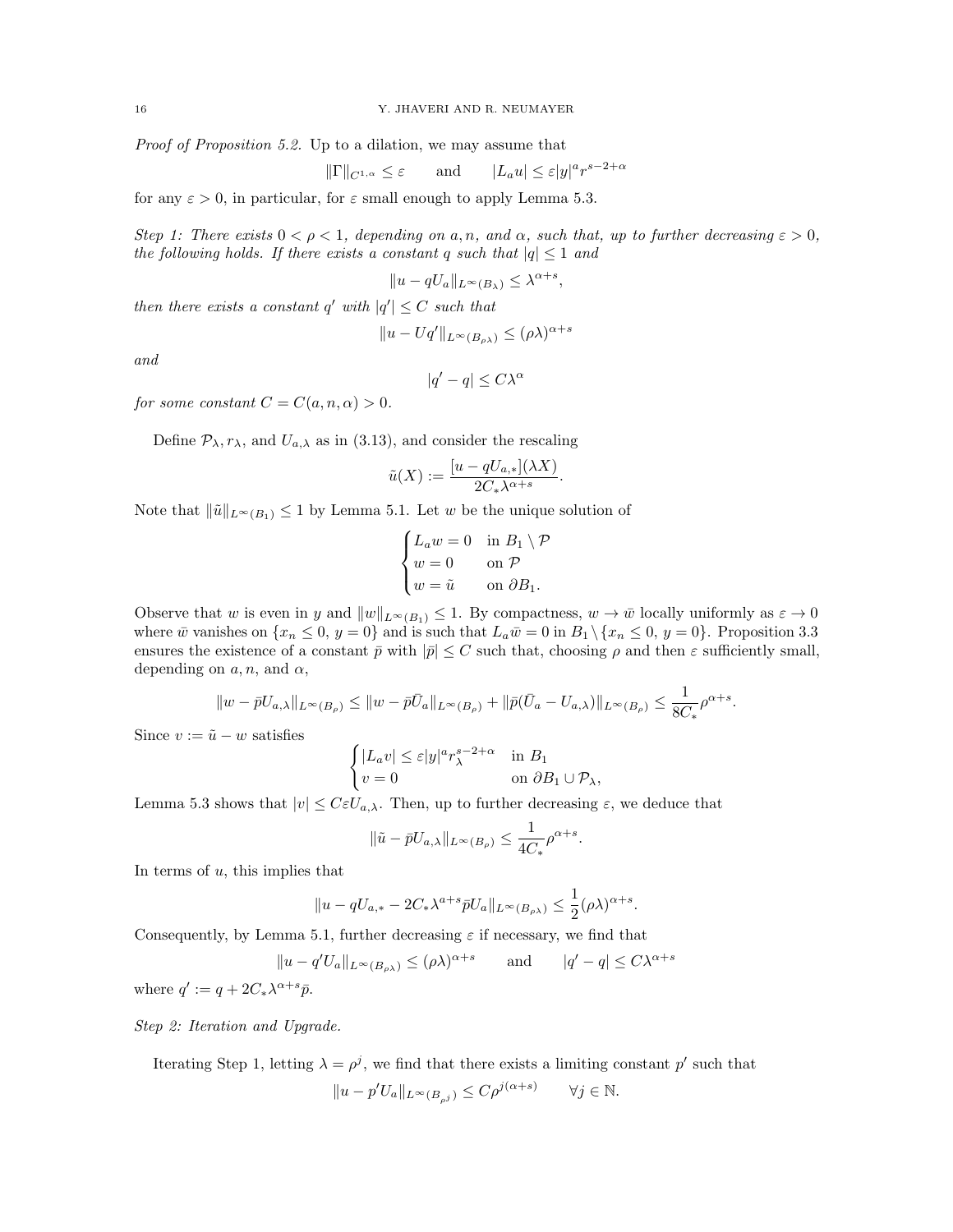To conclude, we must upgrade this inequality to

$$
|u - p'U_a| \leq C U_a |X|^\alpha.
$$

Arguing as in Step 1, in  $B_1 \setminus \mathcal{P}_\lambda$ , with

$$
\tilde{u}(X):=\frac{[u-p'U_{a,*}](\lambda X)}{\lambda^{\alpha+s}},
$$

we have that

$$
|\tilde{u}| \le |w| + |v| \le C U_{a,\lambda} \quad \text{in } B_{1/2}.
$$

Indeed, the bound on  $v$  comes from Lemma 5.3, and the bound on  $w$  comes from an application of the boundary Harnack estimate (see Remark 3.5) and Lemma 5.1.<sup>5</sup> Thus, after rescaling, since  $0 < \lambda \leq 1$ was arbitrary, we find that

$$
|u - p'U_a| \le |p'U_a - p'U_{a,*}| + |u - p'U_{a,*}| \le C U_a |X|^\alpha,
$$
 as desired.

We now proceed with the higher order boundary Harnack estimate. Let  $U \in C(B_1)$  be even in y with  $U \equiv 0$  on  $P$  and  $U > 0$  on  $B_1 \setminus P$ , normalized so that  $U(e_n/2) = 1$ , and satisfy

$$
L_a U = |y|^a \left( t \frac{U_a}{r} + G(X) \right) \quad \text{in } B_1 \setminus \mathcal{P}
$$
\n
$$
(5.2)
$$

where  $t$  is a constant with

$$
|t| \le 1 \qquad \text{and} \qquad |G(X)| \le r^{s-1}|X|^{\alpha}.
$$

If  $\Gamma \in C^{1,\alpha}$  with  $\|\Gamma\|_{C^{1,\alpha}} \leq 1$ , then Proposition 5.2 implies that

$$
U = U_a(p' + O(|X|^\alpha))\tag{5.4}
$$

for a constant  $|p'| \leq C$ . As before, formally differentiating (5.4) yields

$$
|\nabla_x U - p'\nabla_x U_a| \le C\frac{U_a}{r}|X|^\alpha \tag{5.5}
$$

and

$$
|\partial_y U - p' \partial_y U_a| \le C|y|^{-a} r^{-s} |X|^\alpha; \tag{5.6}
$$

the justification of these derivative estimates for our application is somewhat delicate and is given in Proposition 7.3. Again, in the simplest case, taking  $t \equiv G \equiv 0$ , these derivative estimates can be shown by arguing as in Section 5 of [12] and the Appendix of [14], using the regularity results in Section 2 (cf. Remark 3.1).

**Proposition 5.4.** Let  $\Gamma \in C^{1,\alpha}$  with  $\|\Gamma\|_{C^{1,\alpha}} \leq 1$ . Let  $U, t, G,$  and  $p'$  be as in (5.2), (5.3), (5.5), and (5.6). Suppose that  $u \in C(B_1)$  is even in y with  $||u||_{L^{\infty}(B_1)} \leq 1$ , vanishes on P, and satisfies

$$
L_a u = |y|^a \left( b \frac{U_a}{r} + F(X) \right) \quad \text{in } B_1 \setminus \mathcal{P}
$$

where b is a constant such that  $|b| \leq 1$  and

$$
|F(X)| \le r^{s-1}|X|^{\alpha}.
$$

Then, there exists a polynomial  $P(x, r)$  of degree 1 with  $||P|| \leq C$  such that

$$
\left|\frac{u}{U} - P\right| \le C|X|^{1+\alpha}
$$

for some constant  $C = C(a, n, \alpha) > 0$ .

<sup>&</sup>lt;sup>5</sup>Here, we use the upper and lower barriers  $U_{a,*} \mp U_{a,*}^{1+\alpha/s}$  in Perron's method to build an *a*-harmonic function that vanishes on  $P$  and is comparable to  $U_{a,*}$  and  $U_a$ .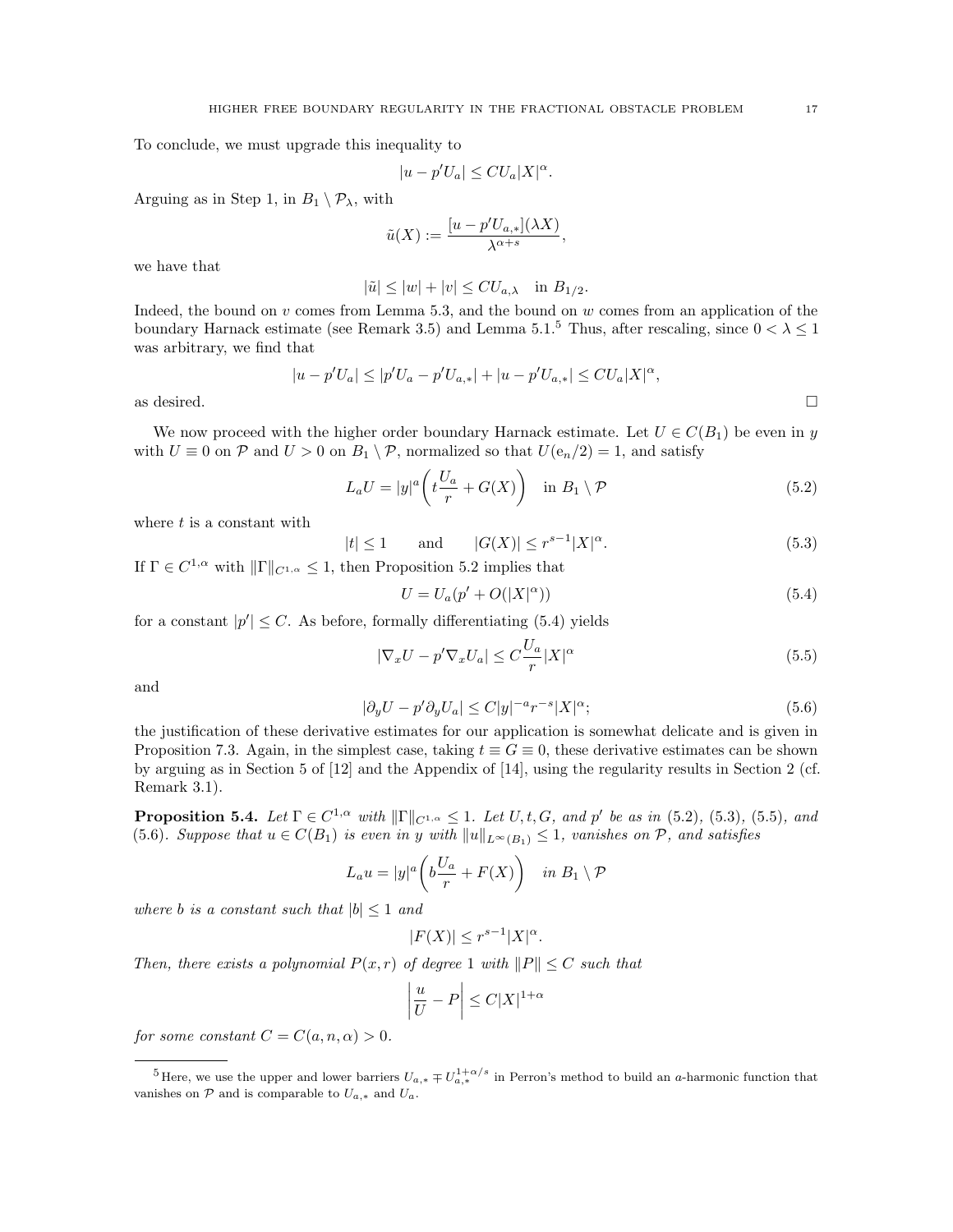### 18 Y. JHAVERI AND R. NEUMAYER

To prove Proposition 5.4, we extend the notion of approximating polynomial to this low regularity setting by considering polynomials in  $(x, r_*)$  rather than in  $(x, r)$ ; that is,  $P(x, r_*) = p_0 + p_i x_i + p_{n+1} r_*$ . After performing an initial dilation, as before, using Lemma 5.1, (5.5), and (5.6), one can show that

$$
L_a(UP) = |y|^a \frac{U_a}{r} \left( tp_0 + 2sp_n + 2p_{n+1} \right) + h(X)
$$

with

$$
|h(X)|\leq \varepsilon\|P\|r^{s-1}|X|^{\alpha}.
$$

**Definition 5.5.** Let u and U be as in Proposition 5.4. A polynomial  $P(x, r_*)$  of degree 1 is approximating for  $u/U$  if

$$
b = tp_0 + 2sp_n + 2p_{n+1}.
$$

With this definition of approximating polynomial, the proof of Proposition 5.4 is identical to that of Proposition 3.2 and is therefore omitted.

#### 6. Proof of Proposition 3.3

In this section, we prove Proposition 3.3. That is, if u is a-harmonic in  $B_1 \setminus \{x_n \leq 0, y = 0\}$  and vanishes continuously on  $\{x_n \leq 0, y = 0\}$ , then the quotient  $u/U_a$  is  $C^{\infty}_{x,r}(\Gamma \cap B_{1/2})$ . The perturbative arguments of Sections 3 through 5 all rely on this core regularity result. The idea of the proof is the following. The domain  $B_1 \setminus \{x_n \leq 0, y = 0\}$  and the operator  $L_a$  are translation invariant in the  $e_i$ direction for any  $i = 1, \ldots n - 1$ , so differentiating the equation  $L_a u = 0$  shows that u is smooth in these directions. We can then reduce the proof of Proposition 3.3 to the two-dimensional case, but with a right-hand side. A final reduction (Lemma 6.7) leaves us with the main task of this section, which is proving Proposition 3.3 in the case  $n = 2$  with zero right-hand side. This is Proposition 6.1 below.

It will be convenient to fix the following additional notation. For  $x' \in \mathbb{R}^{n-1}$ , we let

$$
D_{\lambda,x'}:=\{(x',z)\in\mathbb{R}^{n+1}:|z|<\lambda\}.
$$

We sometimes suppress the dependence on x' and view  $D_{\lambda,x'} = D_{\lambda}$  as a subset of  $\mathbb{R}^2$ .

**Proposition 6.1.** Let  $u \in C(B_1)$  be even in y with  $||u||_{L^{\infty}(D_1)} \leq 1$  and satisfy

$$
\begin{cases} L_a u = 0 & \text{in } D_1 \setminus \{x \le 0, y = 0\} \\ u = 0 & \text{on } \{x \le 0, y = 0\}. \end{cases}
$$

Then, for any  $k \geq 0$ , there exists a polynomial  $P(x, r)$  of degree k with  $||P|| \leq C$  such that  $U_a P$  is a-harmonic in  $D_1 \setminus \{x \leq 0, y = 0\}$  and

$$
|u - U_aP| \leq CU_a |z|^{k+1}
$$

for some constant  $C = C(a, k) > 0$ .

The geometry of our domain  $D_1 \setminus \{x \leq 0, y = 0\}$  is simplified through the change of coordinates  $x(z_1, z_2) = z_1^2 - z_2^2$  and  $y(z_1, z_2) = 2z_1z_2$ ,

which identifies the right-half unit disk  $D_1^+ := \{z \in \mathbb{R}^2 : |z| < 1, z_1 > 0\}$  and  $D_1 \setminus \{x \leq 0, y = 0\}$ .<sup>6</sup> If we let  $\bar{u}$  denote u after this change of coordinates, then  $\bar{u}$  is even in  $z_2$  and

$$
\begin{cases} \bar{L}_a \bar{u} = 0 & \text{in } D_1^+ \\ \bar{u} = 0 & \text{on } \{z_1 = 0\} \end{cases}
$$

where the operator  $\bar{L}_a$  (which is  $L_a$  in these coordinates) is given by

$$
\bar{L}_a u := \frac{1}{4|z|^2} \operatorname{div}(|2z_1 z_2|^a \nabla u).
$$

<sup>&</sup>lt;sup>6</sup>This can be seen as the complex change of coordinates  $z \mapsto z^2$ , i.e.,  $\bar{u}(z) = u(z^2)$ . Abusing notation, we let z denote points in this new coordinate system:  $z = (z_1, z_2)$ . Similarly, we set  $D_\lambda := \{z \in \mathbb{R}^2 : |z| < \lambda\}.$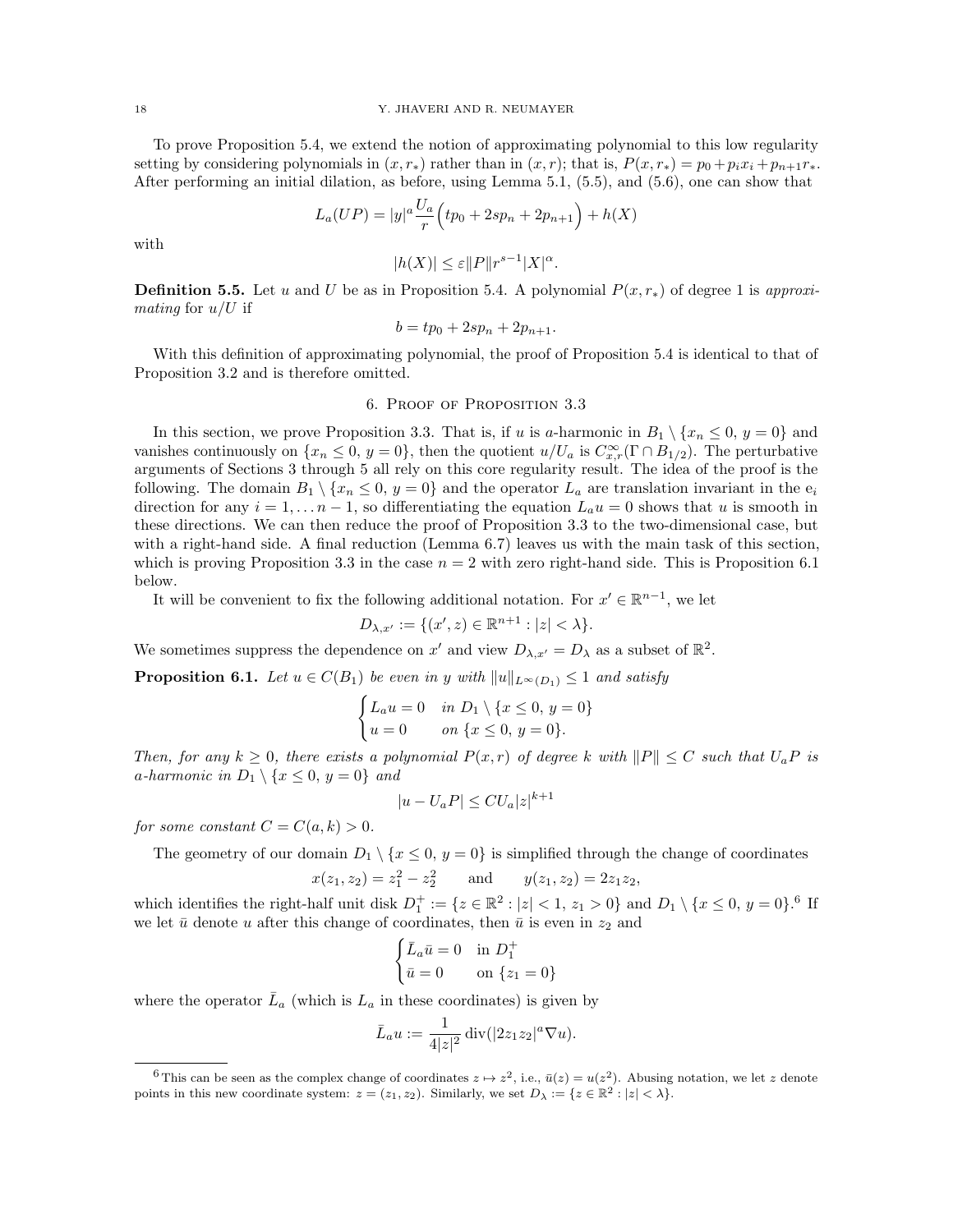The odd extension of  $\bar{u}$  satisfies the same equation in  $D_1$ . In this new coordinate system and after an odd extension in  $z_1$ , the function  $U_a$  becomes  $|z_1|^{-a}z_1$ . Thus, Proposition 6.1 is equivalent to the following proposition.

**Proposition 6.2.** Let  $u \in C(D_1)$  be odd in  $z_1$  and even in  $z_2$  with  $||u||_{L^{\infty}(D_1)} \leq 1$  and satisfy

$$
\begin{cases} \bar{L}_a u = 0 & \text{in } D_1 \\ u = 0 & \text{on } \{z_1 = 0\}. \end{cases}
$$
\n(6.1)

For any  $k \geq 0$ , there exists a polynomial Q of degree 2k with  $||Q|| \leq C$  such that  $\overline{L}_a(|z_1|^{-a}z_1Q) = 0$  in  $D_1$  and

$$
|u - |z_1|^{-a} z_1 Q| \le C |z_1|^{2s} |z|^{2k+2}
$$

for some constant  $C = C(a, k) > 0$ .

If  $a = 0$ , then u is harmonic and Proposition 6.2 follows easily. Instead, when  $a \neq 0$ , we prove the result from scratch in three steps. First, we construct a set homogeneous solutions of (6.1). Second, we show that these homogeneous solutions form an orthonormal basis for  $L^2(\partial D_1)$  with an appropriate weight. Third, we expand  $u|_{\partial D_1}$  in this basis, extend this expansion to the interior of  $D_1$ , and compare u to the extension.

Let  $\bar{\omega}_a(z_1, z_2) := |2z_1z_2|^a$ , and observe that  $\bar{\omega}_a$  is an  $A_2$ -Muckenhoupt weight.

**Remark 6.3** (Homogeneous Solutions). For every  $j \in \mathbb{N} \cup \{0\}$ , define the function

$$
\bar{u}_j(z_1, z_2) := |z_1|^{-a} z_1 \bar{Q}_j(z_1^2, z_2^2).
$$

Here,  $\bar{Q}_j(z_1, z_2) := b_i z_1^i z_2^{j-i}$ ,

$$
b_i := -\frac{(j-i+1)(j-i+1-s)}{i(i+s)} b_{i-1},
$$

and  $b_0 = b_0(j, a)$  is chosen so that  $\|\bar{u}_j\|_{L^2(\partial D_1, \bar{\omega}_a)} = 1$ . Each  $\bar{u}_j$  is odd in  $z_1$ , even in  $z_2$ , vanishes on the  $z_2$ -axis, and satisfies

$$
\bar{L}_a \bar{u}_j = 0 \quad \text{in } \mathbb{R}^2.
$$

The two Green's identities below will be used in what follows. The first is applied to prove Lemma 6.5, an important estimate for the proof of Proposition 6.2. The second is utilized in Lemma 6.6 to show that the homogeneous solutions of Remark 6.3 form an orthonormal basis for  $L^2(\partial D_1, \bar{\omega}_a)$ .

**Remark 6.4** (Green's Identities). If  $u, v \in H^1(D_1, \bar{\omega}_a)$  are such that  $\bar{L}_a u = \bar{L}_a v = 0$  in  $D_1$ , then u and v satisfy the following Green's identities for  $\overline{L}_a$ :

$$
\int_{D_{\lambda}} \nabla v \cdot \nabla u \,\bar{\omega}_a \,dz = \int_{\partial D_{\lambda}} u \,\partial_{\nu} v \,\bar{\omega}_a \,d\sigma \qquad \forall \lambda < 1 \tag{6.2}
$$

and

$$
\int_{\partial D_{\lambda}} u \, \partial_{\nu} v \, \bar{\omega}_a \, \mathrm{d}\sigma - \int_{\partial D_{\lambda}} v \, \partial_{\nu} u \, \bar{\omega}_a \, \mathrm{d}\sigma = 0 \qquad \forall \lambda < 1 \tag{6.3}
$$

The following lemma shows that the (weighted)  $L^2$ -norm of u on the boundary of  $D_1$  controls the (weighted)  $L^2$ -norm of u inside  $D_1$ .

**Lemma 6.5.** Suppose  $u \in H^1(D_1, \bar{\omega}_a)$  satisfies  $\bar{L}_a u = 0$  in  $D_1$ . Then, there exists a positive constant C, depending only on a, such that

$$
||u||_{L^{2}(D_{1},\bar{\omega}_{a})} \leq C||u||_{L^{2}(\partial D_{1},\bar{\omega}_{a})}.
$$

*Proof.* Let  $\phi$  defined by

$$
\phi(\lambda, u) := \int_{\partial D_{\lambda}} |u|^2 \,\bar{\omega}_a \,\mathrm{d}\sigma,
$$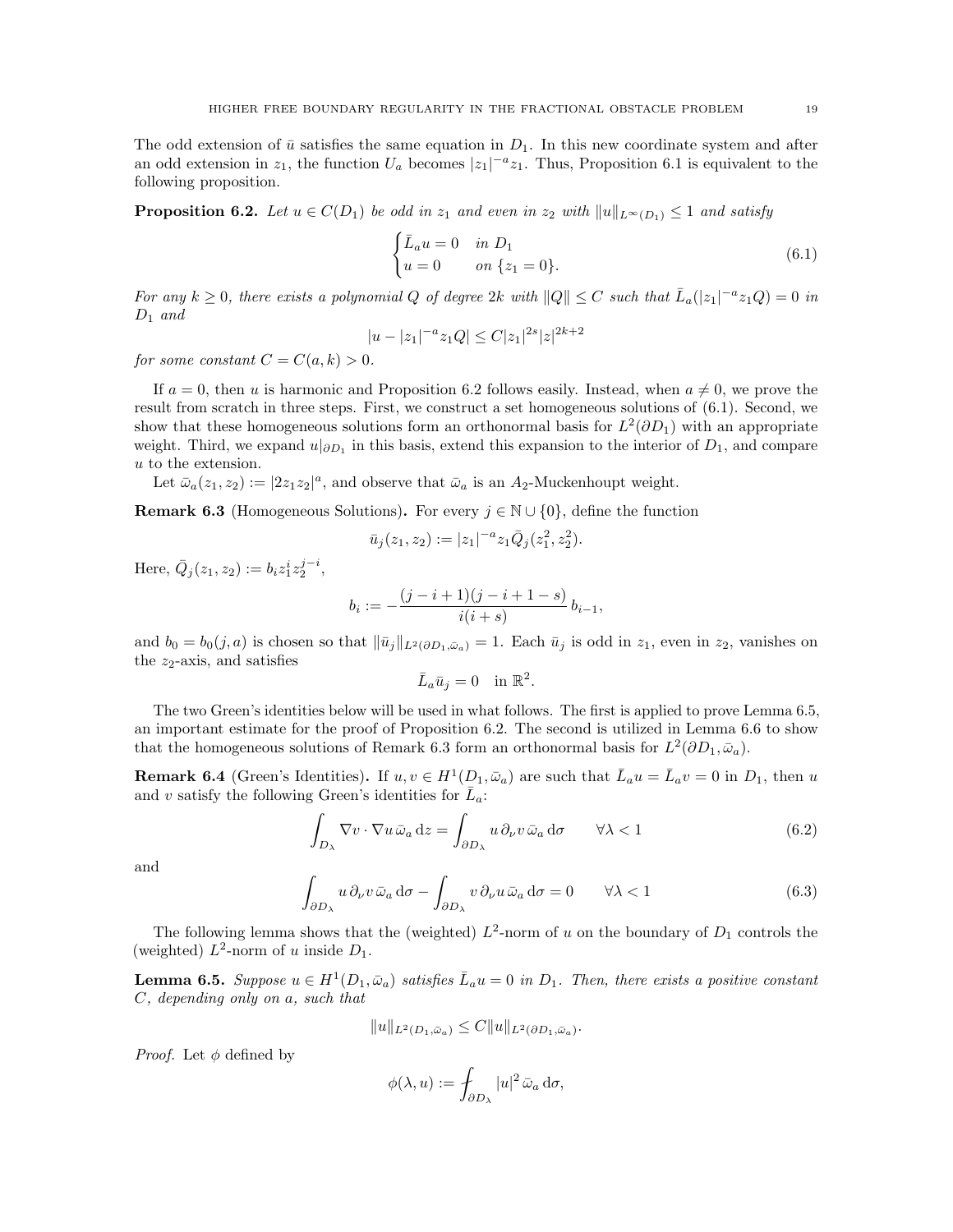where the average is taken with respect to  $\bar{\omega}_a$ . Using (6.2), we compute that  $\phi$  is increasing in  $\lambda$ . Hence,

$$
\int_{D_1} |u|^2 \,\bar{\omega}_a \,dz \le \phi(1, u) \int_0^1 \int_{\partial D_\lambda} \bar{\omega}_a \,d\sigma \,d\lambda = C \int_{\partial D_1} |u|^2 \,\bar{\omega}_a \,d\sigma,
$$
 as desired.

Now, let us demonstrate that the homogeneous solutions of Remark 6.3 are an orthonormal basis for  $L^2(\partial D_1, \bar{\omega}_a)$ .

**Lemma 6.6.** Let  $\iota_a := \|\bar{\omega}_a\|_{L^1(\partial D_1)}^{-1}$  and  $\bar{u}_j$  be as in Remark 6.3. The set  $\{\iota_a, \bar{u}_j : j = 0, 1, \dots\}$  is an orthonormal basis for  $L^2(\partial D_1, \bar{\omega}_a)$ .

*Proof.* By construction,  $||\iota_a||_{L^2(\partial D_1,\bar{\omega}_a)} = ||\bar{u}_j||_{L^2(\partial D_1,\bar{\omega}_a)} = 1$ . We show that  $\{\iota_a,\bar{u}_j:j=0,1,\ldots\}$  is an orthogonal, dense set in  $L^2(\partial D_1, \bar{\omega}_a)$ .

We first treat the question of density. By symmetry, letting  $A := \partial D_1 \cap \{z_1, z_2 \geq 0\}$ , it suffices to show that span $\{i_a, \bar{u}_j : j = 0, 1, \dots\}$  is dense in  $L^2(A, \bar{\omega}_a)$ . Furthermore, via the locally Lipschitz change of variables  $\Phi : [0,1] \to A$  given by  $\Phi(t) := (t,\sqrt{1-t^2})$  with Jacobian  $J_{\Phi}(t) = (1-t^2)^{-1/2}$ , this reduces to showing that span $\{1, \bar{w}_j : j = 0, 1, \dots\}$  is dense in  $L^2([0, 1], \bar{\mu}_a)$  where  $\bar{w}_j := \bar{u}_j \circ \Phi$  and  $\bar{\mu}_a := (\bar{\omega}_a \circ \Phi) J_{\Phi}$ . To this end, observe that for every  $l \in \mathbb{N} \cup \{0\}$ , there exist constants  $c_j \in \mathbb{R}$  for  $j = 0, 1, \ldots, l$  such that

$$
t^{2s+2l} = \sum_{j=0}^{l} c_j \bar{w}_j(t).
$$

The Müntz-Szász theorem<sup>7</sup> implies that the family span $\{1, t^{2s+2l} : l = 0, 1, \ldots\}$  is dense in  $C([0, 1]).$ Then, since  $C([0,1])$  is dense in  $L^2([0,1], \bar{\mu}_a)$ , the question of density is settled.

We now show the set  $\{i_a, \bar{u}_j : j = 0, 1, \ldots\}$  is orthogonal in  $L^2(\partial D_1, \bar{\omega}_a)$ . First, since the functions  $\bar{u}_j$  are odd in  $z_1$  and  $\bar{\omega}_a$  is even, the inner product of  $\bar{u}_j$  and  $\iota_a$  in  $L^2(\partial D_1, \bar{\omega}_a)$  is zero for every  $j \in \mathbb{N} \cup \{0\}$ . Moreover, since  $\bar{u}_j$  is homogeneous of degree  $2s + 2j$ , one computes for any  $z \in \partial D_1$ ,

$$
\partial_{\nu}\bar{u}_j(z) = \frac{\mathrm{d}}{\mathrm{d}\lambda}\bigg|_{\lambda=1} \bar{u}_j(\lambda z) = (2s + 2j)\bar{u}_j(z).
$$

Therefore, for  $\bar{u}_k$  and  $\bar{u}_j$ , (6.3) becomes

$$
0 = (2k - 2j) \int_{\partial D_1} \bar{u}_j \bar{u}_k \,\bar{\omega}_a \,d\sigma,
$$

as desired.  $\Box$ 

We now prove Proposition 6.2 (and thus, Proposition 6.1) using Lemmas 6.5 and 6.6 and the local boundedness property for  $\overline{L}_a$  (cf. (2.5)).

Proof of Proposition 6.2. By Lemma 6.6,

$$
u|_{\partial D_1} = c_a \iota_a + \sum_{j=0}^{\infty} c_j \bar{u}_j|_{\partial D_1}
$$

as a function in  $L^2(\partial D_1, \bar{\omega}_a)$ , and  $c_a = 0$  as u is odd in  $z_1$ .

For every  $k \in \mathbb{N} \cup \{0\}$ , let  $v_k := \sum_{j=0}^k c_j \bar{u}_j$  and note that  $\bar{L}_a v_k = 0$  in  $D_1$ . So, applying Lemma 6.5 and [16, Corollary 2.3.4] to  $w_{k+1} := u - v_k$ ,

$$
\lim_{k \to \infty} \|u - v_k\|_{L^{\infty}(D_{1/2})} \leq C \lim_{k \to \infty} \|u - v_k\|_{L^2(D_1, \bar{\omega}_a)} \leq \lim_{k \to \infty} C \|u - v_k\|_{L^2(\partial D_1, \bar{\omega}_a)} = 0.
$$

$$
\sum_{i=0}^{\infty} \frac{1}{p_i} = \infty.
$$

<sup>&</sup>lt;sup>7</sup>The Müntz-Szász theorem (see [25] and [27]) says that span $\{1, t^{p_i} : p_i > 0\}$  for  $i = 0, 1, \ldots$  is dense in  $C([0, 1])$ provided that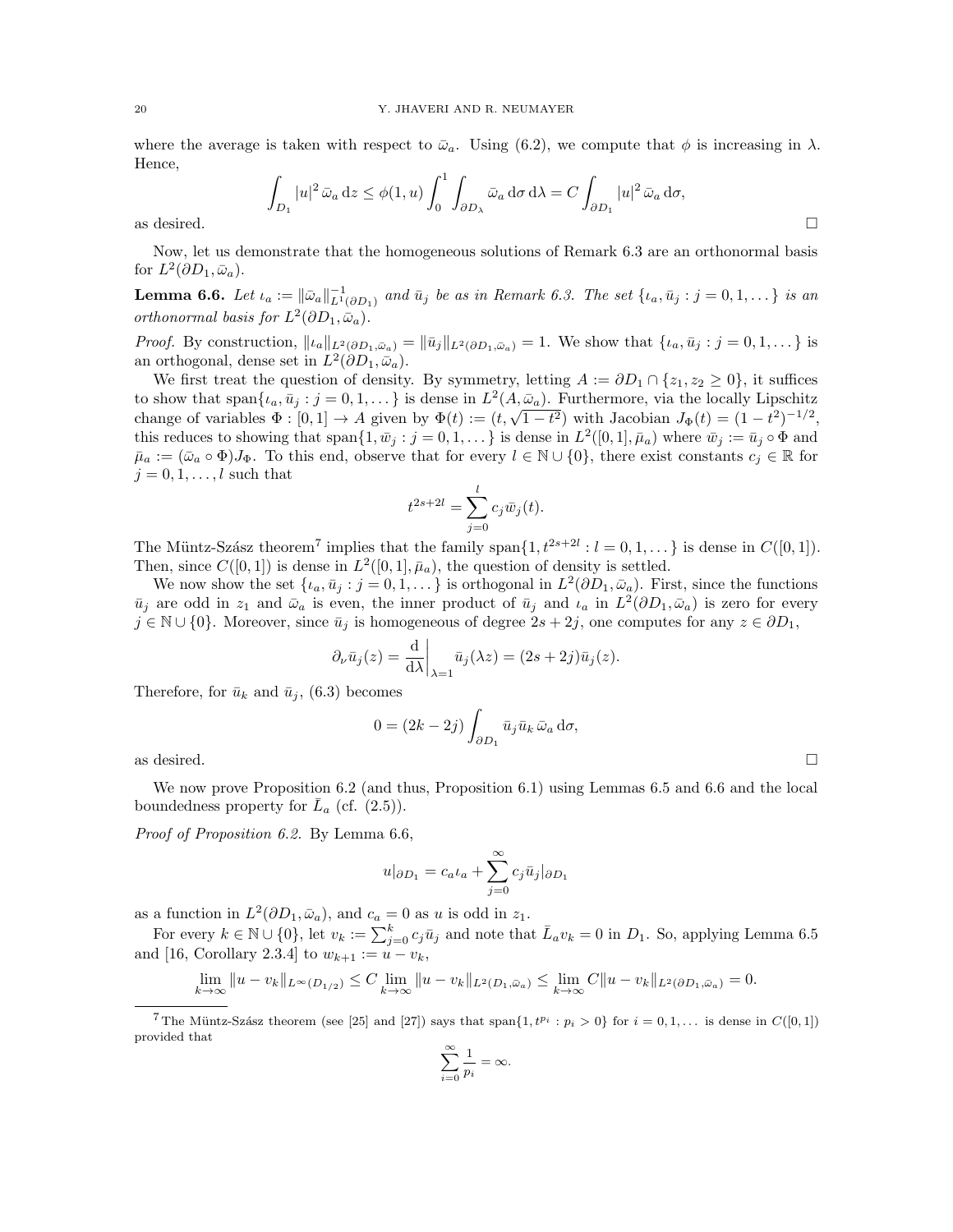Therefore,

$$
u = \sum_{j=0}^{\infty} c_j \bar{u}_j \quad \text{in } D_{1/2}.
$$

Since  $||u||_{L^{\infty}(D_1)} \leq 1$ , it follows that  $\sup_j |c_j| \leq 1$ . Consequently,

$$
|w_{k+1}| \le |u| + |v_k| \le C
$$

for a constant C depending only on k and a. For any  $0 < \lambda < 1$ , define the rescaling

$$
\tilde{w}(z) := \frac{w_{k+1}(\lambda z)}{\lambda^{2s+2k+2}},
$$

and observe that  $|\tilde{w}| \leq C$  in  $D_{1/2}$  thanks to the homogeneity of each term in  $w_{k+1}$ . Furthermore, the functions  $\tilde{w}$  and  $|z_1|^{-a}z_1$  vanish on  $\{z_1 = 0\}$  and satisfy  $\bar{L}_a \tilde{w} = \bar{L}_a(|z_1|^{-a}z_1) = 0$  in  $D_{1/2}$ . Applying the boundary Harnack estimate in  $D_{1/2} \cap \{z_1 > 0\}$  and recalling that  $\tilde{w}$  and  $|z_1|^{-a}z_1$  are odd in  $z_1$ , we find that

$$
|\tilde{w}| \le C |z_1|^{2s}
$$
 in  $D_{1/4}$ .

Rescaling and letting  $Q(z) := \sum_{j=0}^{k} c_j \overline{Q}_j(z_1^2, z_2^2)$ , we deduce that

$$
|u - |z_1|^{-a} z_1 Q| \le C |z_1|^{2s} |z|^{2k+2},
$$

concluding the proof.  $\Box$ 

With Proposition 6.1 in hand, we use a perturbative argument to prove the following, which in turn will allow us to conclude the proof of Proposition 3.3.

**Lemma 6.7.** Suppose  $u \in C(B_1)$  is even in y with  $||u||_{L^{\infty}(D_1)} \leq 1$ , vanishes on  $\{x \leq 0, y = 0\}$ , and satisfies

$$
L_a u(z) = |y|^a \left( \frac{U_a}{r} R(x, r) + F(z) \right) \quad \text{in } D_1 \setminus \{x \le 0, y = 0\}
$$

where  $R(x, r)$  is a polynomial of degree k with  $||R|| \leq 1$  and

$$
|F(z)| \le r^{s-1}|z|^{k+\alpha}.
$$

Then, there exists a polynomial  $P(x, r)$  of degree  $k + 1$  such that  $||P|| \leq C$  and

$$
|u - U_aP| \leq CU_a |z|^{k+1+\alpha}
$$

for some constant  $C = C(a, k, \alpha) > 0$ .

The proof of Lemma 6.7 follows the two step improvement of flatness and iteration procedure given in the proof of Proposition 3.2, and so we omit it.<sup>8</sup>

We now prove Proposition 3.3.

Proof of Proposition 3.3. The equation  $(3.5)$  is invariant with respect to x', so any partial derivative of u in an x'-direction also satisfies (3.5). Furthermore, the set  $\{x_n \leq 0, y = 0\}$ , where u vanishes, has uniformly positive  $L_a$ -capacity. It follows that solutions of  $(3.5)$  are uniformly Hölder continuous in compact subsets of  $B_1$ . In particular, as  $||u||_{L^{\infty}(B_1)} \leq 1$ , we see that for any multi-index  $\mu$ ,

$$
||D_{x'}^{\mu}u||_{C^{0,\tau}(B_{1/2})} \leq C \tag{6.4}
$$

for some constant  $C = C(a, |\mu|) > 0$ ; that is,  $u \in C_{x'}^{\infty}(B_{1/2})$ .

With the regularity of  $u$  in  $x'$  understood, we turn to understanding the regularity of  $u$  in  $z$ . To this end, notice that

$$
L_a u = |y|^a \Delta_{x'} u + \text{div}_z(|y|^a \nabla_z u).
$$

<sup>&</sup>lt;sup>8</sup> Since  $U_a$  and r are homogeneous when  $\Gamma$  is flat and  $U_a$  is a-harmonic away from the set  $\{x_n \leq 0, y = 0\}$ , the notion of approximating polynomials and proof are much simpler.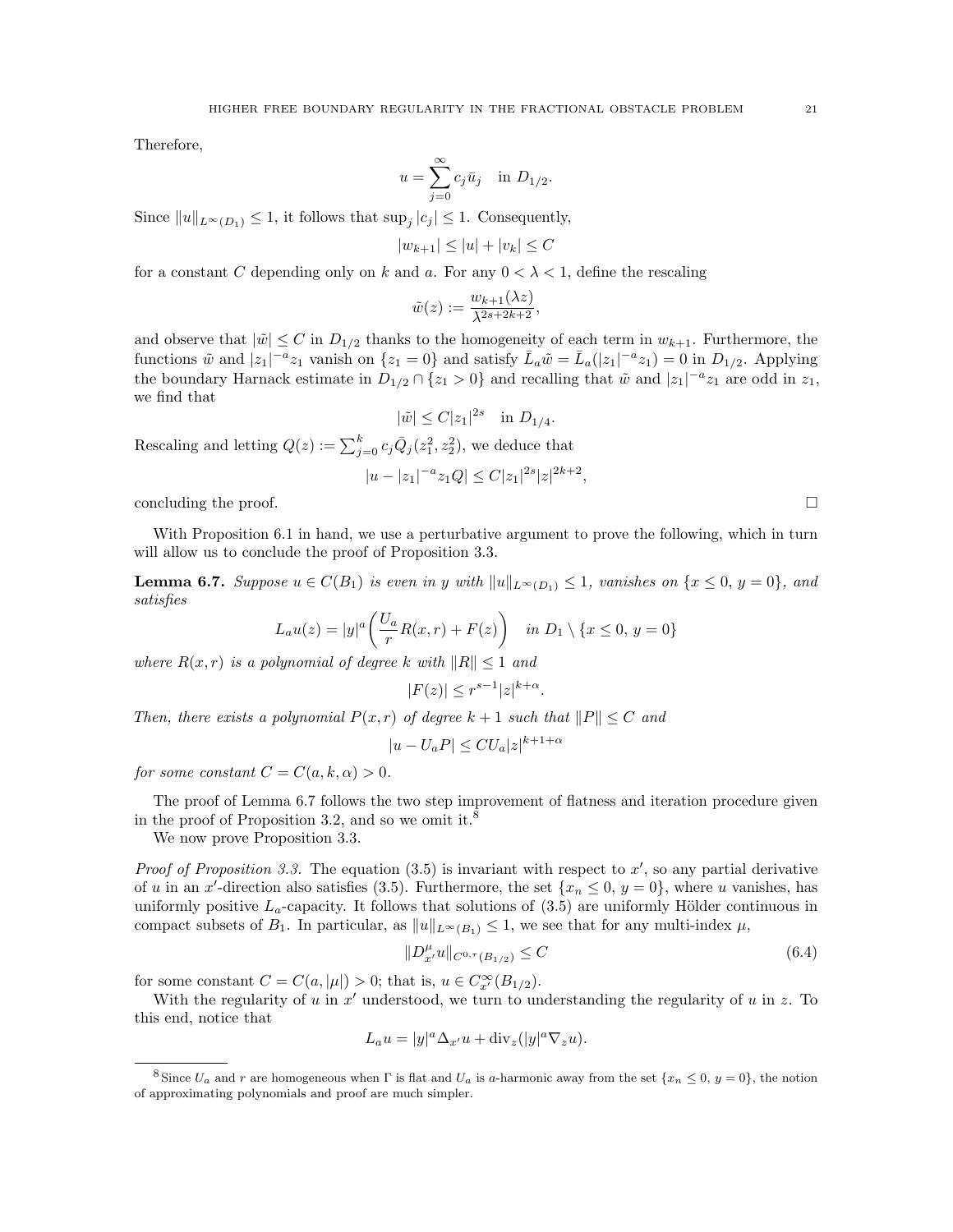So, for any fixed  $x'$ , u satisfies

$$
\begin{cases} L_a u = -|y|^a \Delta_{x'} u & \text{in } D_{1,x'} \setminus \{x_n \le 0, y = 0\} \\ u = 0 & \text{on } \{x_n \le 0, y = 0\} \end{cases}
$$

as a function of z. (Here,  $L_a$  is seen as a two-dimensional operator.) Let

$$
f:=-\Delta_{x'}u.
$$

By (6.4), f is  $C^{0,\tau}$  in compact subsets of  $B_1$ . Up to multiplying by a constant, we may assume that  $||f||_{C^{0,\tau}(B_{1/2})} \leq 1$ . Then, since  $f(x',0) = 0$  for every x', viewed just as a function in z, we see that

$$
|f(z)| \le |z|^\tau \le r^{s-1}|z|^\tau.
$$

In particular, u satisfies the hypotheses of Lemma 6.7 with  $k = 0$  taking  $R(x_n, r) \equiv 0$  and  $F(z) = f(z)$ . Applying Lemma 6.7, we find a degree 1 polynomial  $P_0(x_n, r)$  such that

$$
|u - U_a P_0| \leq C U_a |z|^{1+\tau}.
$$

As u and f have the same regularity in  $z$ , it follows that

$$
f(z) = U_a Q_0(x_n, r) + U_a O(|z|^{1+\tau})
$$

for a polynomial  $Q_0(x_n, r)$  of degree 1. Equivalently,

$$
f(z) = \frac{U_a}{r}R(x_n, r) + F(z)
$$

where  $R(x_n, r) = rQ_0(x_n, r)$  is a degree 2 polynomial and, up to multiplication by a constant,  $||R|| \leq 1$ and  $|F(z)| \leq r^{s-1} |z|^{2+\tau}$ . In this way, we can bootstrap Lemma 6.7 with  $k = 2j$  to find polynomials  $P_j(x_n, r)$  of degree  $2j + 1$  such that

$$
|u - U_a P_j| \leq C U_a |z|^{2j + 1 + \tau}.
$$

In other words, for each x', there exists  $\phi_{x'} \in C^{\infty}(D_{1/2,x'})$  such that

$$
u(x',z) = U_a(z)\phi_{x'}(z).
$$

Since u is smooth in x' and  $U_a$  is independent of  $x'$ ,  $\phi_{x'}(z) = \Phi(x', z)$  is a smooth function of x' as well. So,

$$
u(x',z) = U_a(z)\Phi(x',z).
$$

This proves (3.6).

Finally, that  $U_aP$  is a-harmonic in  $B_1 \setminus P$  follows by induction: decompose P into its homogeneous parts  $P(x,r) = \sum_{m=0}^{k} P_m(x,r)$ , where each  $P_m(x,r)$  is a homogeneous polynomial of degree m. If  $m = 0$ , then  $L_a(U_a P) = 0$  in  $B_1 \setminus \{x_n \leq 0, y = 0\}$ . Assuming  $U_a \sum_{m=0}^{l} P_m(x, r)$  is a-harmonic in  $B_1 \setminus \{x_n \leq 0, y = 0\}$  for all  $l < k$ , we find that

$$
v := u - U_a \sum_{m=0}^{l} P_m(x, r) = U_a (P_{l+1}(x, r) + o(|X|^{l+1}))
$$
\n(6.5)

is a-harmonic in  $B_1 \setminus \{x_n \leq 0, y = 0\}$ . Now, consider the rescalings of v defined by

$$
\tilde{v}(X) := \frac{v(\lambda X)}{\lambda^{l+1+s}}.
$$

Observe that  $L_a\tilde{v} = 0$  in  $B_1 \setminus \{x_n \leq 0, y = 0\}$  and that  $\tilde{v} \to U_a P_{l+1}$  as  $\lambda \to 0$  by (6.5). Therefore,  $L_a(U_aP_{l+1}) = 0$  in  $B_1 \setminus \{x_n \leq 0, y = 0\}$ , which concludes the proof.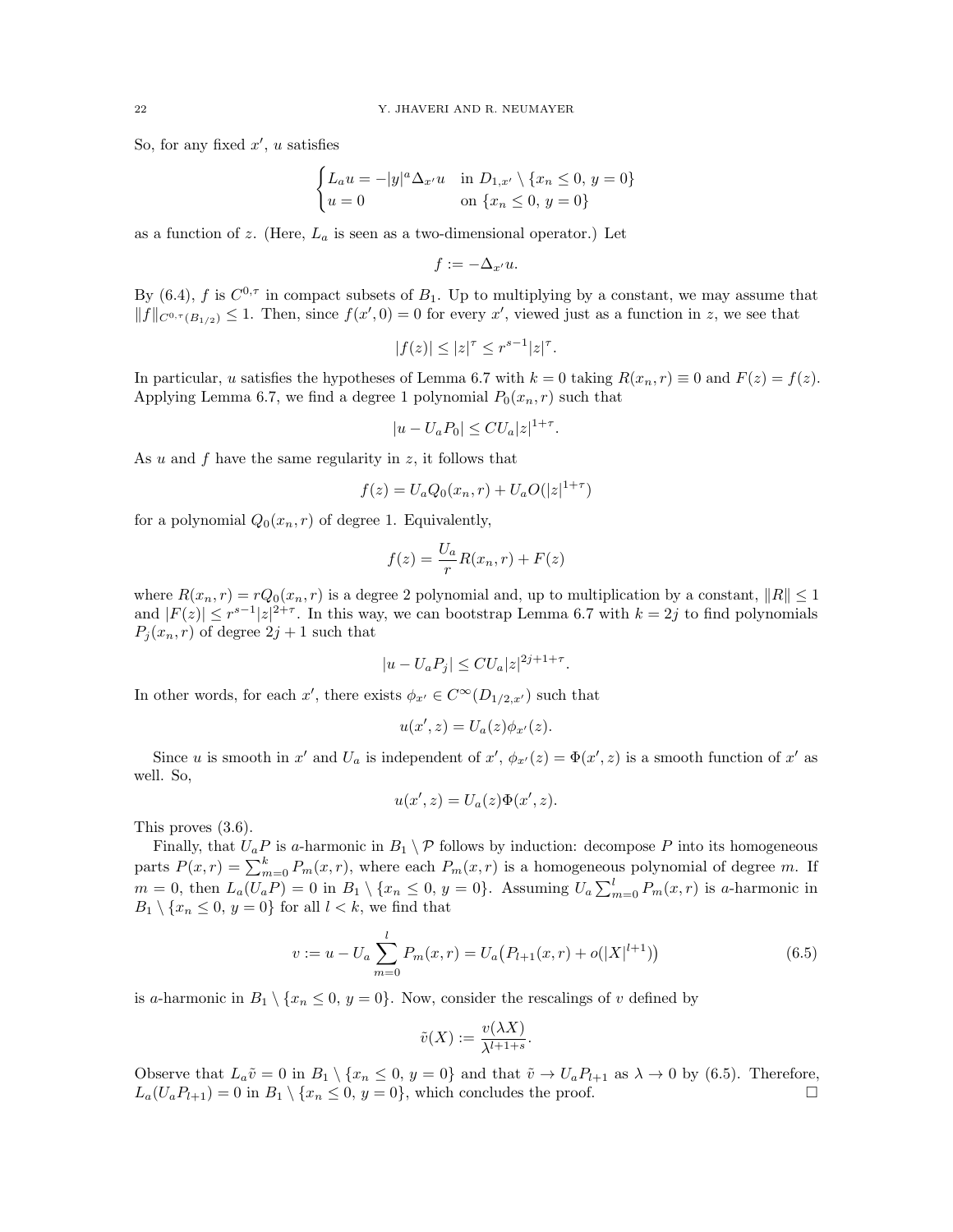#### 7. Proof of Theorem 1.1

In this section, we prove Theorem 1.1. Up to multiplication by a constant, we may assume that

$$
\|\varphi\|_{C^{m,\beta}(\mathbb{R}^n)} \le 1 \quad \text{and} \quad \|v - \varphi\|_{L^{\infty}(\mathbb{R}^n)} \le 1;
$$

and after a translation, rotation, and dilation, we can assume that the origin is a regular point of  $\Gamma$ , that  $\Gamma \cap B_2^*$  can be written as the graph of a  $C^{1,\sigma}$  function of  $n-1$  variables, and that  $\partial_{\mathbb{R}^n} \mathcal{P} = \Gamma$  is locally given by

$$
\Gamma=\{(x',\gamma(x'),0):x'\in B_1'\}
$$

where  $\gamma: B'_1 \to \mathbb{R}$  is such that

$$
\gamma(0) = 0,
$$
  $\nabla_{x'}\gamma(0) = 0,$  and  $\|\gamma\|_{C^{1,\alpha}(B'_1)} \le 1.$ 

Here,  $\alpha := \min\{\beta, \sigma\}$ . Now, recalling the discussion following the statement of Theorem 1.2, our goal is to apply Proposition 5.4 and then iteratively apply Proposition 3.2 to produce a polynomial  $P$  of degree  $m-2$  for which, after restricting to the hyperplane  $\{y=0\}$ , we have

$$
\left|\frac{\partial_i(v-\varphi)}{\partial_n(v-\varphi)}-P\right| \leq C|x|^{m-2+\alpha}.
$$

The functions  $\partial_i(v - \varphi)$  and  $\partial_n(v - \varphi)$  are only defined on  $\mathbb{R}^n$ , so, to apply our higher order boundary Harnack estimates, we must first extend v and  $\varphi$  to  $\mathbb{R}^{n+1}$ . Following the notation set in the introduction, we denote the (even in y) a-harmonic extension of our solution v by  $\tilde{v}$ , which satisfies (1.2). Choosing an extension  $\tilde{\varphi}$  for the obstacle to  $\mathbb{R}^{n+1}$  is less straightforward, as our choice governed by the need for the pair  $u = \partial_i(\tilde{v} - \tilde{\varphi})$  and  $U = \partial_n(\tilde{v} - \tilde{\varphi})$  to satisfy the hypotheses of Propositions 5.4 and 3.2. The primary challenge is to show that U will satisfy the derivative estimates  $(5.5)$ ,  $(5.6)$ ,  $(3.3)$ , and  $(3.4)$ . With this in mind, we define

$$
\tilde{\varphi}(X) := \varphi(x) + \sum_{j=1}^{\lfloor \frac{m}{2} \rfloor + 1} \frac{(-1)^j}{c_j} y^{2j} \Delta^j T^0(x) \tag{7.1}
$$

where  $c_0 := 1$ ,  $c_j := 2j(2j + a - 1)c_{j-1}$ , and  $T^0 = T^0(x)$  is the mth order Taylor polynomial of  $\varphi$  at the origin. The coefficients  $c_j$  are chosen such that

$$
L_a \tilde{\varphi}(X) = |y|^a \Delta(\varphi - T^0)(x).
$$

Set

$$
w(X) := \tilde{v}(X) - \tilde{\varphi}(X),\tag{7.2}
$$

For any  $i \in 1, \ldots, n$ , [8, Proposition 4.3] implies that  $\partial_i w \in C^{0,\delta}(B_1)$  for all  $0 < \delta < s$ , and, up to multiplication by universal constant,  $\|\partial_i w\|_{C^{0,\delta}(B_1)} \leq 1$ . So,  $\partial_i w$  satisfies

$$
\begin{cases} L_a \partial_i w = |y|^a f_i & \text{in } B_1 \setminus \mathcal{P} \\ \partial_i w = 0 & \text{on } \mathcal{P} \end{cases} \quad \text{and} \quad f_i := \Delta(\partial_i \varphi - \partial_i T^0). \tag{7.3}
$$

By construction,  $f_i = f_i(x)$  is of class  $C^{m-3,\beta}$  and

$$
|f_i| \le |x|^{m-3+\beta}.\tag{7.4}
$$

Again, in order to apply the higher order boundary Harnack estimates we must justify (5.5), (5.6), (3.3), and (3.4) for  $U = \partial_n w$ . We do this in two propositions. The following addresses (3.3) and (3.4), while Proposition 7.3 below addresses (5.5) and (5.6).

**Proposition 7.1.** Let  $\Gamma \in C^{k+2,\alpha}$  with  $0 \le k \le m-3$  and  $\|\Gamma\|_{C^{k+2,\alpha}} \le 1$ . Let  $U := \partial_n w$  for w as defined in (7.2). Let  $P_0(x, r)$  be the polynomial of degree  $k + 1$  obtained from Proposition 4.1. Then,

$$
\nabla_x U = \frac{U_a}{r} \left( sP_0 \nu + r \nabla_x P_0 + (\partial_r P_0) d\nu + O(|X|^{k+1+\alpha}) \right) \tag{7.5}
$$

and

$$
\nabla U \cdot \nabla r = \frac{U_a}{r} \Big( sP_0 + (\partial_r P_0)r + \nabla_x P_0 \cdot (d\nu) + O(|X|^{k+1+\alpha}) \Big). \tag{7.6}
$$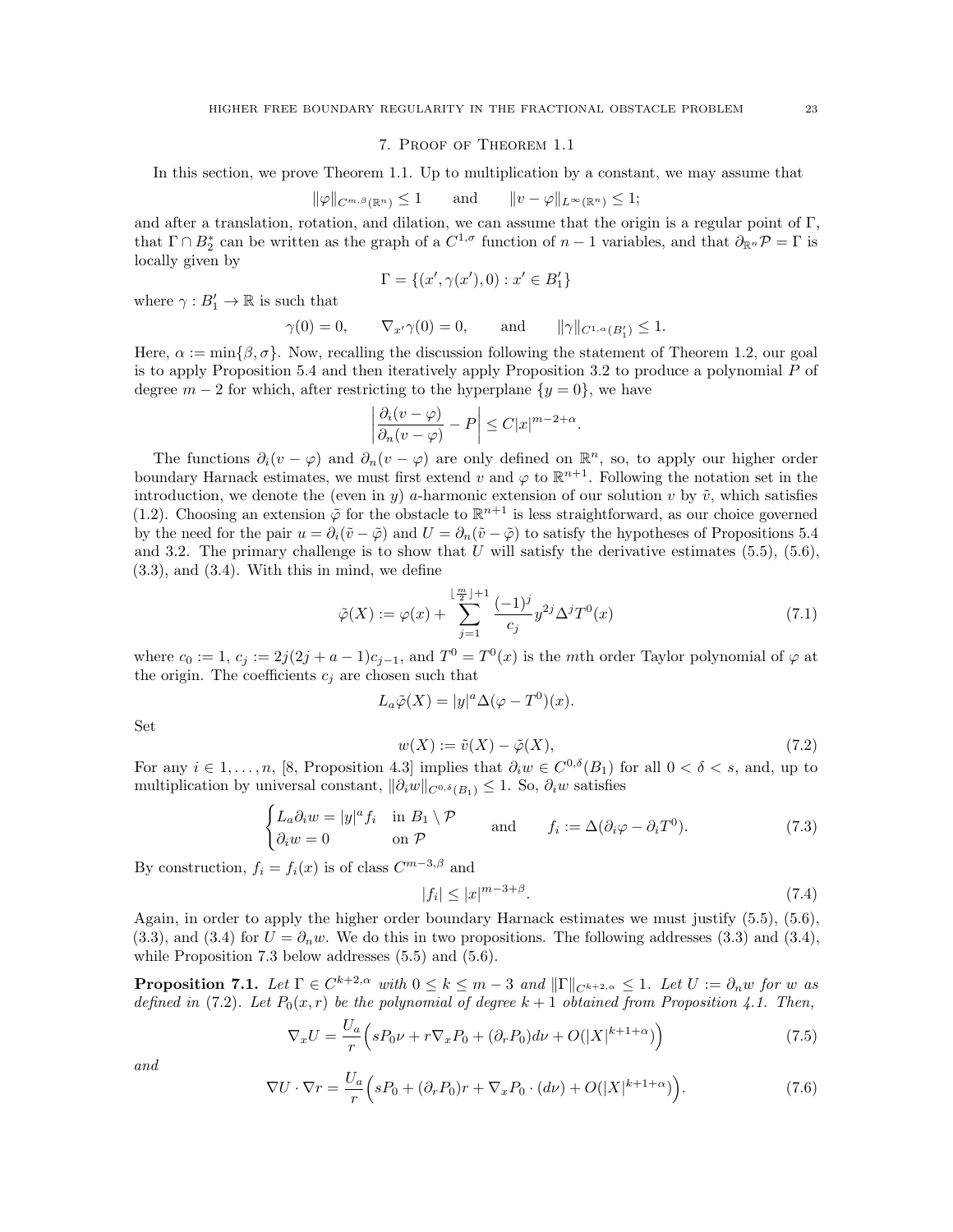As we shall see, to prove Proposition 7.1, we stitch together a family of analogous estimates in overlapping cones based at points on  $\Gamma$  in a neighborhood of the origin. In the cone

$$
\mathcal{K} := \{ |z| > |x'| \},\tag{7.7}
$$

these estimates are given by the following lemma.

**Lemma 7.2.** Fix  $m \geq 4$  and  $0 \leq k \leq m-3$ . Let  $\Gamma \in C^{k+2,\alpha}$  with  $\|\Gamma\|_{C^{k+2,\alpha}} \leq 1/4$ . Suppose  $U \in C(B_1)$  is even in y with  $||U||_{L^{\infty}(B_1)} \leq 1$  and

$$
\begin{cases} L_a U = |y|^a f & \text{in } B_1 \setminus \mathcal{P} \\ U = 0 & \text{on } \mathcal{P} \end{cases}
$$

where  $f = f(x)$  and  $f \in C^{m-3,\alpha}(B_1)$  is such that  $||f||_{C^{m-3,\alpha}(B_1)} \leq 1$  with vanishing derivatives up to order  $m-3$  at the origin. Let  $P = P_0$  be the polynomial of degree  $k+1$  obtained in Proposition 4.1. Then,

$$
|\partial_i U - \partial_i (U_a P)| \le C \frac{U_a}{r} |X|^{k+1+\alpha} \quad \text{in } \mathcal{K}
$$
\n
$$
(7.8)
$$

and

$$
|\partial_y U - \partial_y (U_a P)| \le C|y|^{-a}|X|^{k+1+\alpha-s} \quad \text{in } \mathcal{K}
$$
\n<sup>(7.9)</sup>

.

for some constant  $C = C(a, n, k, \alpha) > 0$ .

*Proof.* Since  $|L_a U| \le |y|^a r^{s-1} |X|^{k+\alpha}$ , Proposition 4.1 can indeed be applied to obtain an approximating polynomial  $P(x, r)$  for  $U/U_a$  of degree  $k + 1$  with  $||P|| \leq C$  such that

$$
|U - U_aP| \leq CU_a |X|^{k+1+\alpha}
$$

For a fixed  $0 < \lambda < 1$ , define

$$
\tilde{U}(X) := \frac{[U - U_a P](\lambda X)}{\lambda^{k+1+\alpha+s}}.
$$

By construction,  $\|\tilde{U}\|_{L^{\infty}(B_1)} \leq C$ . Furthermore,

$$
L_a\tilde{U}=|y|^aF\quad\text{in}\,\,B_1\setminus\mathcal{P}_\lambda
$$

where, since P is an approximating polynomial for  $U/U_a$ ,

$$
F(X) := \frac{f(\lambda x)}{\lambda^{k-1+\alpha+s}} - \frac{U_{a,\lambda}}{r_{\lambda}} \frac{h(\lambda X)}{\lambda^{k+\alpha}}.
$$

Here,  $h(X) = \sum_{l=0}^{k} r^{l} h_{l}(x)$ , and  $h_{l} \in C^{k,\alpha}(B_1^*)$  have vanishing derivatives up to order  $k-l$  at zero; recall the discussion on approximating polynomials in Section 4. We decompose  $\tilde{U}$  as  $\tilde{U} = \tilde{U}_1 - \tilde{U}_2$ where  $\tilde{U}_i \equiv 0$  on  $\mathcal{P}_\lambda$  and  $\tilde{L}_a \tilde{U}_i = |y|^a F_i$  with

$$
F_1(x) := \frac{f(\lambda x)}{\lambda^{k-1+\alpha+s}} \quad \text{and} \quad F_2(X) := \frac{U_{a,\lambda}}{r_{\lambda}} \frac{h(\lambda X)}{\lambda^{k+\alpha}}.
$$

Notice that  $F_1 = F_1(x)$  is of class  $C^{1,\alpha}$  with  $C^{1,\alpha}$ -norm bounded independently of  $\lambda$  and that  $F_2 \equiv 0$ on  $\mathcal{P}_{\lambda}$ .

*Proof of* (7.9). Since  $\tilde{U}$  vanishes on  $\mathcal{P}_{\lambda}$ , by (2.3),

$$
\big||y|^a\partial_yF(X)\big|\leq C\frac{(r_\lambda-d_\lambda)^{1-s}}{r_\lambda^2}|X|^{k+\alpha}+C|y|^{a+1}\frac{U_{a,\lambda}}{r_\lambda^3}|X|^{k+\alpha}\leq C
$$

in  $\mathcal{C} \cap (B_{7/8} \setminus \overline{B}_{1/8})$  where  $\mathcal{C} := \{2|z| > |x'|\}.$  Hence, Proposition 2.3 and Corollaries 2.4 and 2.5 (applied to  $\tilde{U}_2$  and  $\tilde{U}_1$  respectively) imply that

$$
||y|^a \partial_y \tilde{U} \leq C \quad \text{in } \mathcal{K} \cap (B_{3/4} \setminus \overline{B}_{1/4}).
$$

Expressing this in terms of U and rescaling, (7.9) follows as  $\lambda > 0$  was arbitrary.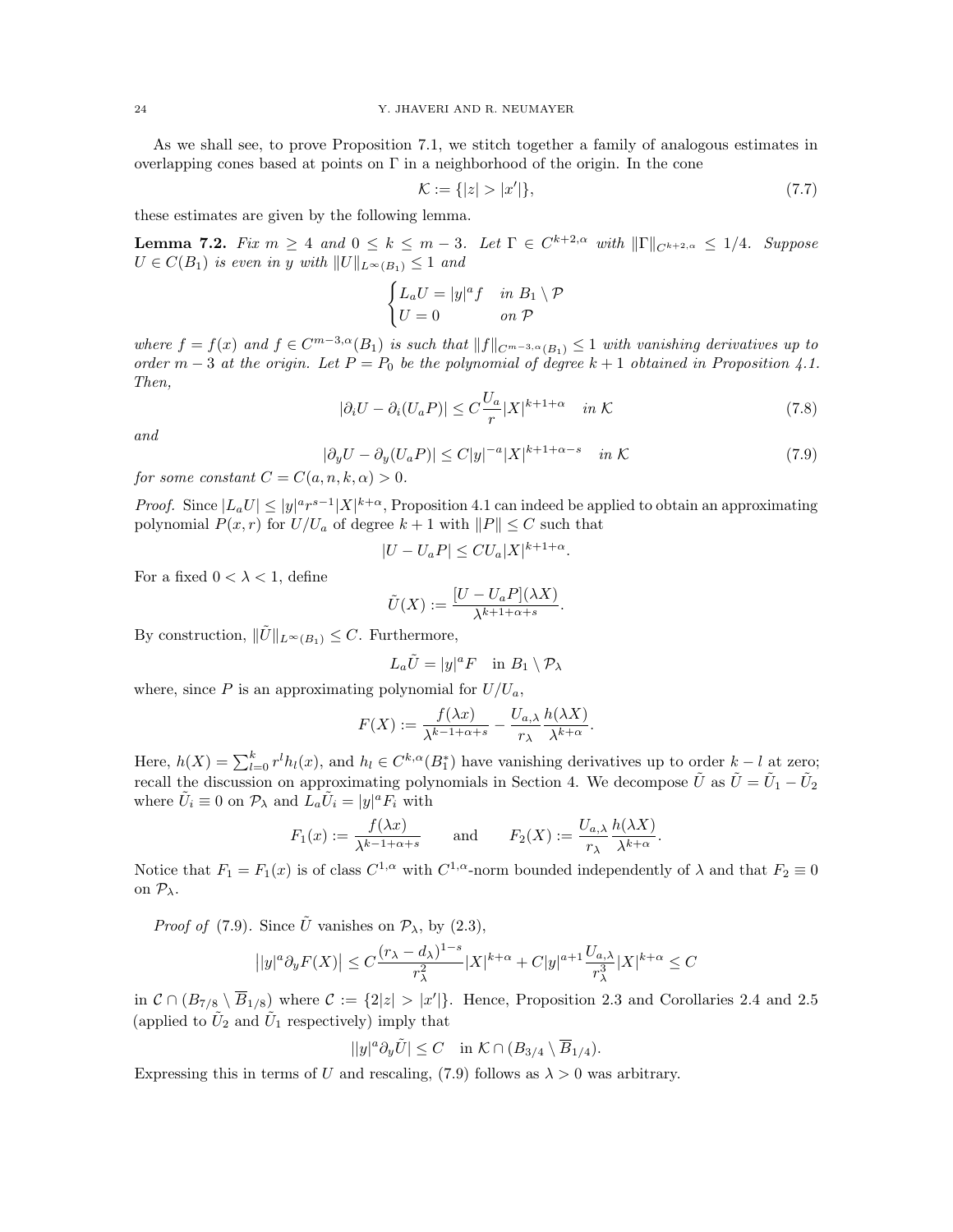*Proof of* (7.8). Notice that F is bounded independently of  $\lambda$  in the region  $\mathcal{C} \cap (B_{7/8} \setminus \overline{B}_{1/8})$ . Since  $\tilde{U}$  vanishes on  $\mathcal{P}_{\lambda}$ , Proposition 2.3 and Corollary 2.4 imply that

$$
|\partial_i \tilde{U}| \le C \quad \text{in } \mathcal{K} \cap (B_{3/4} \setminus \overline{B}_{1/4}).
$$

We need to improve this inequality to

$$
|\partial_i \tilde{U}| \leq C U_{a,\lambda} \quad \text{in } \mathcal{K} \cap (B_{3/4} \setminus \overline{B}_{1/4}). \tag{7.10}
$$

Let  $K^{\pm}$  be the upper and lower halves of K with respect to  $x_n$ , that is,

$$
\mathcal{K}^+ := \mathcal{K} \cap \{x_n \ge 0\} \qquad \text{and} \qquad \mathcal{K}^- := \mathcal{K} \cap \{x_n < 0\}. \tag{7.11}
$$

In  $K^+ \cap (B_{3/4} \setminus \overline{B}_{1/4})$ , we see that  $U_{a,\lambda} \geq c$ , and so (7.10) is immediate in this region. On the other hand, by Corollaries 2.6 and 2.7 (applied to  $\tilde{U}_1$  and  $\tilde{U}_2$  respectively), (7.10) holds in  $\mathcal{K}^- \cap (B_{3/4} \setminus \overline{B}_{1/4})$ . Thus, (7.8) follows as  $\lambda > 0$  was arbitrary.

We now prove Proposition 7.1. The idea is to define a different extension  $\tilde{\varphi}^{x_0}$  of  $\varphi$  at every point in  $\Gamma \cap B^*_{1/2}$  in such a way that allows us to apply Lemma 7.2 to  $\partial_n(\tilde{v} - \tilde{\varphi}^{x_0})$  in cones based at  $x_0$ . Then, we patch the estimates from Lemma 7.2 together and conclude.

*Proof of Proposition 7.1.* For each  $x_0 \in \Gamma \cap B^*_{1/2}$ , define

$$
\tilde{\varphi}^{x_0}(X) := \varphi(x) + \sum_{j=1}^{\lfloor \frac{m}{2} \rfloor + 1} \frac{(-1)^j}{c_j} y^{2j} \Delta^j T^{x_0}(x),
$$

with  $c_j$  as in (7.1) and  $T^{x_0}(x)$  the mth order Taylor polynomial of  $\varphi$  at  $x_0$ . Set

$$
w^{x_0}(X) := \tilde{v}(X) - \tilde{\varphi}^{x_0}(X).
$$

Letting  $X_0 := (x_0, 0) \in \mathbb{R}^{n+1}$ , we again see that  $\|\partial_n w^{x_0}\|_{C^{0,\delta}(B_1(X_0))} \leq 1$  and

$$
\begin{cases} L_a \partial_n w^{x_0} = |y|^a f_n^{x_0} & \text{in } B_1(X_0) \setminus \mathcal{P} \\ \partial_n w^{x_0} = 0 & \text{on } \mathcal{P} \end{cases} \quad \text{where} \quad f_n^{x_0} := \Delta(\partial_n \varphi - \partial_n T^{x_0});
$$

and, by construction,  $f_n^{x_0} = f_n^{x_0}(x)$  is of class  $C^{m-3,\beta}$  and  $|f_n^{x_0}| \leq |x-x_0|^{m-3+\beta}$ . So, up to a dilation, we apply Lemma 7.2 to  $U = U^{X_0} := \partial_n w^{x_0}$  for every  $x_0 \in \Gamma \cap B_{1/2}^*$  with right-hand side  $f = f_n^{x_0}$ . As  $\Gamma \in C^{k+2,\alpha}$ , after Taylor expanding  $\nu_i$  and d, we have

$$
\left| \partial_i U^{X_0} - \frac{U_a}{r} P_{X_0}^i \right| \le \frac{U_a}{r} C |X - X_0|^{k+1+\alpha} \quad \text{in } \mathcal{K}_{X_0} \tag{7.12}
$$

and

$$
\left|\nabla U^{X_0} \cdot \nabla r - \frac{U_a}{r} P_{X_0}^r\right| \le \frac{U_a}{r} C|X - X_0|^{k+1+\alpha} \quad \text{in } \mathcal{K}_{X_0} \tag{7.13}
$$

where  $P_{X_0}^i$  and  $P_{X_0}^r$  are polynomials of degree  $k+1$  and  $\mathcal{K}_{X_0}$  is the rotation and translation of  $\mathcal K$ centered at  $x_0$  pointing in the direction  $\nu(x_0)$ .

We now show that (7.12) and (7.13) hold for  $U^0$  in all of  $B_1$ . Given any  $X \in B_1$ , let  $X_0 \in \Gamma$  be such that  $r(X) = |X - X_0|$ ; note that  $X \in \mathcal{K}_{X_0}$  and

$$
|X - X_0| \le |X|.\tag{7.14}
$$

Then,

$$
\left|\partial_i U^0 - \frac{U_a}{r} P_0^i \right| \le \left|\partial_i U^{X_0} - \frac{U_a}{r} P_{X_0}^i \right| + \left|\partial_i U^0 - \partial_i U^{X_0} \right| + \frac{U_a}{r} \left|P_{X_0}^i - P_0^i \right| = \mathbf{I} + \mathbf{II} + \mathbf{III}.
$$

As  $X \in \mathcal{K}_{X_0}$ , (7.12) and (7.14) imply that

$$
I \le C \frac{U_a}{r} |X|^{k+1+\alpha}.
$$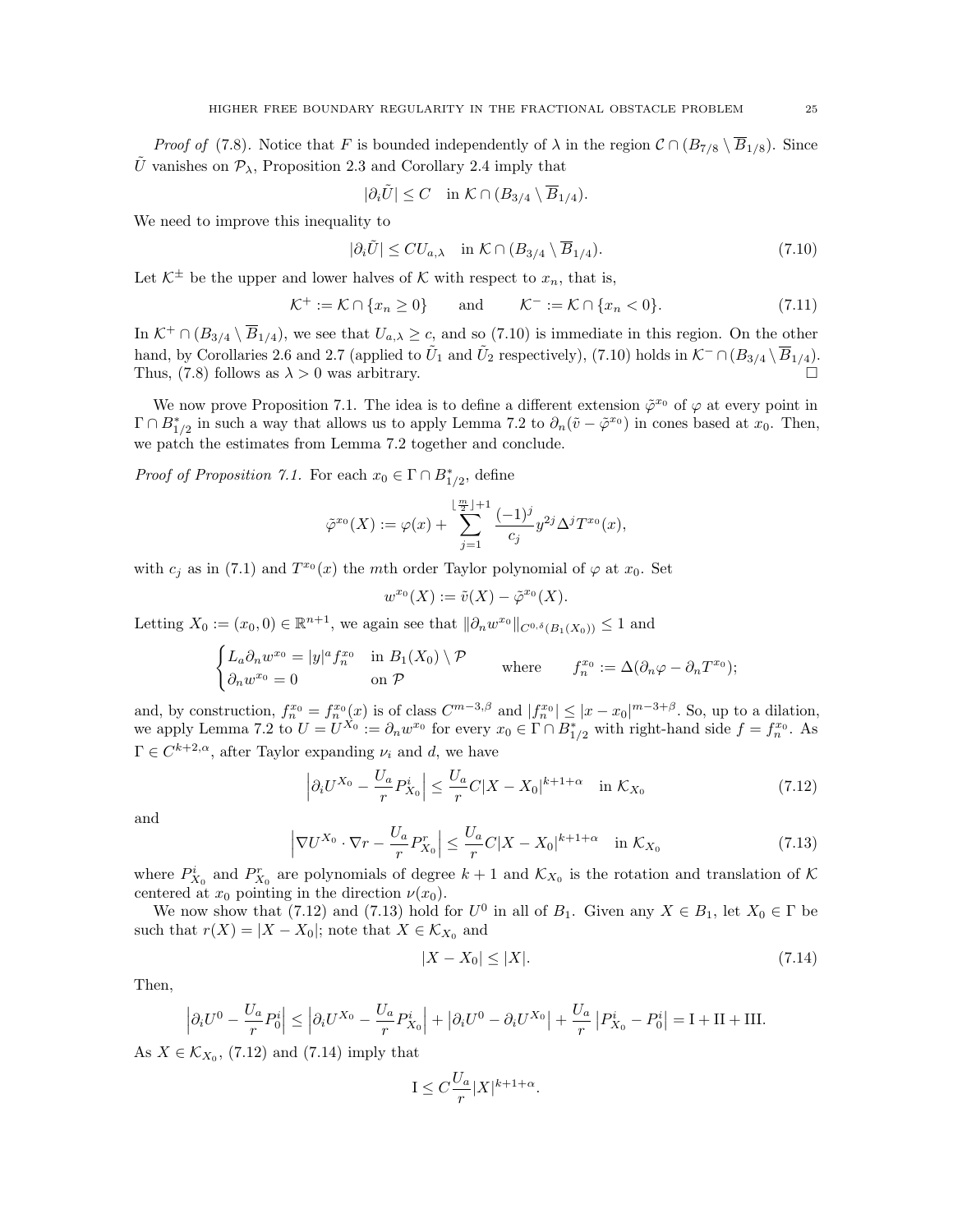Note that

$$
\mathcal{II} \leq \sum_{j=1}^{\lfloor \frac{m}{2} \rfloor + 1} \frac{(-1)^j}{c_j} y^{2j} \left| \Delta^j \partial_{in} (T^{x_0} - T^0) \right|.
$$

If  $2j + 2 > m$ , then  $\Delta^j \partial_{in} T^0 = \Delta^j \partial_{in} T^{x_0} = 0$ . On the other hand, if  $2j + 2 \le m$ , then  $\Delta^j \partial_{in} T^0$  and  $\Delta^j \partial_{in} T^{x_0}$  are the Taylor polynomials of degree  $m - 2j - 2$  at zero and  $x_0$  respectively for  $\Delta^j \partial_{in} \varphi$ . Therefore, again using (7.14),

$$
|\Delta^j \partial_{in} (T^{x_0}-T^0)|\leq C |X|^{m-2j-2+\alpha}.
$$

Recalling (2.3) and that  $m-2 \geq k+1$ , we see that

$$
II \leq C|y|^{2j} |\Delta^j \partial_{in} (T^{x_0} - T^0)| \leq C \frac{U_a}{r} |X|^{m-2+\alpha} \leq C \frac{U_a}{r} |X|^{k+1+\alpha}.
$$

Finally, to bound III, let  $\lambda := |X_0|$ . Since  $\Gamma \subset \{|z| < |x'|\}$ , the ball  $B_{\lambda/2}(2\lambda e_n)$  is contained in  $\mathcal{K} \cap \mathcal{K}_{X_0}$ . Observe that

$$
\frac{U_a}{r} |P_{X_0}^i - P_0^i| \le \left| \partial_i U^{X_0} - \frac{U_a}{r} P_{X_0}^i \right| + \left| \partial_i U^0 - \frac{U_a}{r} P_0^i \right| + \left| \partial_i U^{X_0} - \partial_i U^0 \right| \quad \text{in } B_{\lambda/2}(2\lambda e_n).
$$

Noting that  $|Z|$  and  $|Z - X_0|$  are of order  $\lambda$  for all  $Z \in B_{\lambda/2}(2\lambda e_n)$ , the bound on II and (7.12) imply that  $||P_{X_0}^i - P_0^i||_{L^{\infty}(B_{\lambda/2}(2\lambda e_n))} \leq C\lambda^{k+1+\alpha}$ . Hence,

$$
||P^i_{X_0}-P^i_0||_{L^{\infty}(B_{4\lambda})}\leq C\lambda^{k+1+\alpha},
$$

and, in particular, we determine that

$$
\text{III} \le C \frac{U_a}{r} |X|^{k+1+\alpha}.
$$

We conclude that (7.5) holds for  $U^0$  in  $B_1$ .

An identical argument shows that (7.6) holds for  $U^0$  in  $B_1$ .

Now we address the case when  $\Gamma \in C^{1,\alpha}$ . The following proposition shows that (5.5) and (5.6) hold for  $U = \partial_n w$ , with w defined as in (7.2).

**Proposition 7.3.** Let  $\Gamma \in C^{1,\alpha}$  with  $\|\Gamma\|_{C^{1,\alpha}} \leq 1$ . Let  $U \in C(B_1)$  be even in y and normalized so that  $U(e_n/2) = 1$ . Let  $U \equiv 0$  on  $P$  and  $U > 0$  in  $B_1 \setminus P$ , and suppose U satisfies

$$
L_a U = |y|^a f \quad \text{in } B_1 \setminus \mathcal{P}
$$

where  $f = f(x)$  and  $f \in C^{0,1}(B_1)$  with  $||f||_{C^{0,1}(B_1)} \leq 1$ . Let p' be the constant obtained in Proposition 5.2. Then,

$$
|\nabla_x U - p'\nabla_x U_a| \le C\frac{U_a}{r}|X|^\alpha
$$

and

$$
|\partial_y U - p' \partial_y U_a| \le C |y|^{-a} r^{-s} |X|^\alpha
$$

for some constant  $C = C(a, n, \alpha) > 0$ .

*Proof.* Note that Proposition 5.2 can be applied because  $|L_a U| \le |y|^{a} r^{s-2+\alpha}$ . Let Z be a point of differentiability for r with distance  $\lambda/2$  from Γ. Up to a translation, we may assume that the closest point on  $\Gamma$  to  $Z$  is the origin. So, at  $Z$ , we have that

$$
U_a = \bar{U}_a, \qquad r = \lambda/2, \qquad \text{and} \qquad \nabla U_a = \nabla \bar{U}_a. \tag{7.15}
$$

Set

$$
\tilde{U}(X):=\frac{[U-p'\bar{U}_a](\lambda X)}{\lambda^{\alpha+s}}
$$

and  $\mathcal{C} := \{2|z| > |x'| \}$ , and let K and  $\mathcal{K}^{\pm}$  be as in (7.7) and (7.11). Arguing as in the proof of Lemma 5.1, where we obtained that  $|U_{a,*} - U_a| \leq C U_a r^{\alpha}$ , we see that

$$
|U - p'\overline{U}_a| \le |U - p'U_a| + |p'||\overline{U}_a - U_a| \le C\lambda^{\alpha+s} \quad \text{in } \mathcal{C} \cap {\lambda/8 \le |z| \le 7\lambda/8}.
$$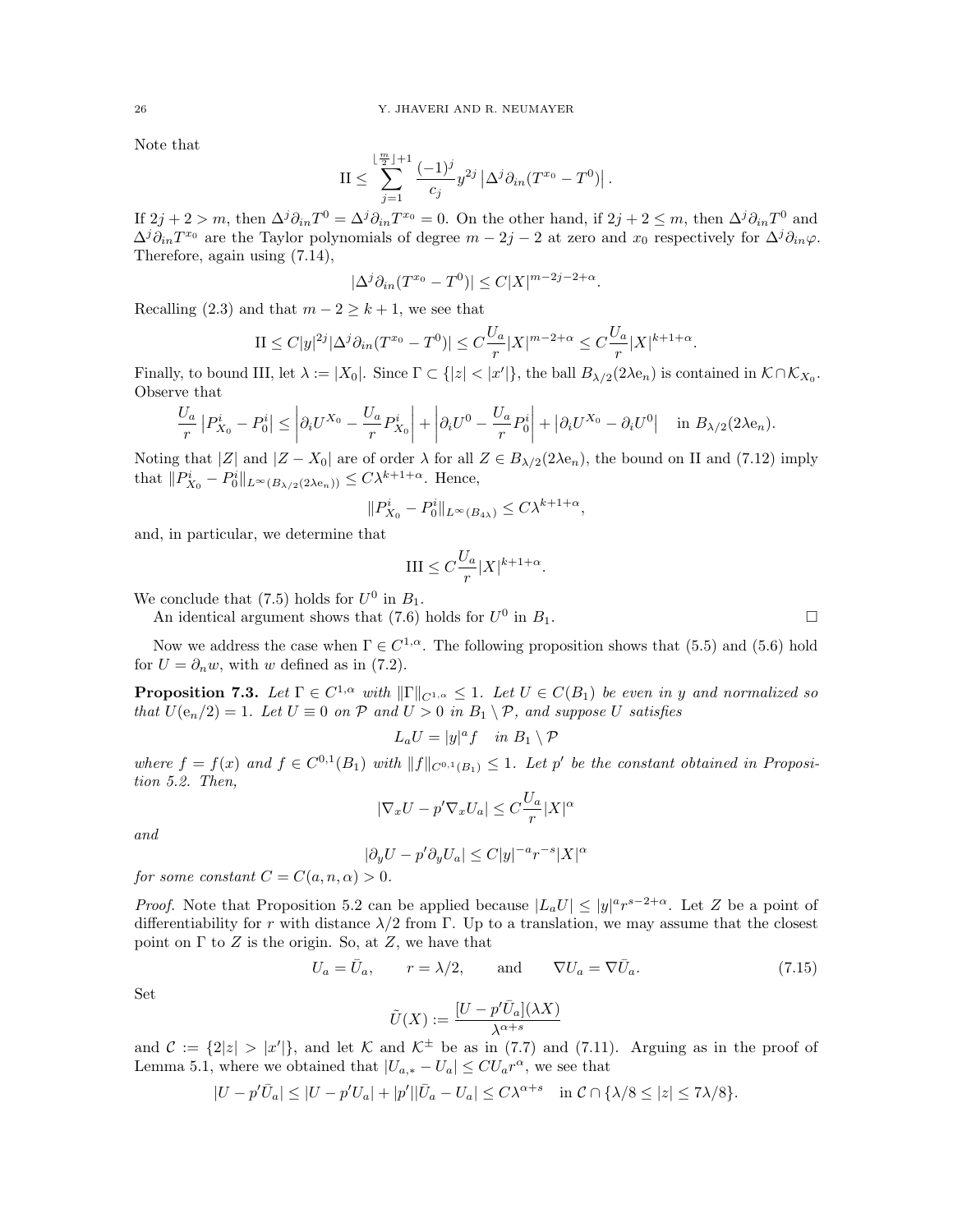Thus,  $|\tilde{U}| \leq C$  in  $C \cap {\{\lambda/8 \leq |z| \leq 7\lambda/8\}}$  for all  $\lambda > 0$ . Notice that

$$
L_a\tilde{U}=|y|^aF\quad\text{in}\,\,B_1\setminus\mathcal{P}_\lambda
$$

where, recalling that  $\bar{U}_a$  is a-harmonic in  $B_1 \setminus \{x_n \leq 0, y = 0\},$  $2-s-\alpha$ 

$$
F(X) = \lambda^{2-s-\alpha} f(\lambda x).
$$

Observe that  $F = F(x)$ ,  $F \in C^{0,1}(B_1)$ , and  $||F||_{C^{0,1}(B_1)} \leq 1$ . Arguing as in Lemma 7.2 and by (7.15), we find that

$$
|\partial_y U - p' \partial_y U_a| \le Cr^{\alpha - s} |y|^{-a} \quad \text{and} \quad |\nabla_x U - p' \nabla_x U_a| \le C U_a r^{\alpha - 1} \quad \text{at } Z.
$$

Moreover, since the origin was distinguished by an arbitrary translation,

$$
|\partial_y U - p'_{X_0} \partial_y U_a| \leq C r^{\alpha - s} |y|^{-a}
$$
 and  $|\nabla_x U - p'_{X_0} \nabla_x U_a| \leq C U_a r^{\alpha - 1}$ 

for every  $X \in B_{1/2}$  at which r is differentiable, letting  $X_0$  be the projection of X onto  $\Gamma$  and  $p'_{X_0}$  be the constant corresponding to the expansion of  $U$  at  $X_0$ . Since

$$
|p'_{X_0}-p'|\leq C|X|^{\alpha},
$$

the lemma follows.  $\Box$ 

Finally, we prove Theorem 1.1.

*Proof of Theorem 1.1.* Let  $U = \partial_n w$  and  $u = \partial_i w$ , with w as defined in (7.2). Thanks to the rescalings at the beginning of this section, we have  $\|\Gamma\|_{C^{1,\alpha}} \leq 1$ . Up to possible further rescaling,  $U := \partial_n w > 0$ in  $B_1$ ; see [8]. Thanks to (7.3), (7.4), and Proposition 7.3, the remaining hypotheses of Proposition 5.4 are satisfied up to multiplication by a universal constant. So, applying Proposition 5.4 to  $u$  and  $U$ , we obtain the existence of a polynomial  $P$  of degree 1 that, after a Taylor expansion of  $d$ , yields

$$
\left|\frac{\partial_i(v-\varphi)}{\partial_n(v-\varphi)}-P\right|\leq C|x|^{1+\alpha}.
$$

Up to translation and rotation, we may argue identically with  $x_0 \in \Gamma \cap B^*_{1/2}$  in place of the origin. Hence,  $\partial_i(v-\varphi)/\partial_n(v-\varphi) \in C^{1,\alpha}(B^*_{1/2})$ . By a well-known argument (cf. [26, Theorem 6.9]), this implies that  $\Gamma \cap B^*_{1/4} \in C^{2,\alpha}$ 

Passing from  $C^{k+2,\alpha}$  to  $C^{k+3,\alpha}$  for  $0 \le k \le m-4$  is identical; here Proposition 7.1 is used to show the hypotheses (3.3) and (3.4) of Proposition 3.2 are satisfied. Applying Proposition 3.2, we find that there exists a polynomial P of degree  $k + 2$  such that, after restricting to the hyperplane  $\{y = 0\}$ ,

$$
\left|\frac{\partial_i(v-\varphi)}{\partial_n(v-\varphi)}-P\right| \leq C|x|^{k+2+\alpha}.
$$

In turn, this implies that  $\Gamma \in C^{k+3,\alpha}$ . Arguing iteratively for  $k = 0, \ldots, m-4$ , the theorem is proved.

### 8. Appendix

In this section, we prove Lemmas 5.1 and 5.3.

*Proof of Lemma 5.1.* The regularizations of r and  $U_a$  are constructed in the same way as the analogous regularizations in  $[14]$ . First, we smooth the signed distance function d via convolution in λ-neighborhoods of Γ. Then, we define approximations  $r<sub>λ</sub>$  and  $U<sub>a,λ</sub>$  in geometrically shrinking annuli, and we patch them together in a smooth way. The functions  $r_{\lambda}$  and  $U_{a,\lambda}$  here should not be confused with the rescalings of  $r$  and  $U_a$  defined in (3.13).

The functions d, r, and  $U_a$  are locally Lipschitz in  $B_1 \setminus \mathcal{P}$ , and are therefore differentiable almost everywhere. When we speak of their derivatives, we assume we are at a point of differentiability.

Step 1: Construction and estimates for the function  $d_{\lambda}$ .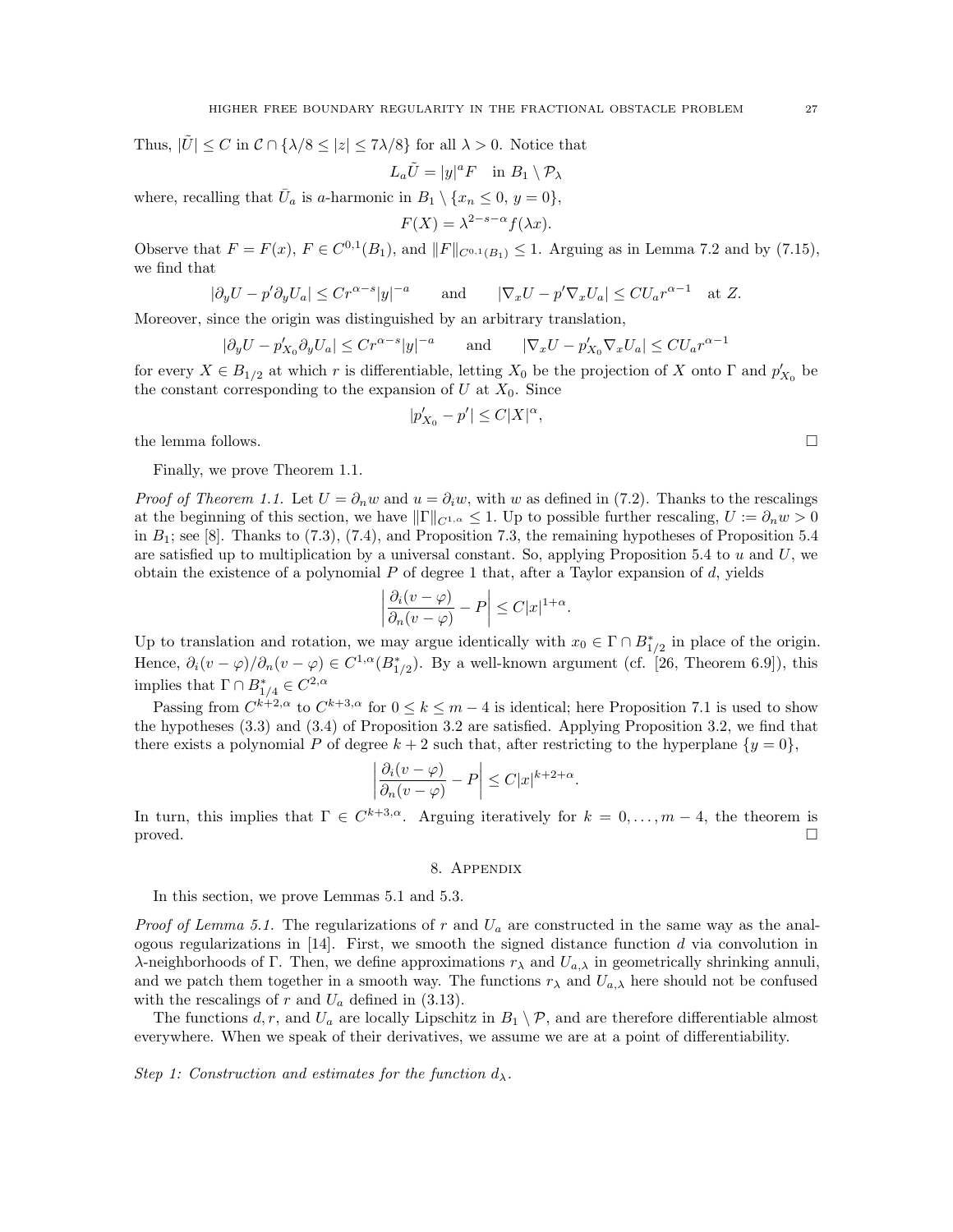Define the set  $\mathcal{D}_\lambda := \{x \in \mathbb{R}^n : |d| < 4\lambda\}$ . Let  $\eta \in C_0^\infty(B_{1/50}^*)$  be a positive, radially symmetric function that integrates to 1, and set

$$
d_\lambda:=d*\eta_\lambda
$$

where  $\eta_{\lambda} := \lambda^{-n} \eta(x/\lambda)$ . As in [14], the following estimates hold for  $d_{\lambda}$  in  $\mathcal{D}_{\lambda}$ :

$$
|d_{\lambda} - d| \le C\lambda^{1+\alpha}, \qquad |\nabla d_{\lambda} - \nabla d| \le C\lambda^{\alpha}, \qquad \text{and} \qquad |D^2 d_{\lambda}| \le C\lambda^{\alpha-1}.
$$
 (8.1)

In particular, the gradient estimate implies

$$
|\nabla d_{\lambda}| = 1 + O(\lambda^{\alpha}).\tag{8.2}
$$

Step 2: Construction and estimates for the function  $r_{\lambda}$ .

Let

 $\mathcal{R}_{\lambda} := {\lambda/2 < r < 4\lambda} \subset \mathcal{D}_{\lambda}$  and  $r_{\lambda} := (d_{\lambda}^2 + y^2)^{1/2}$  in  $\mathcal{R}_{\lambda}$ . (8.3) The following estimates hold in  $\mathcal{R}_{\lambda}$ :

$$
|r_{\lambda} - r| \le C\lambda^{1+\alpha}, \quad |\nabla r_{\lambda} - \nabla r| \le C\lambda^{\alpha}, \quad |D^2 r_{\lambda}| \le C\lambda^{-1}, \quad \text{and} \quad \left|\Delta r_{\lambda} - \frac{1}{r}\right| \le C\lambda^{\alpha-1}.\tag{8.4}
$$

Consequently, we have that

$$
\left|\frac{r_{\lambda}}{r} - 1\right| \le C\lambda^{\alpha}, \qquad \left|\frac{1}{r_{\lambda}} - \frac{1}{r}\right| \le C\lambda^{\alpha - 1},\tag{8.5}
$$

and

$$
|\nabla r_{\lambda}| = 1 + O(\lambda^{\alpha}).\tag{8.6}
$$

All of these estimates were shown in [14], so we do not reprove them here. Furthermore, we find that

$$
\left| L_a r_\lambda - \frac{2(1-s)|y|^a}{r} \right| \le C|y|^a \lambda^{\alpha - 1}.
$$
\n(8.7)

To show (8.7), we express  $L_a(r_\lambda^2)$  in two different ways:

$$
2r_{\lambda}L_{a}r_{\lambda} + 2|y|^a|\nabla r_{\lambda}|^2 = L_{a}(r_{\lambda}^2) = 2|y|^a d_{\lambda} \Delta_x d_{\lambda} + 2|y|^a |\nabla d_{\lambda}|^2 + 4(1-s)|y|^a.
$$

Then,  $(8.6)$ ,  $(8.2)$ , and the third bound in  $(8.1)$  imply that

$$
r_{\lambda}L_a r_{\lambda} = |y|^a (-|\nabla r_{\lambda}|^2 + d_{\lambda} \Delta_x d_{\lambda} + |\nabla d_{\lambda}|^2 + 2(1-s)) = |y|^a (2(1-s) + O(\lambda^{\alpha})).
$$

Hence,  $(8.7)$  follows from  $(8.5)$ .

Step 3: Construction and estimates for the function  $U_{a,\lambda}$ .

We define

$$
U_{a,\lambda} := \left(\frac{d_{\lambda} + r_{\lambda}}{2}\right)^s \quad \text{in } \mathcal{R}_{\lambda},
$$

with  $\mathcal{R}_{\lambda}$  defined as in (8.3). The following bounds hold for  $U_{a,\lambda}$  in  $\mathcal{R}_{\lambda}$ :

$$
\left|\frac{U_{a,\lambda}}{U_a} - 1\right| \le C\lambda^a, \quad |\nabla_x U_{a,\lambda} - \nabla_x U_a| \le C\lambda^{\alpha - 1 + s}, \quad \text{and} \quad |\partial_y U_{a,\lambda} - \partial_y U_a| \le \frac{C\lambda^{\alpha + s}}{|y|},\tag{8.8}
$$

as well as

$$
|L_a U_{a,\lambda}| \le C|y|^a \lambda^{\alpha - 2 + s}.
$$
\n(8.9)

These estimates must be shown separately in the regions

$$
\mathcal{R}^+_\lambda:=\mathcal{R}_\lambda\cap\left\{d\geq -\frac{r}{2}\right\}\qquad\text{and}\qquad \mathcal{R}^-_\lambda:=\mathcal{R}_\lambda\cap\left\{d<-\frac{r}{2}\right\}.
$$

Step 3a: Estimates in  $\mathcal{R}^+_{\lambda}$ . In  $\mathcal{R}^+_{\lambda}$ , the functions  $U_a$  and  $U_{a,\lambda}$  are comparable to  $\lambda^s$ . Also,

$$
U_{a,\lambda} = U_a \left(\frac{r_\lambda + d_\lambda}{r + d}\right)^s.
$$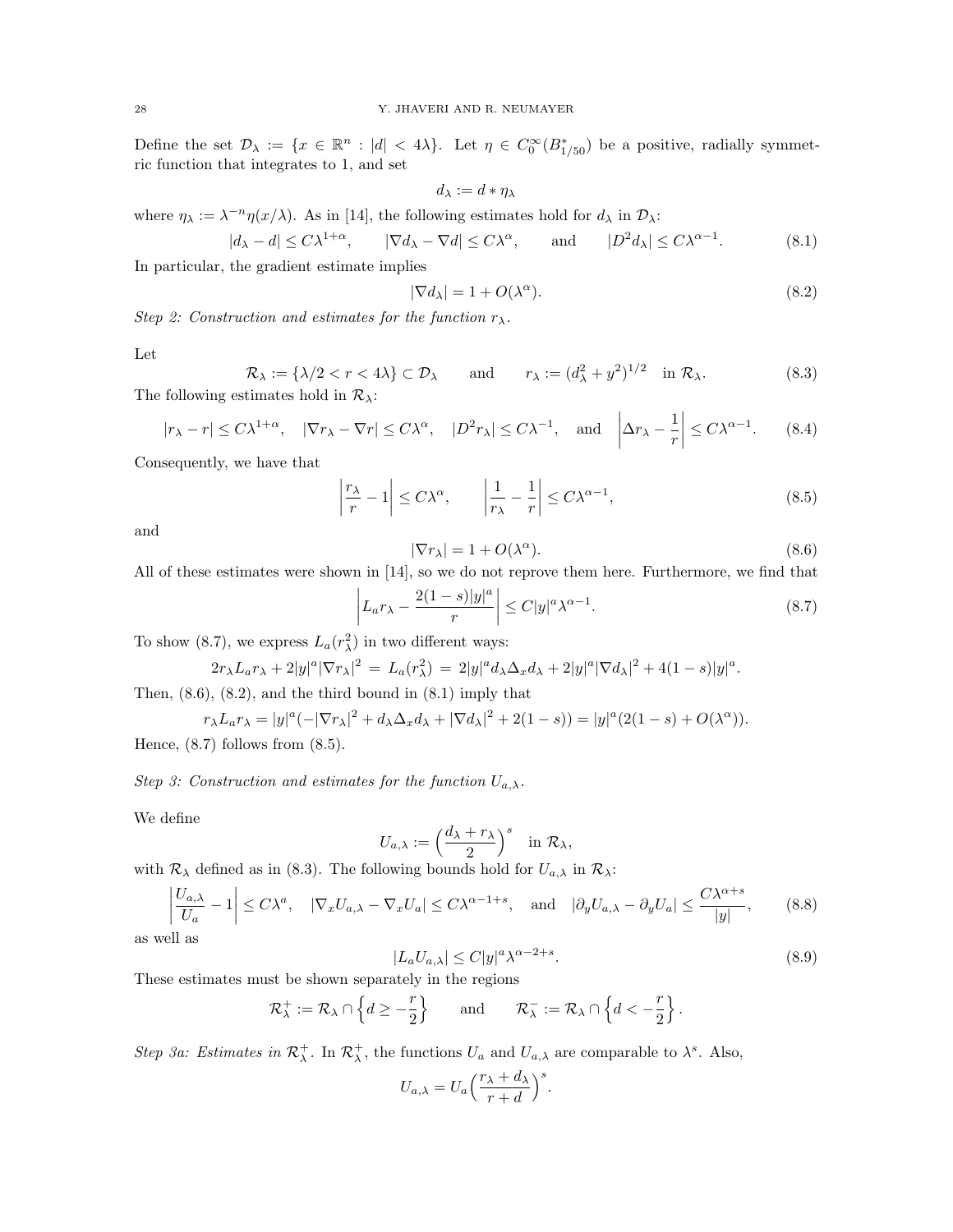From the established bounds on  $r_{\lambda}$  and  $d_{\lambda}$  ((8.1) and (8.4)), we have

$$
\frac{r_{\lambda} + d_{\lambda}}{r + d} = 1 + O(\lambda^{\alpha}) \quad \text{and} \quad \nabla \left( \frac{r_{\lambda} + d_{\lambda}}{r + d} \right) = O(\lambda^{\alpha - 1}).
$$

Therefore,

$$
\left|\frac{U_{a,\lambda}}{U_a} - 1\right| = \left|\left(\frac{r_\lambda + d_\lambda}{r + d}\right)^s - 1\right| = O(\lambda^\alpha) \quad \text{and} \quad \nabla U_{a,\lambda} = \nabla U_a + O(\lambda^{s-1+\alpha}),
$$

proving all three estimates in (8.8) in  $\mathcal{R}^+_\lambda$ . (Notice that we have actually shown a stronger estimate for the y-derivative in  $\mathcal{R}_{\lambda}^{+}$ .) To determine the bound on  $L_a U_{a,\lambda}$ , we compute

$$
sL_a(U_{a,\lambda}^{1/s}) = U_{a,\lambda}^{1/s-1}L_aU_{a,\lambda} + |y|^a \left(\frac{1-s}{s}\right)U_{a,\lambda}^{1/s-2}|\nabla U_{a,\lambda}|^2.
$$

On the other hand,

$$
L_a(U_{a,\lambda}^{1/s}) = L_a\left(\frac{r_{\lambda} + d_{\lambda}}{2}\right) = \frac{(1-s)|y|^a}{r} + |y|^a O(\lambda^{\alpha - 1}).
$$

Together these estimates imply that

$$
U_{a,\lambda}^{1/s-1}L_a U_{a,\lambda} = s|y|^a \left( -\left(\frac{1-s}{s^2}\right) U_{a,\lambda}^{1/s-2} |\nabla U_{a,\lambda}|^2 + \frac{2(1-s)}{r} + O(\lambda^{\alpha-1}) \right) = |y|^a O(\lambda^{\alpha-1}),
$$

where the second equality follows by (8.5) and using that

$$
|\nabla U_{a,\lambda}|^2 = s^2 \frac{U_{a,\lambda}^{2-1/s}}{r_{\lambda}} + O(\lambda^{\alpha-2+2s}) \quad \text{in } \mathcal{R}_{\lambda}^+.
$$

Multiplying by  $U_{a,\lambda}^{1-1/s}$ , we obtain (8.9).

Step 3b: Estimates in  $\mathcal{R}_{\lambda}^-$ . In  $\mathcal{R}_{\lambda}^-$ , the functions  $U_a$  and  $U_{a,\lambda}$  are comparable to  $|y|^{2s}\lambda^{-s}$ . Indeed,  $\frac{3}{2}r < r - d < 2r$  and  $r + d = y^2/(r - d)$ . Thus, from (8.1) and (8.4), we observe that

$$
\frac{r-d}{r_{\lambda}-d_{\lambda}}=1+O(\lambda^{\alpha}) \quad \text{and} \quad \nabla\left(\frac{r-d}{r_{\lambda}-d_{\lambda}}\right)=O(\lambda^{\alpha-1}).
$$

As a consequence,

$$
U_{a,\lambda} = U_a \left(\frac{r-d}{r_{\lambda} - d_{\lambda}}\right)^s = U_a (1 + O(\lambda^{\alpha})).
$$

To see the x-gradient estimate in (8.8), since  $|\nabla_x U_a| = sU_a/r \le C\lambda^{s-1}$ , we compute

$$
\nabla_x U_{a,\lambda} = \nabla_x U_a + O(\lambda^{\alpha - 1 + s}).
$$

Similarly, using that  $|\partial_y U_a| = s |y|^{-1} U_a(r - d)/r \le C |y|^{-1} \lambda^s$ , we find that

$$
\partial_y U_{a,\lambda} = \partial_y U_a (1 + O(\lambda^{\alpha})) + U_a O(\lambda^{\alpha - 1}) = \partial_y U_a + |y|^{-1} O(\lambda^{\alpha + s}).
$$

This proves (8.8). Finally, we compute  $L_aU_{a,\lambda}$  directly:

$$
2^{s} L_{a} U_{a,\lambda} = L_{a}(|y|^{2s} (r_{\lambda} - d_{\lambda})^{-s}) = (1 + 2s) \frac{y}{|y|} \partial_{y} ((r_{\lambda} - d_{\lambda})^{-s}) + |y| \Delta((r_{\lambda} - d_{\lambda})^{-s})
$$
  
= 
$$
-\frac{s(1 + 2s)|y|}{r_{\lambda}(r_{\lambda} - d_{\lambda})^{s+1}} - \frac{s|y| \Delta(r_{\lambda} - d_{\lambda})}{(r_{\lambda} - d_{\lambda})^{s+1}} + \frac{s(s+1)|y| |\nabla(r_{\lambda} - d_{\lambda})|^{2}}{(r_{\lambda} - d_{\lambda})^{s+2}}.
$$

Noting that  $|\nabla(r_{\lambda} - d_{\lambda})|^2 = r_{\lambda}^{-2} (2r_{\lambda}(r_{\lambda} - d_{\lambda}) + O(\lambda^{2+\alpha}))$ , recalling (8.4) and (8.5), and simplifying, we see that (8.9) holds.

Step 4: Construction and estimates for  $r_*$  and  $U_{a,*}$ .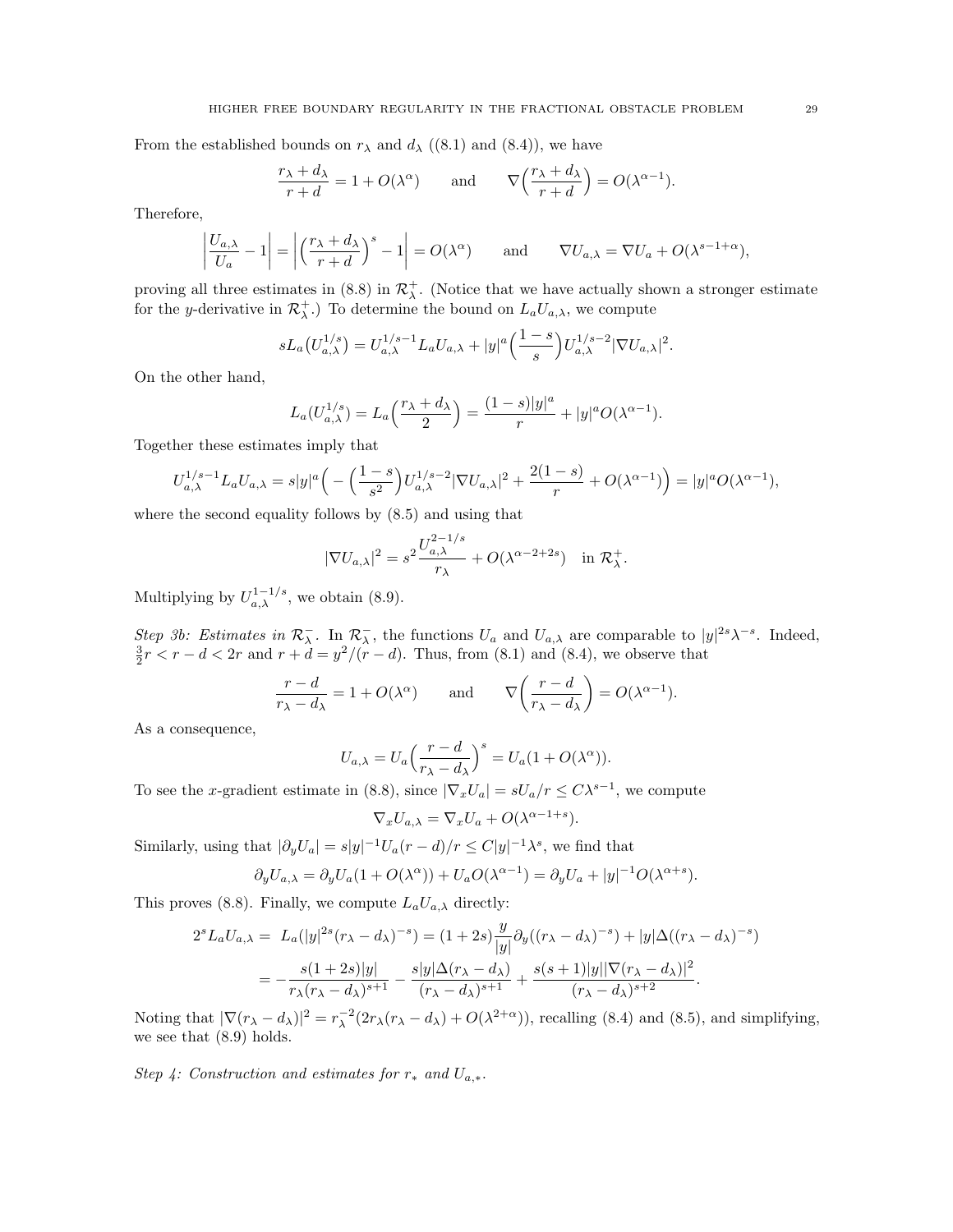The functions  $r_*$  and  $U_{a,*}$  are constructed by letting  $\lambda_k = 4^{-k}$  and smoothly interpolating between  $r_{\lambda_k}$  and  $U_{a,\lambda}$  respectively with

$$
r_* := \begin{cases} r_{\lambda_k} & \text{in } \mathcal{R}_{\lambda_k} \cap \{r \le 2\lambda_k\} \\ r_{4\lambda_k} & \text{in } \mathcal{R}_{\lambda_k} \cap \{r > 3\lambda_k\} \end{cases} \qquad \text{and} \qquad U_{a,*} := \begin{cases} U_{a,\lambda_k} & \text{in } \mathcal{R}_{\lambda_k} \cap \{r \le 2\lambda_k\} \\ U_{a,4\lambda_k} & \text{in } \mathcal{R}_{\lambda_k} \cap \{r > 3\lambda_k\} \end{cases}
$$

with  $r_*$  and  $U_{a,*}$  smooth in the intermediate region. More specifically, this is accomplished by defining

$$
\psi(t) := \begin{cases} 1 & \text{if } t \le 2 + \frac{1}{4} \\ 0 & \text{if } t \ge 2 + \frac{3}{4} \end{cases}
$$

that is smooth for  $2 + \frac{1}{4} < t < 2 + \frac{3}{4}$ , letting  $\Psi := \psi(r_{\lambda}/\lambda)$ , and setting

$$
r_* := \Psi r_\lambda + (1 - \Psi) r_{4\lambda}
$$
 and  $U_{a,*} := \Psi U_{a,\lambda} + (1 - \Psi) U_{a,4\lambda}.$ 

We use the estimates in (8.4) to show the following bounds on  $r_*$  in  $\mathcal{R}_{\lambda}$ :

$$
|r_{*} - r| \leq C\lambda^{1+\alpha}, \qquad |\nabla r_{*} - \nabla r| \leq C\lambda^{\alpha},
$$
  

$$
|\partial_{y}r_{*} - \partial_{y}r| \leq C|y|^{\alpha}r^{s-1}U_{a}\lambda^{\alpha}, \qquad \text{and} \qquad \left|L_{a}r_{*} - \frac{2(1-s)|y|^a}{r}\right| \leq C|y|^a\lambda^{\alpha-1}.
$$
  

$$
(8.10)
$$

Indeed, the first estimate follows from  $(8.4)$  and since  $0 \leq \Psi \leq 1$ . Next, keeping  $(8.6)$  in mind, the following estimates hold for Ψ:

$$
|\nabla\Psi| \le C\lambda^{-1}, \qquad |D^2\Psi| \le C\lambda^{-2}, \qquad \text{and} \qquad |\partial_y\Psi| \le C|y|\lambda^{-2}.
$$
 (8.11)

The remaining three inequalities in (8.10) follow from (8.11), the established estimates on  $r_{\lambda}$ , and an explicit computation.

Next using (8.8) and (8.9), we show the following hold for  $U_{a,*}$  in  $\mathcal{R}_{\lambda}$ :

$$
\left|\frac{U_{a,*}}{U_a} - 1\right| \le C\lambda^{\alpha}, \qquad \left|\frac{|\nabla U_{a,*}|}{|\nabla U_a|} - 1\right| \le C\lambda^{\alpha}, \qquad \text{and} \qquad |L_a U_{a,*}| \le C|y|^a \lambda^{\alpha - 2 + s}.\tag{8.12}
$$

The first inequality follows trivially. Since  $U_a/r \leq C|\nabla U_a|$ , we find that  $\nabla U_{a,\lambda} = \nabla U_a(1 + O(\lambda^{\alpha}))$ . Hence, the second inequality in (8.12) holds utilizing the first inequalities in (8.8) and (8.11). Finally, from (8.8) and (8.11) and an simple computation, one justifies the third estimate in (8.12).

Given  $(8.10)$  and  $(8.12)$ , the lemma follows.

We now prove Lemma 5.3.

Proof of Lemma 5.3. We construct upper and lower barriers. Define the upper barrier

$$
v_+ := U_{a,*} - U_{a,*}^\beta
$$

for some  $\beta > 1$  that will be chosen. Note that  $v_+ \geq 0$  on  $\partial B_1 \cup \mathcal{P}$  since  $\beta > 1$ . From Lemma 5.1, we have that

$$
|L_a U_{a,*}| \le C_* \varepsilon |y|^a r^{\alpha - 2 + s}, \qquad |U_{a,*}| \le C_* r^s, \qquad \text{and} \qquad |\nabla U_{a,*}|^2 \ge c \frac{U_{a,*}^{2 - 1/s}}{r}.
$$

The third inequality holds provided that  $0 < \varepsilon \leq 1/2C_*$ . Indeed,

$$
|\nabla U_{a,*}| \ge (1 - C_* \varepsilon) |\nabla U_a| = (1 - C_* \varepsilon) s \frac{U_a^{1-1/2s}}{r^{1/2}} \ge c \frac{U_{a,*}^{1-1/2s}}{r^{1/2}}.
$$

Now, observe that

$$
L_a v_+ = L_a U_{a,*} - \beta U_{a,*}^{\beta - 1} L_a U_{a,*} - |y|^a \beta (\beta - 1) U_{a,*}^{\beta - 2} |\nabla U_{a,*}|^2
$$
  
\n
$$
\leq |y|^a (C_* \varepsilon r^{\alpha - 2 + s} - c r^{s\beta - 2})
$$

if  $\beta - 1/s < 0$ . Setting  $\beta = 1 + \alpha/s$ , we see that  $\beta - 1/s < 0$  (recall that  $\alpha \in (0, 1-s)$ ), and so choosing  $\varepsilon > 0$  smaller if necessary, we deduce that

$$
L_a v_+ \leq -c |y|^a r^{\alpha-2+s}.
$$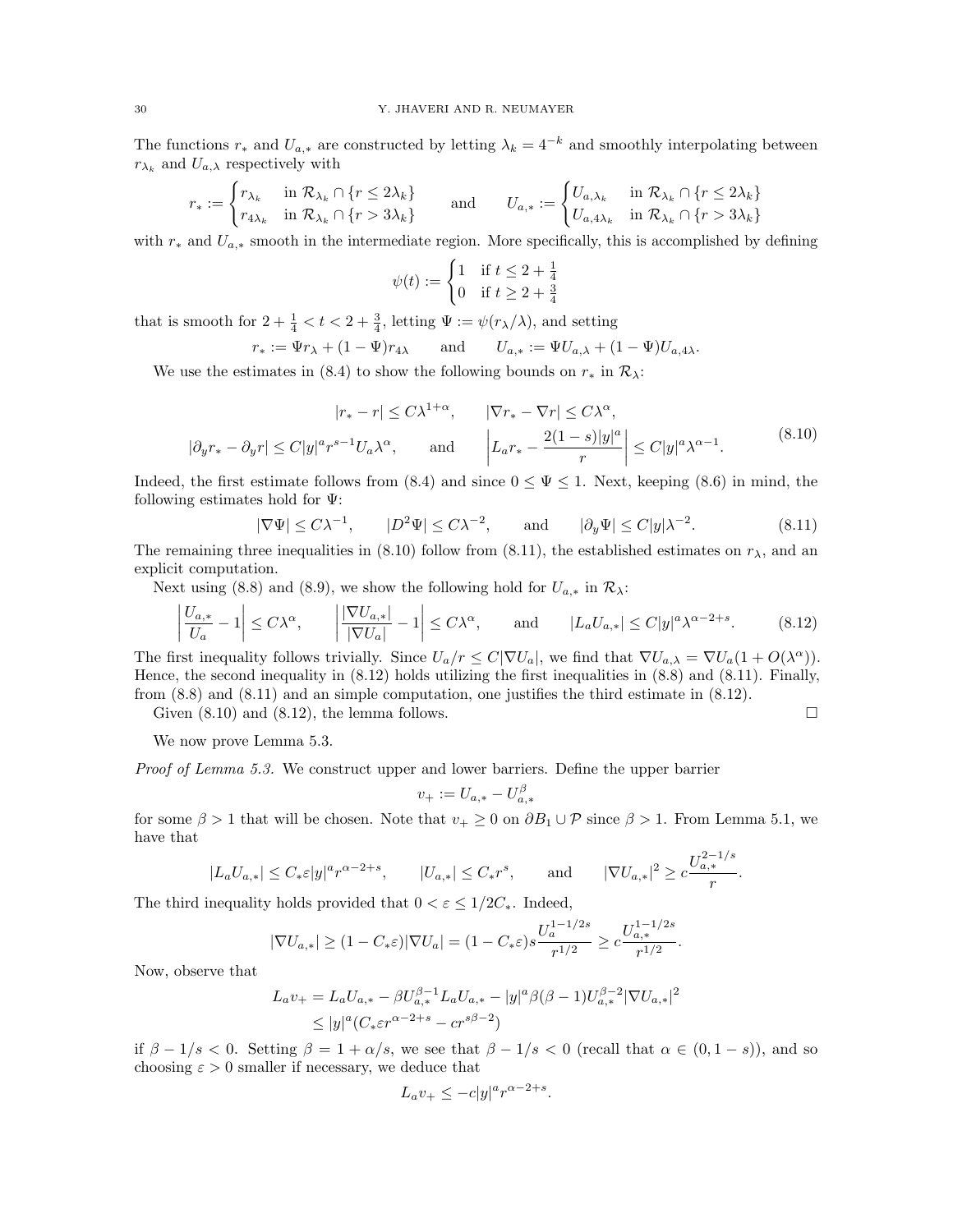We take  $v = -v_+$  as a lower barrier. The maximum principle ensures that

$$
|u| \le C|v_{\pm}| \le CU_{a,*} \le CU_a.
$$

 $\Box$ 

#### **REFERENCES**

- [1] I. Athanasopoulos and L. A. Caffarelli, *Optimal regularity of lower dimensional obstacle problems*, Zap. Nauchn. Sem. S.-Peterburg. Otdel. Mat. Inst. Steklov. (POMI) 310 (2004), 49-66.
- [2] I. Athanasopoulos, L. A. Caffarelli, and S. Salsa, The structure of the free boundary for lower dimensional obstacle problems, Amer. J. Math. 130 (2008), no. 2, 485-498.
- [3] B. Barrios, A. Figalli, and X. Ros-Oton, Global regularity for the free boundary in the obstacle problem for the fractional Laplacian, arXiv:1506.04684.
- [4] A. Banerjee and N. Garofalo, A parabolic analogue of the higher-order comparison theorem of De Silva and Savin, J. Differential Equations. 260 (2016), no. 2, 1801-1829.
- [5] A. Banerjee, M. Smit Vega Garcia, and A. K. Zeller, Higher regularity of the free boundary in the parabolic Signorini problem, Calc. Var. Partial Differential Equations. 56 (2017), no. 1, Art. 7.
- [6] L. A. Caffarelli, D. De Silva, and O. Savin, The two membranes problem for different operators, arXiv:1601.02548.
- [7] L. A. Caffarelli, E. Fabes, S. Mortola, and S. Salsa, Boundary behavior of nonnegative solutions of elliptic operators in divergence form, Indiana Univ. Math. J.  $30$  (1981), 621-640.
- [8] L. A. Caffarelli, S. Salsa, and L. Silvestre, Regularity estimates for the solution and the free boundary of the obstacle problem for the fractional Laplacian, Invent. Math. 171 (2008), no. 2, 425-461.
- [9] L. A. Caffarelli and L. Silvestre, An extension problem related to the fractional Laplacian, Comm. Partial Differential Equations 32 (2007), no. 7-9, 1245-1260.
- [10] J. A. Carrillo, M. G. Delgadino, and A. Mellet, Regularity of local minimizers of the interaction energy via obstacle problems, Comm. Math. Phys. 343 (2016), no. 3, 747-781.
- [11] R. Cont and P. Tankov, Financial Modeling with Jump Processes, Financial Mathematics Series. Chapman & Hall/CRC, Boca Raton, FL, 2004.
- [12] D. De Silva and O. Savin,  $C^{\infty}$  regularity of certain thin free boundaries, Indiana Univ. Math. J. 64 (2015), no. 5, 1575-1608.
- [13] D. De Silva and O. Savin, A note on higher regularity boundary Harnack inequality, Discrete Contin. Dyn. Syst. 35 (2015), no. 12, 6155-6163.
- [14] D. De Silva and O. Savin, Boundary Harnack estimates in slit domains and applications to thin free boundary problems, Rev. Mat. Iberoam. **32** (2016), no. 3, 891-912.
- [15] E. Fabes, D. Jersion, and C. Kenig, Boundary behavior of solutions to degenerate elliptic equations, In: "Conference on Harmonic Analysis in Honor of Antoni Zygmund, Vol. II", W. Beckner et al. (eds.), Wadsworth Math. Ser., Wadsworth Belmont, 1983, 577-589.
- [16] E. Fabes, C. Kenig, and P. Serapioni, The local regularity of solutions of degenerate elliptic equations, Comm. Partial Differential Equations 7 (1982), no. 1, 77-116.
- [17] R. A. Hunt and R. L. Wheeden, On the boundary values of harmonic functions, Trans. Amer. Math. Soc. 132 (1968), 307-322.
- [18] N. Garofalo and A. Petrosyan, Some new monotonicity formulas and the singular set in the lower dimensional obstacle problem, Invent. Math. 177 (2009), no. 2, 415-461.
- [19] D. Gilbarg and N. S. Trudinger, Elliptic Partial Differential Equations of Second Order, Reprint of the 1998 edition, Classics in Mathematics, Springer-Verlag Berlin Heidelberg, 2001.
- [20] D. Kinderlehrer and L. Nirenberg, Regularity in free boundary problems, Ann. Scuola Norm. Sup. Pisa Cl. Sci. (4) 4 (1977), no. 2, 373-391.
- [21] H. Koch, A. Petrosyan, and W. Shi, Higher regularity of the free boundary in the elliptic Signorini problem, Nonlinear Anal. 126 (2015), 3-44.
- [22] H. Koch, A. Rüland, and W. Shi, The variable coefficient thin obstacle problem: higher regularity, arXiv:1605.02002.
- [23] H. Koch, A. Rüland, and W. Shi, *Higher regularity for the fractional thin obstacle problem*, arXiv:1605.06662.
- [24] S. A. Molchanov and E. Ostrovskii, Symmetric stable processes as traces of degenerate diffusion processes, Theor. Probability Appl. 14 (1969), 128-131.
- [25] Ch. H. Müntz, Über den approximationssatz von Weierstrass, In: "H. A. Schwarz's Festschrift", Berlin, 1914, 303-312.
- [26] A. Petrosyan, H. Shahgholian, and N. Uraltseva, Regularity of free boundaries in obstacle-type problems, Graduate Studies in Mathematics, 136. American Mathematical Society, Providence, RI, 2012.
- $[27]$  O. Szász, Über die approximation stetiger funktionen durch lineare aggregate von potenzen, Math. Ann. **77** (1916), 482-496.
- [28] L. Silvestre, The regularity of the obstacle problem for a fractional power of the Laplace operator, Comm. Pure Appl. Math. 60 (2007), no. 1, 67-112.